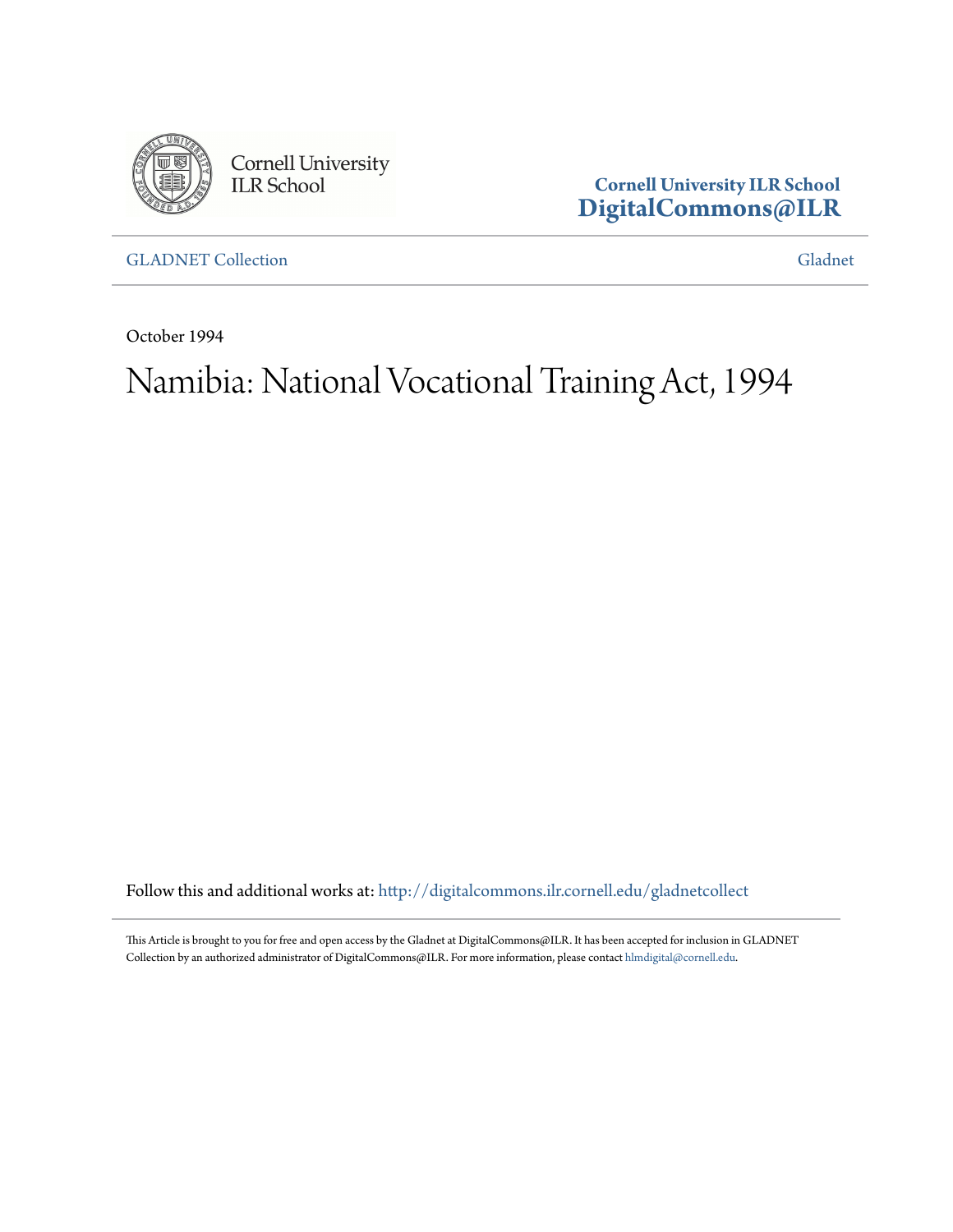# Namibia: National Vocational Training Act, 1994

#### **Keywords**

Namibia, vocational, national, training, act, trade, test, apprentice, board, certification, establishment, power, function, standard, train, contract, person

#### **Comments**

http://digitalcommons.ilr.cornell.edu/gladnetcollect/132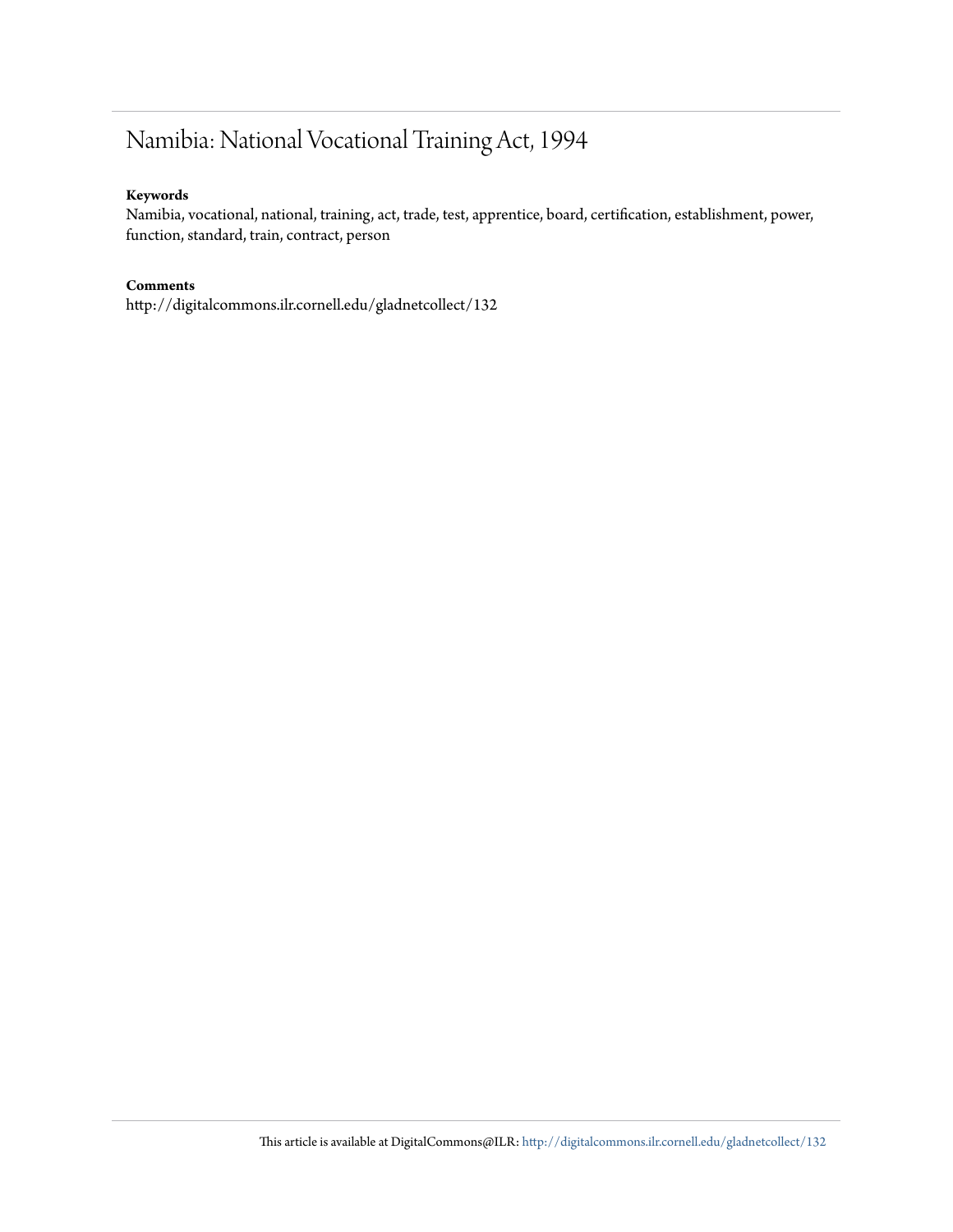Namibia

#### **Act No. 18.1994 NATIONAL VOCATIONAL TRAINING ACT, 1994**

**An act to make provision for the regulation of the training of apprentices and vocational trainees; to provide for the establishment, powers and functions of a Vocational Training Board and trade advisory committees; to provide for the establishment and approval of vocational standards and the designation of trades and the establishment and approval of training schemes in respect of such trades; to provide for the establishment of a National Trade Testing and Certification Centre and trade testing and certification of apprentices; to provide for the registration of vocational training centres; to provide for the imposition of training levels and the establishment of a Vocational Training Fund; and to provide for matters incidental thereto**.

#### **ARRANGEMENT OF SECTIONS**

#### PART I

#### INTRODUCTION

1. Definitions.

2. Application of Act.

#### PART II

#### ADMINISTRATION OF ACT

3. Appointment of Chief Inspector of Apprenticeships and inspectors.

4. Preservation of secrecv.

#### PART III

#### VOCATIONAL TRAINING BOARD AND TRADE ADVISORY COMMITTEES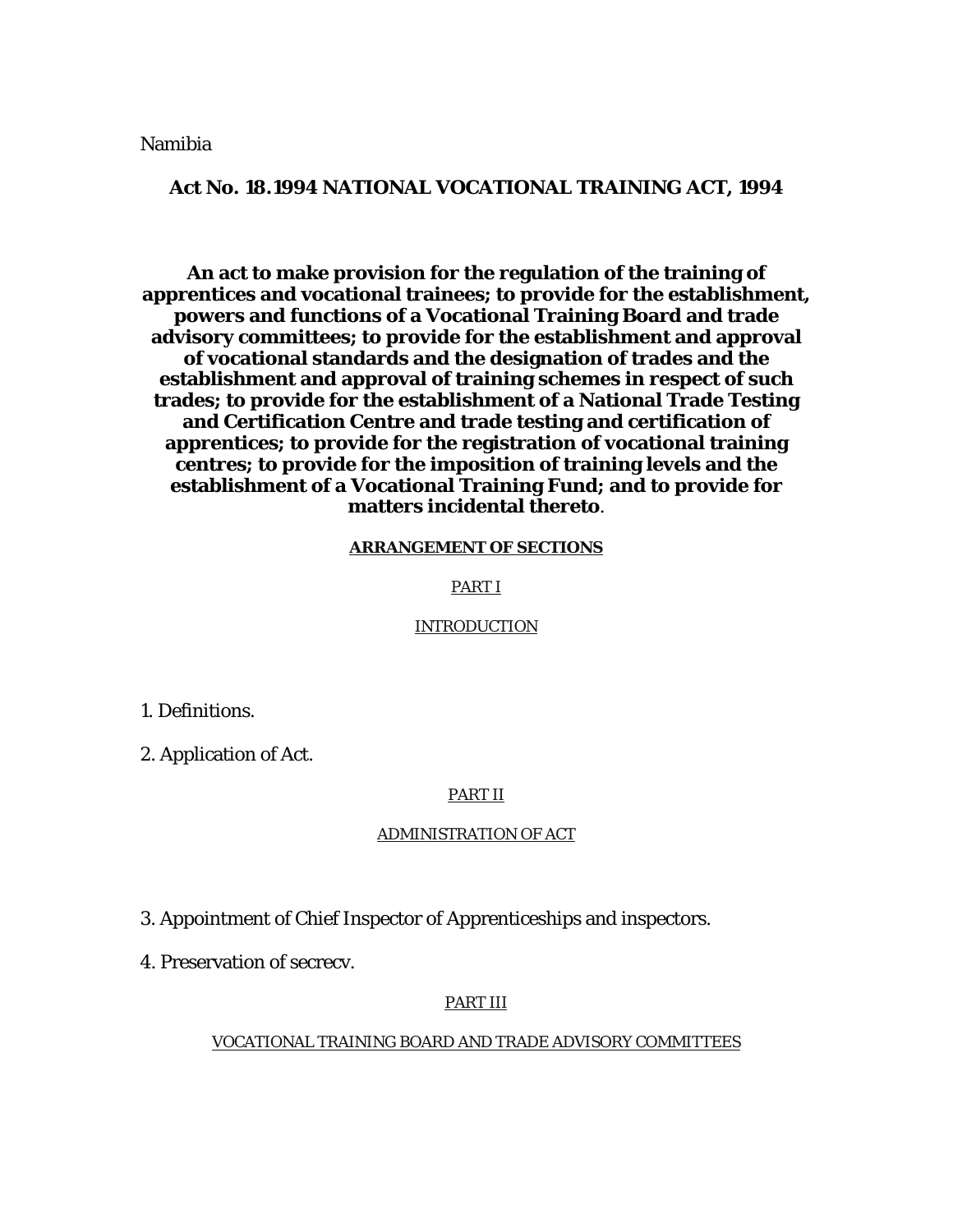- 5. Establishment and constitution of Vocational Training Board.
- 6. Powers, duties and functions of Board.
- 7. Vacation of offices by members of Board and filling of casual vacancies.
- 8. Secretariat to the Board.
- 9. Meetings of Board and decisions
- 10. Establishment and membership of trade advisory committees.
- 11. Meetings of committees.
- 12. Functions of committees.

# PART IV

# VOCATIONAL STANDARDS AND TRAINING SCHEMES

13. Vocational standards.

14. Designation of trades and establishment and approval of training schemes in respect of such trades.

- 15. Notification of establishment and approval of schemes.
- 16. Amendment of schemes.

# PART V

### EMPLOYMENT AND TRAINING OF APPRENTICES

- 17. Employment of persons as apprentices.
- 18. Persons who may bind themselves as apprentices.
- 19. Registration of contracts of apprenticeship.
- 20. transfer of contracts of apprenticeship.
- 21. Suspension of apprentices.
- 22. Termination of contracts of apprenticeship.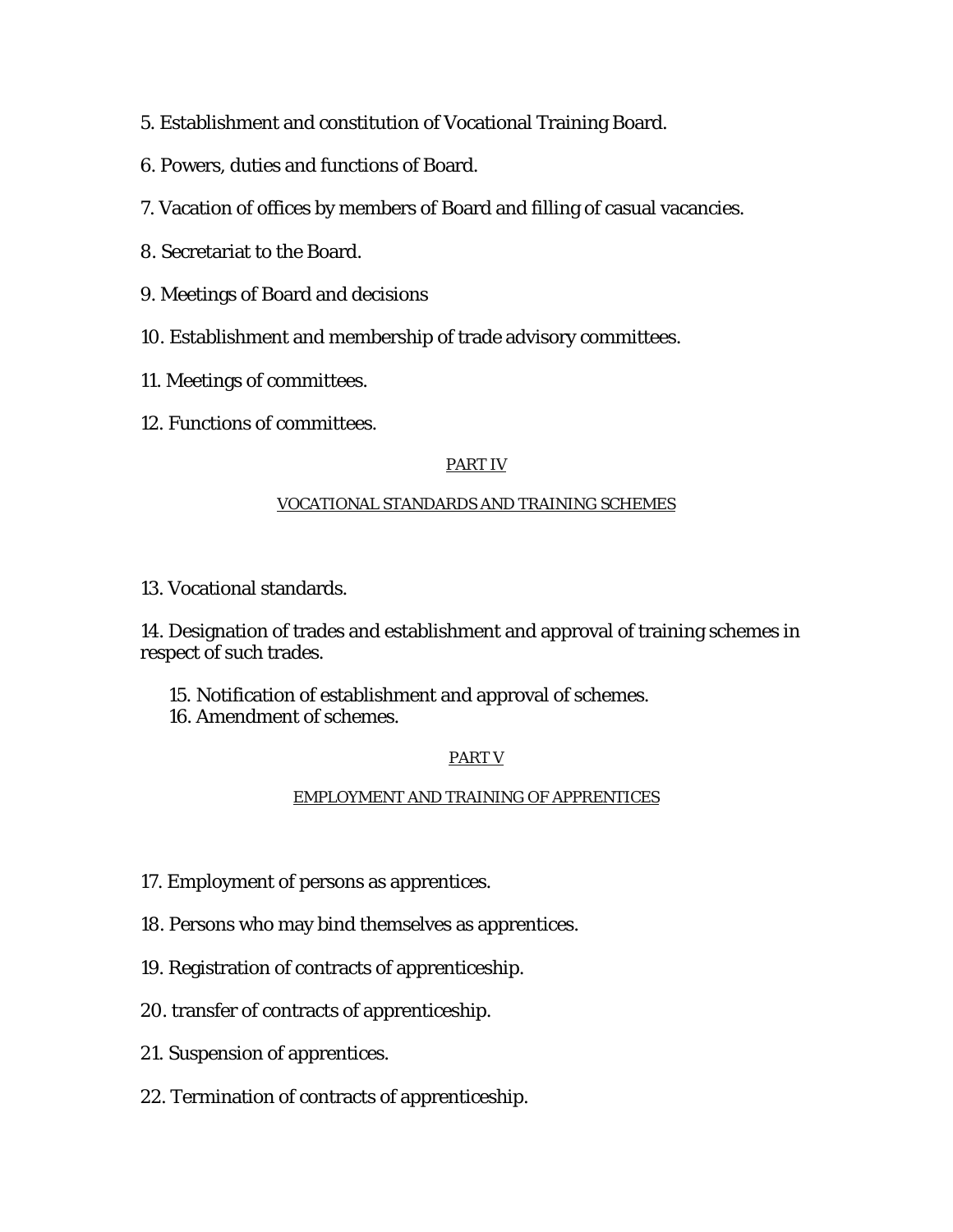23. Probationary period in employment of apprentices.

- 24. Inducement of apprentices to terminate services with employers an offence.
- 25. Records to be kept by employers in relation to apprentices,
- 26. Limitations in regard to payment A remuneration,
- 27, Extension or reduction of duration of apprenticeship,
- 28. Supervision over training of apprentices.

# PART VI

# TRAINING OF VOCATIONAL TRAINEES

29. Training persons who are not apprentices.

# PART VII

# TRADE TESTING AND CERTIFICATION

30.Establishment of National Trade Testing and Certification Centre and appointment of Chief Trade Testing Officer and trade testing officers.

31. Functions of National Trade Testing and Certification Centre.

- 32. Approval of other centres as trade testing centres.
- 33. Issuing of certificates on completion of trade testing.

# PART VIII

### REGISTRATION OF VOCATIONAL TRAINING CENTRES

- 34. Application of this Part.
- 35. Registrar of Vocational Training Centres.
- 36. Operation of unregistered vocational training centre an offence.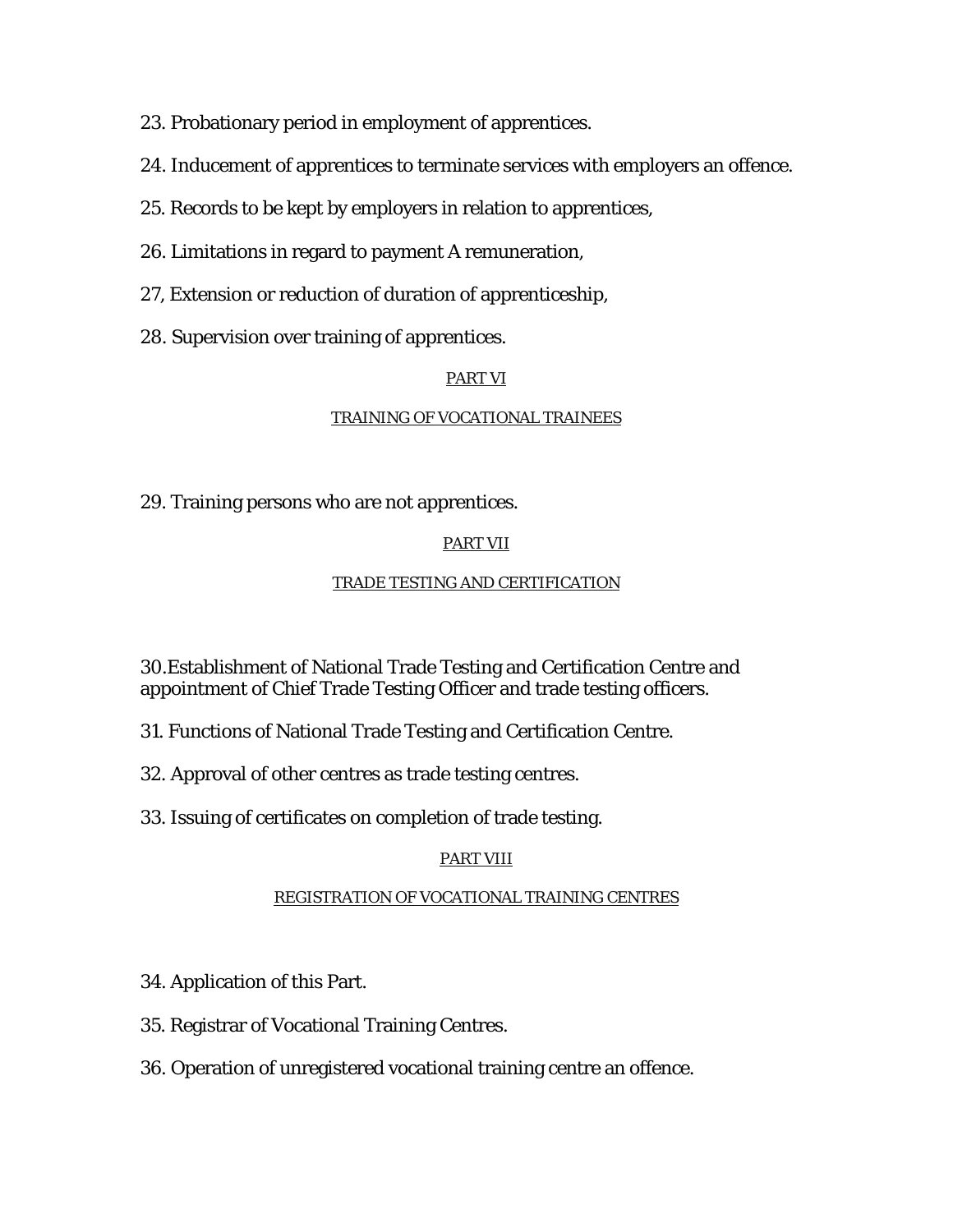37. Application for registration as vocational training centre.

38. Registration of vocational training centres.

39. Certificate of registration as vocational training centre.

40. Withdrawal of registration of vocational training centre**.** 

41. General powers of Registrar and authorised members of Board in relation to vocational training centres.

42. Exemptions from this Part.

# PART IX

# VOCATIONAL TRAINING LEVIES AND ESTABLISHMENT OF VOCATIONAL TRAINING FUND

- 43. Imposition of training levies.
- 44. Establishment of Vocational Training Fund.
	- 45.Disbursements from, and operation of, Fund.

# PART X

### POWERS OF INSPECTORS

- 46*.* Powers of inspectors.
- 47. Offences in relation, to inspectors.

# PART XI

### MISCELLANEOUS PROVISIONS

48. Appeals.

- 49. Civil legal remedies of apprentices and employers.
- 50*.* Proof in relation to age.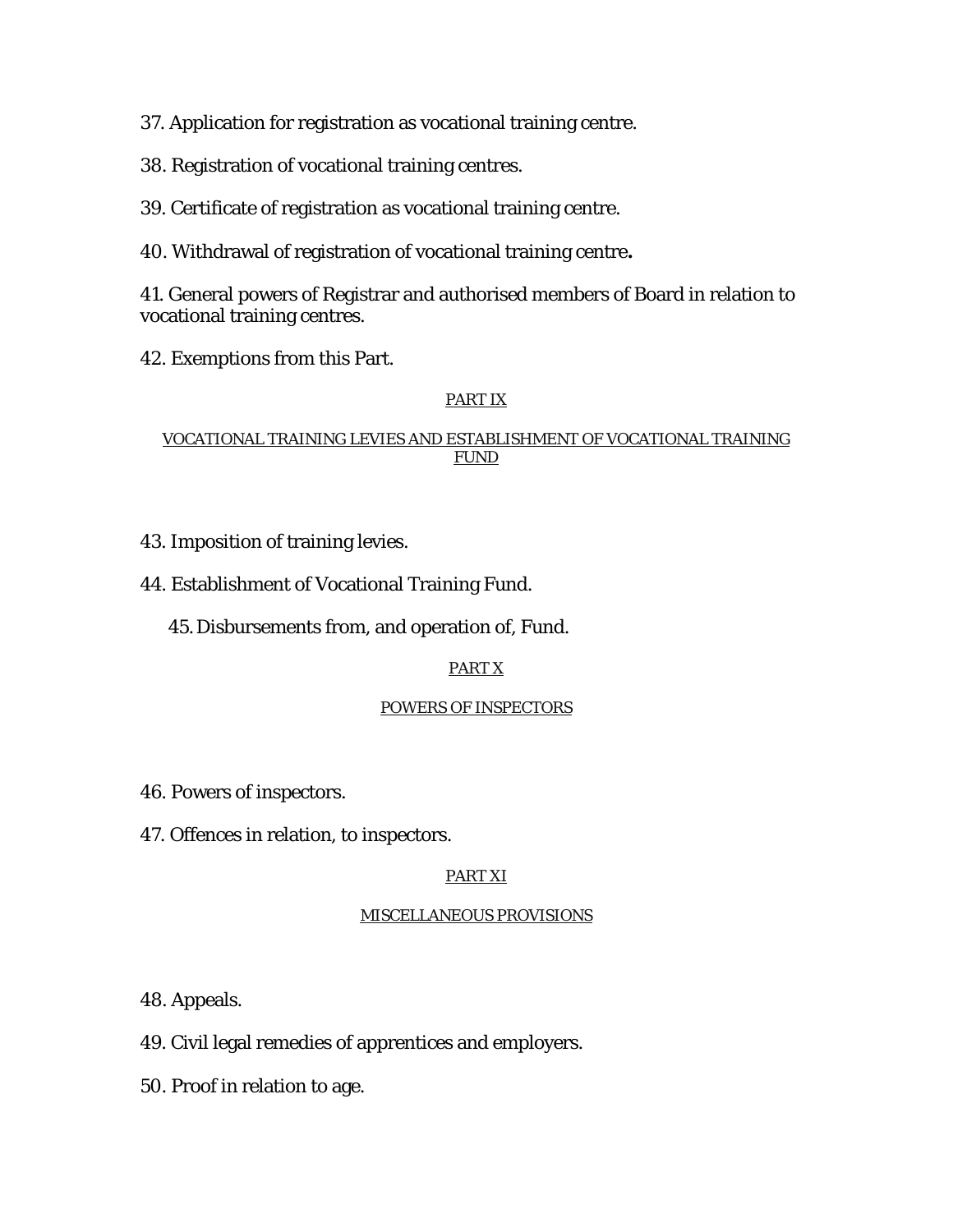51.Offences, or contraventions of, or failures to comply with, provisions of *Act oi*  scheme by managers, agents or employees.

52.Regulations.

53. Repeal of laws and savings.

54. Short title and commencement.

## SCHEDULE

# **LAWS REPEALED**

BE IT ENACTED by the Parliament of the Republic of Namibia, as follows:

### **PART I**

#### **INTRODUCTORY PROVISIONS**

Back to index

1. In this Act, unless the context otherwise indicates -

"apprentice" means any person employed in terms of a contract of apprenticeship registered or deemed to be registered in terms of the provisions of this Act;

"approved vocational standards", in relation to any trade, means the vocational standards framed and approved in terms of the provisions of section 13,

"Board" means the Vocational Training Board established by section 5;

"Chief Inspector" means the Chief Inspector of Apprenticeships appointed under section  $3(1)(a)(i)$ ;

"collective agreement" means a collective agreement as defined in section 1 of the Labour Act, 1992 (Act 6 of 1992);

"committee" means a trade advisory committee established in terms of section 10 by the Board

"designated trade", in relation to a scheme, means any trade designated or deemed to have been designated in terms of the provisions of this Act or, if the Minister has defined any trade in terms of' the provisions of section 14(1 )(a), that trade as so defined;

"educational institution" means any institution the primary purpose of which is to provide education, but which does not include vocational training;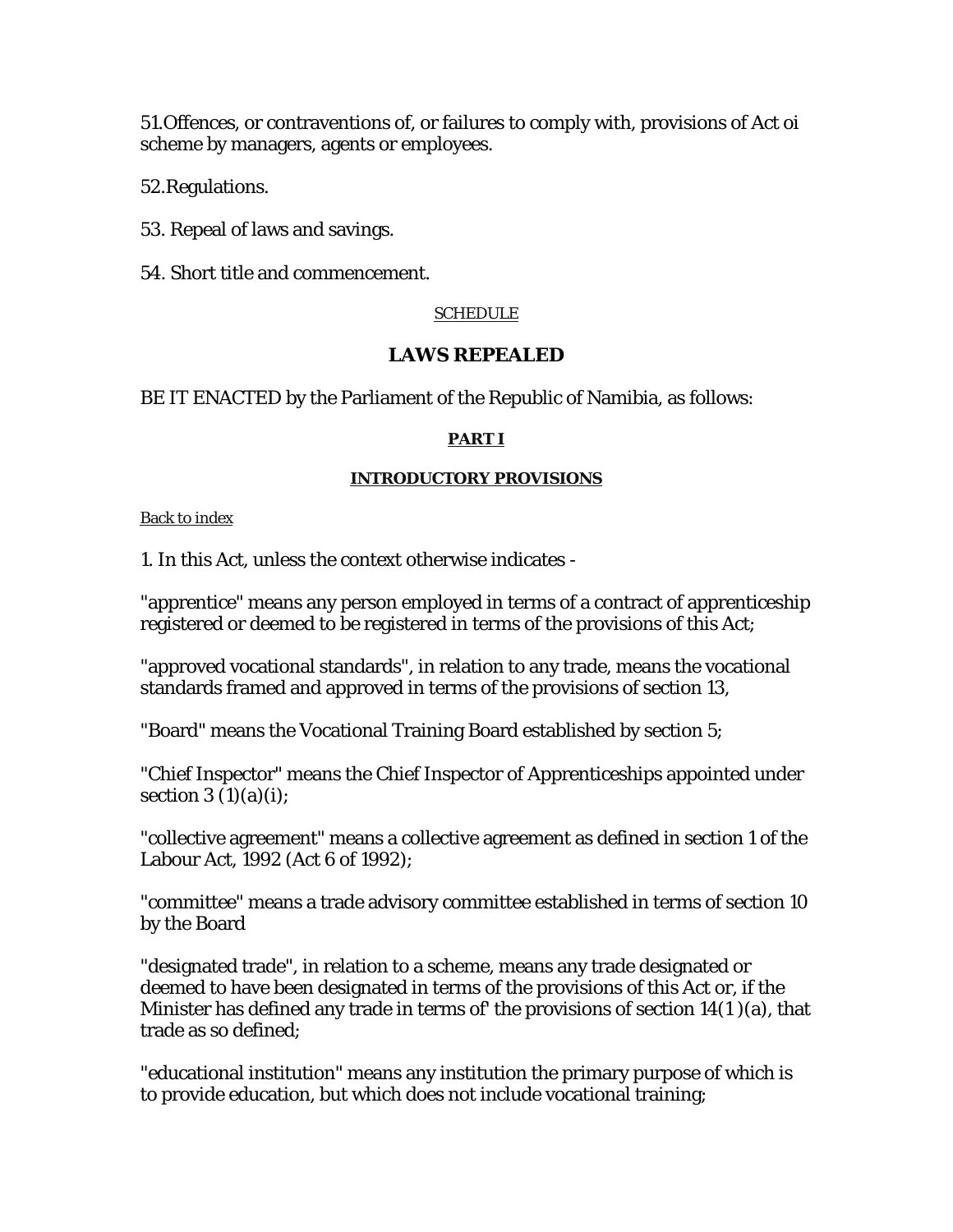"employee" means any natural person

(a) who is employed by, or working for, any employer and who is receiving, or entitled to receive, any remuneration; or

(b) who is any manner assists in the carrying on or the conducting of the business of an employer.

and "employed" and "employment" shall have corresponding meanings;

"employer" means any person (including, except for the purposes of Part IX, the State)

(a) who employs, or provides work for, any person and who remunerates or expressly or tacitly undertakes to remunerate him or her;

**(**b**)** who permits any person to assist him or her in any manner in the carrying on, or conducting of, his or her business,

and "employ" and "employment" shall have corresponding meanings;

"Fund" means the Vocational Training Fund established by section 44;

"Industry includes any class of undertaking or activity, any division or part of an industry or any group of industries, as well as work in private households;

"inspector" means any inspector appointed under section 3(1Xa)(ii);

"Minister" means the Minister of Labour and Human Resources Development;

"Ministry- means the Ministry of Labour and Human Resources Development;

"Permanent Secretary" means the Permanent Secretary: Labour and Human Resources Development;

"premises" includes ]arid or any building or structure or part thereof;

"prescribed" means prescribed by regulation;

"Registrar" means the Registrar of Vocational Training Centres appointed under section 35;

"regulation" means any regulation made or in force under this Act;

"remuneration" means any payment in money made or owing to any person by virtue of his or her employment. excluding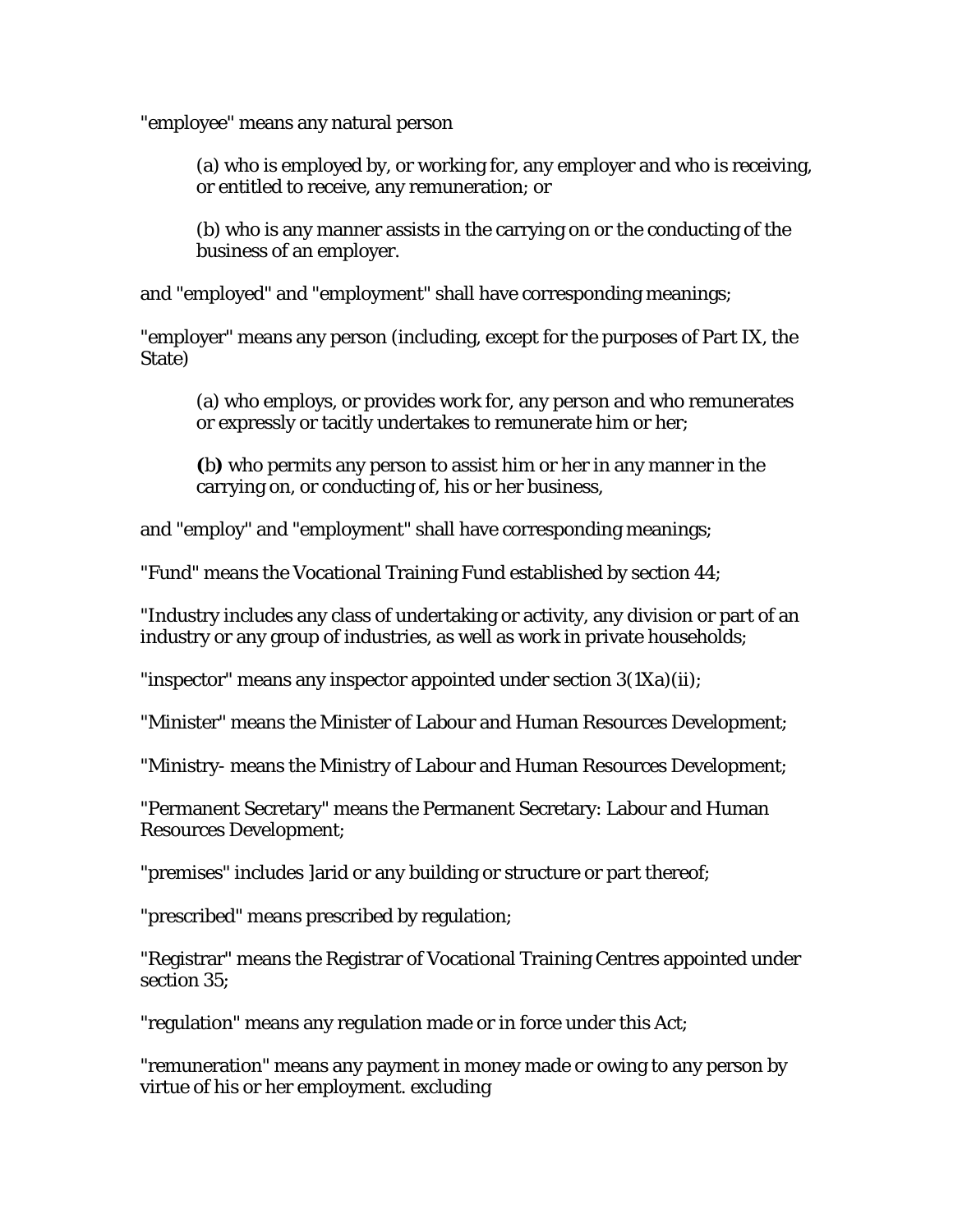(a) any payment made or owing to such person by way of compensation for travelling and subsistence expenses incurred by such person in the course of his or her employment;

(b) and payment made or owing to such by, virtue of such person's retirement from the employment of such employer or the termination of' such person's employment,

and "remunerate" shall have a corresponding meaning.

"Secretary" means the secretary of the Board refer red to in section,

"this Act includes any older or regulation made or in force thereunder,

"trade" includes any branch of a trade, or any group of trades or branches of trades;

"training scheme", in relation to any designated trade, means a training scheme established and approved in terms of the provisions of section 14 as a training scheme, and "scheme" shall have a corresponding meaning;

**"**vocational trainee" means any person to whom training is provided all terms of tile provisions of section 29;

"vocational training" or -training- means any training which has as special aim the improvement of the functional skills of any person tot ally work performed in, or ill connection with, any industry or any trade in an industry or occupation;

"vocational training centre" means a centre which has in terms of section 38 been registered as a vocational training centre or is deemed to have been registered as such under this Act:

"wage order" means a wage order as defined in section 1 of the said Labour Act 1992.

2. The provisions of this Act shall not apply ill respect of

(a) any person who is a student or a pupil registered at any educational institution as such and who is not-

(i) an apprentice;

(ii) a vocational trainee; or

(iii) a person who is receiving training which has been approved for the purposes of any provision of this Act or which is provided in terms of such a provision.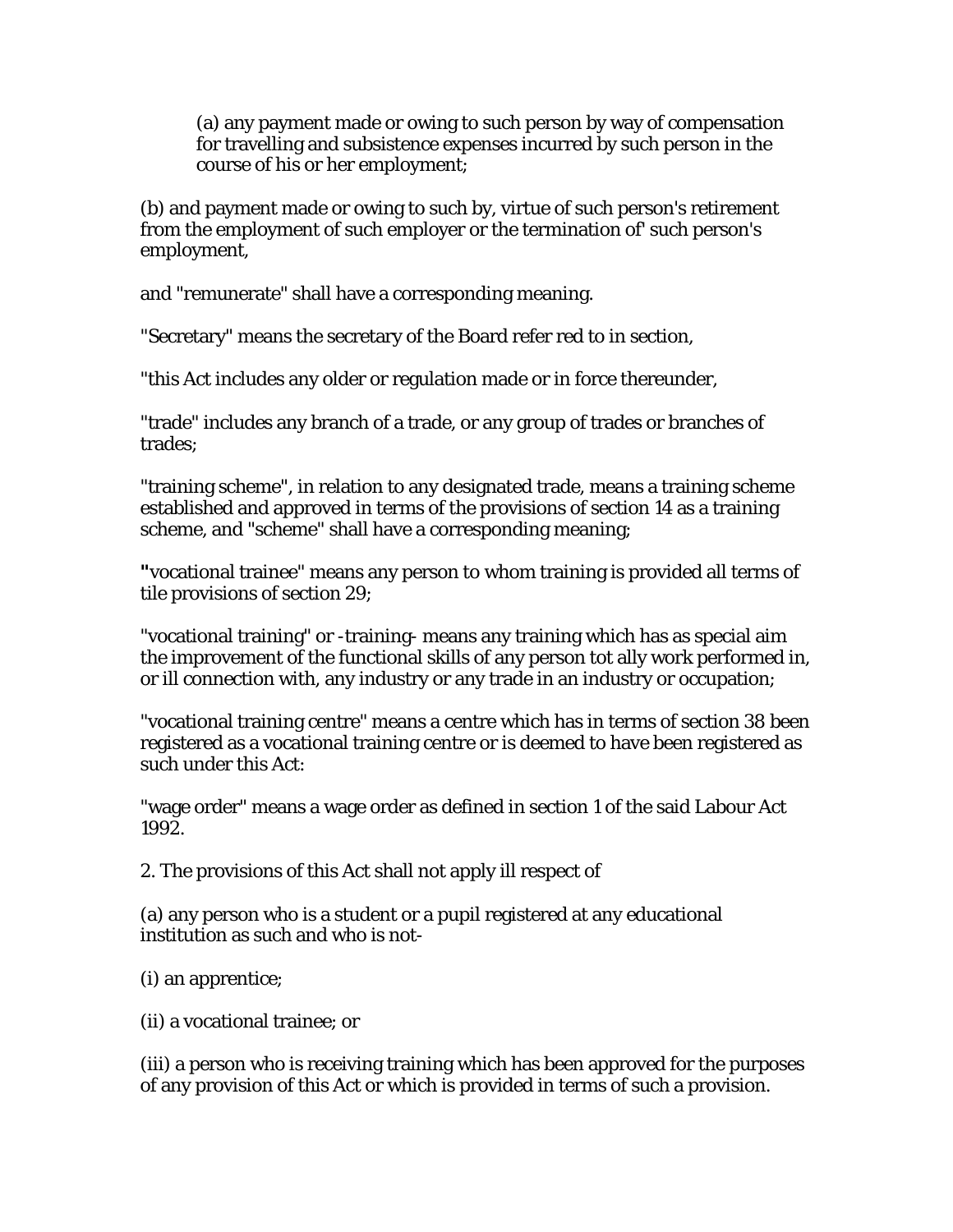(b) any work performed in or in connection with any educational institution as part of the education or training of the persons performing it;

(c) any person who, after having obtained a degree, diploma or certificate at any educational institution, performs work in a designated trade in order to gain practical experience; or

(d) service or training in the Namibian Defence Force and the Namibian Police Force.

### **PART II**

# **ADMINISTRATION OF ACT**

Back to index

3. The Minister may, subject to the laws governing the public service

(i) appoint an officer in the Ministry as the Chief Inspector of Apprenticeships who shall, subject to the control and written directions of the Minister, exercise the powers conferred upon and perform the functions assigned to the Chief Inspector by this Act or any other law and perform such other functions as the Minister may from time to time assign to the Chief Inspector; and

(ii) appoint such other officers in the Ministry as inspectors who shall, subject to the control and directions of the Chief Inspector, assist the Chief Inspector in all matters relating to apprentices and vocational trainees.

(b) When the Chief Inspector is for any reason unable to perform his or her functions, the Minister may appoint any inspector as acting Chief Inspector and such inspector may during the period for which he or she so acts, perform all the functions and exercise all the powers of the Chief Inspector.

(2) An inspector shall at the time of his or her appointment he furnished with a certificate signed by the Permanent Secretary stating that he or she has been appointed as a secretary.

4. (1) The Permanent Secretary, the Chief Inspector, an inspect or or any other office employed in the Ministry, whether or not engaged in carrying out the provisions of this Act, any other person engaged in carrying out any provision of this Act, and any member, alternate member or additional member of the Board or any trade advisory committee or other committee thereof and any person permitted to be present at any meeting of the Board or such committee or at any investigation order this Act shall preserve and aid in preserving secrecy in relation to any information in respect of the financial or business affairs of any person, firm or business that may come to his or her knowledge in the exercise of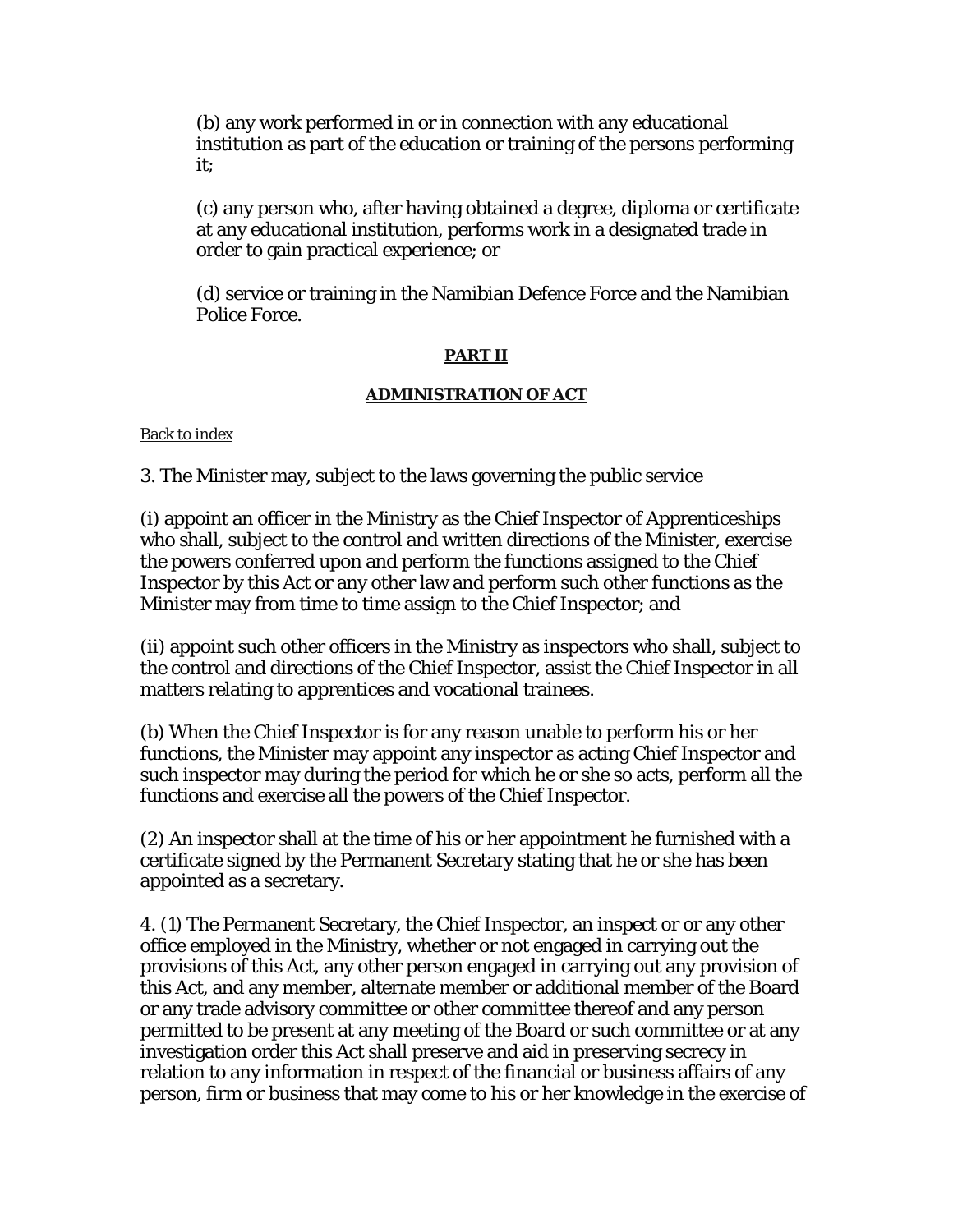any power or the performance of any duty and function in terms of this Act or as the result of his or her attendance at such a meeting or investigation, as the case may be, and shall not communicate any such information to any other person or perinit any other person to have access to any documents in his or her possession or custody relating to such financial or business affairs, except in so far as any such communication.

(a) is required by, or may be made in terms of, this Act or any other law, or is required by an order of a competent court;

(b) is effected with the prior permission in writing of the person concerned, or of the Chief Inspector granted in respect of any matter which in the opinion of the Chief Inspector is of a general nature and may in the public interest.

(2) Any person who contravenes or fails to comply with the provisions of subsection (1) shall be guilty of an offence and on conviction be liable to a fine riot exceeding N\$4000 or to imprisonment for a period not exceeding 12 months or to both such fine and such imprisonment.

### **PART III**

### **VOCATIONAL TRAINING BOARD AND TRADE ADVISORY COMMITTEES**

Back to index

5. (1) There is hereby established a board to be known as the Vocational Training Board.

(2) The Board shall subject to the provisions of subsection (3), consist of the following members, namely

(a) two members, appointed by the Minister, of whom one shall be designated by the Minister as the chairperson and the other shall be the vice chairperson, of the Board**;** 

(b) twelve members appointed by the Minister of whom

(i) three are, in the opinion of the Minister, representative of the interests of the State;

(ii) three are, in the opinion of the Minister, representative of the interests of employers;

(iii) three are, in the opinion of the Minister, representative of the interests of employees,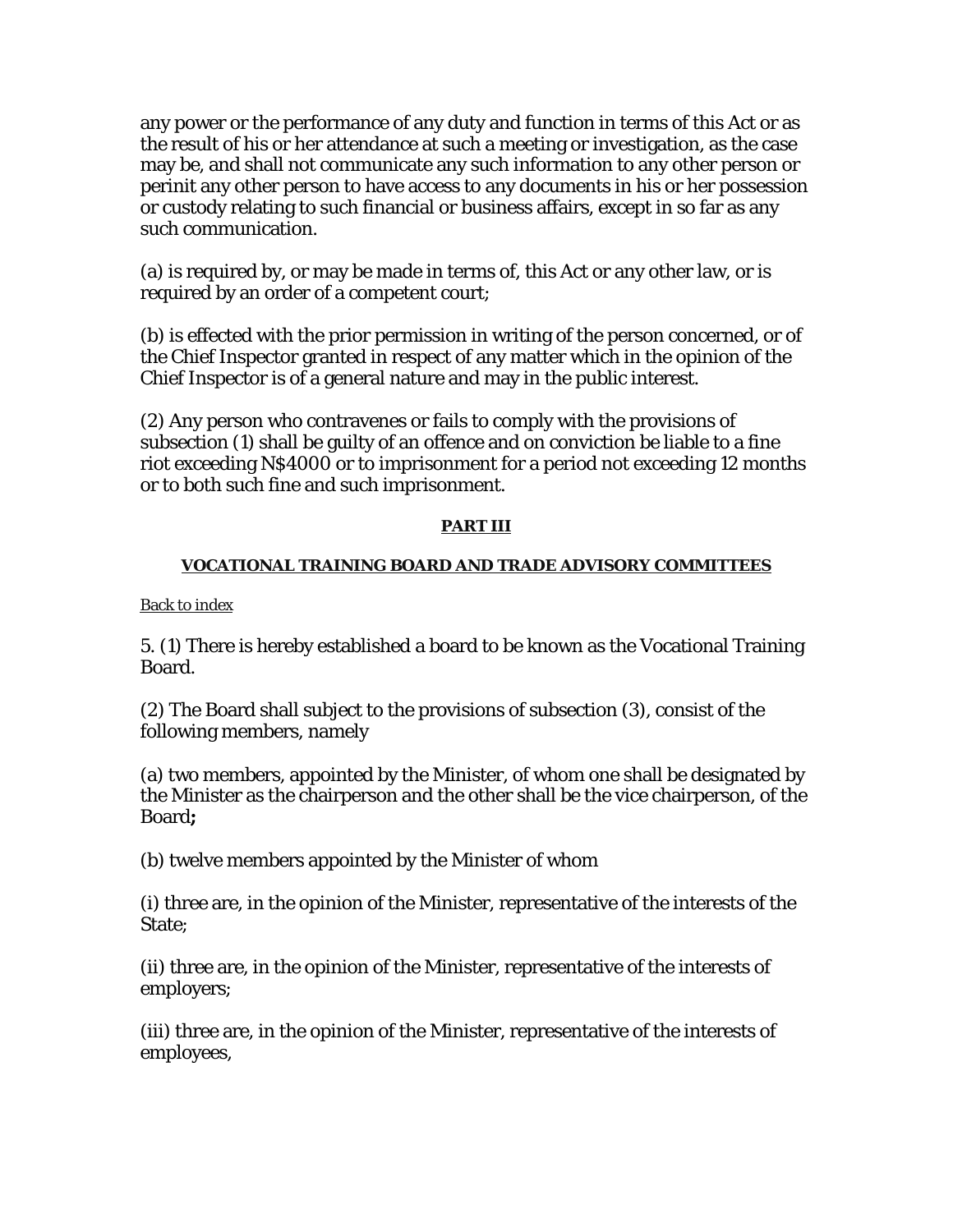(iv) three are, in the opinion of the Minister, representative of the interests of vocational training centres;

(c) three other members appointed by the Minister who possess, in the opinion of the Minister, special knowledge or experience of' vocational training or development and of whom two shall be so appointed in consultation with the Minister of Youth and Sport.

(3) At least one member of each category of members referred to in subparagraphs (i), (ii) and (iii) of paragraph (b), respectively, shall he a female person.

(4) The Minister shall prior to the appointment by him or her of' members of the Board in terms of the provisions of' subsection (2)(b) consult with any organisation or body which in his or her opinion represents the interests of the State, employers, employees or vocational training centres referred to in that subsection.

(5) Subject to the provisions of section7, a member of the Board shall hold office for a period of three years, but such member may be re-appointed at the expiration of that period.

(6) The ministry may-

(a) if he or she decides it expedient, for a particular purpose and on such condition,, and for such period as lie or she may determine, appoint any person as an additional member of the Board;

(b) for every member of the Board appointed in terms of subsection (2)(b), appoint an alternate member in the same manner as such member, and an alternate member so appointed shall let ill the place of the member for whom he or she has been appointed as alternate member during such member's absence or inability to act as a member of the Board.

(7) There shall be paid to the chairperson and vice-chairperson and any other member, including an additional member and an alternate member of the board, so are not in the full-time employment of the Sate, the remuneration determined from time to time by the minister, with the concurrence of the minister of finance, as well as the allowances, if any , so determined.

6. The powers, duties and functions of the Board shall be-

(a) to advise the Minister generally or in respect of any particular case, in relation to-

(i) matters arising from, or connected with the application of the provisions of this Act;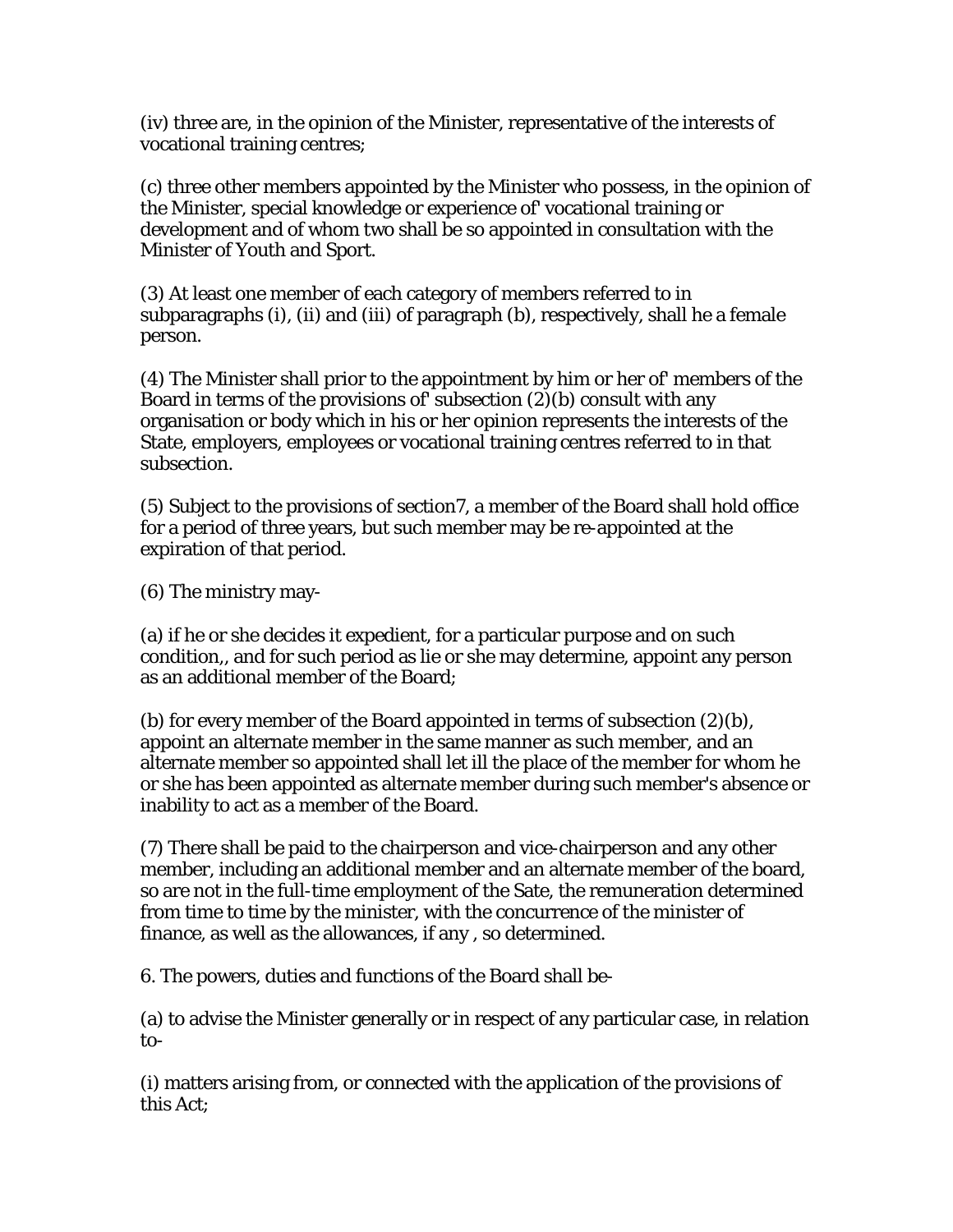(ii) any matter which is connected with or affecting vocational training;

(b) to establish minimum standards of vocational training with a view to regulating and promoting the efficiency of such training, including the development of vocational standards, trade testing procedures and certification arrangements;

(c) to co-ordinate, encourage, facilitate and promote vocational training activities by private or public institutions in respect of agriculture, industry and commerce at all levels of vocational qualifications;

(d) to assess vocational training needs and undertake such research and conduct such investigations relating to vocational training and the design, planning and adaptation of training schemes in order to keep abreast of developments and trends in the field of vocational training on the international labour front;

(c) consult with any body or organisation involved in vocational training; and

(f) to exercise and perform the other powers, duties and functions conferred upon, or assigned to, the Board by this Act or the Minister, as the case may be.

(2) For the purposes of the performance of any of its functions or for the rendering of' any services, the B(aid may, with the approval of' the Minister and the concurrence of the Minister of Finance, enter into any agreement on such conditions and at such remuneration as may be agreed upon, with any person who is in the opinion of the Board fit to perform such functions or to render such services.

(3) For the purposes of conducting any contemplated in paragraph (d) of subsection ( 1), the Board may by notice summon any person who in its opinion may be able to furnish it with any relevant information regarding any matter which is being investigated, or who it suspects has arty book, document or firing relating to the matter which is being investigated in his or her possession or custody or under his or her control, to appear as a witness before the Board at the time and the place specified in the notice, to be questioned or to produce such book, document or thing: Provided that in the event of his or her convincing the Board that there are reasonable grounds to believe that any other person is capable of furnishing the Board with such information or of producing such book, document or thing in his or her possession or custody or under his or her control, the board shall, where the identity of such other person is known, so summon that person as a witness.

(4) A notice referred to in subsection shall be signed by the chairperson or the Board or by an officer authorised thereto by the chairperson, and shall he served in the prescribed manner on any witness.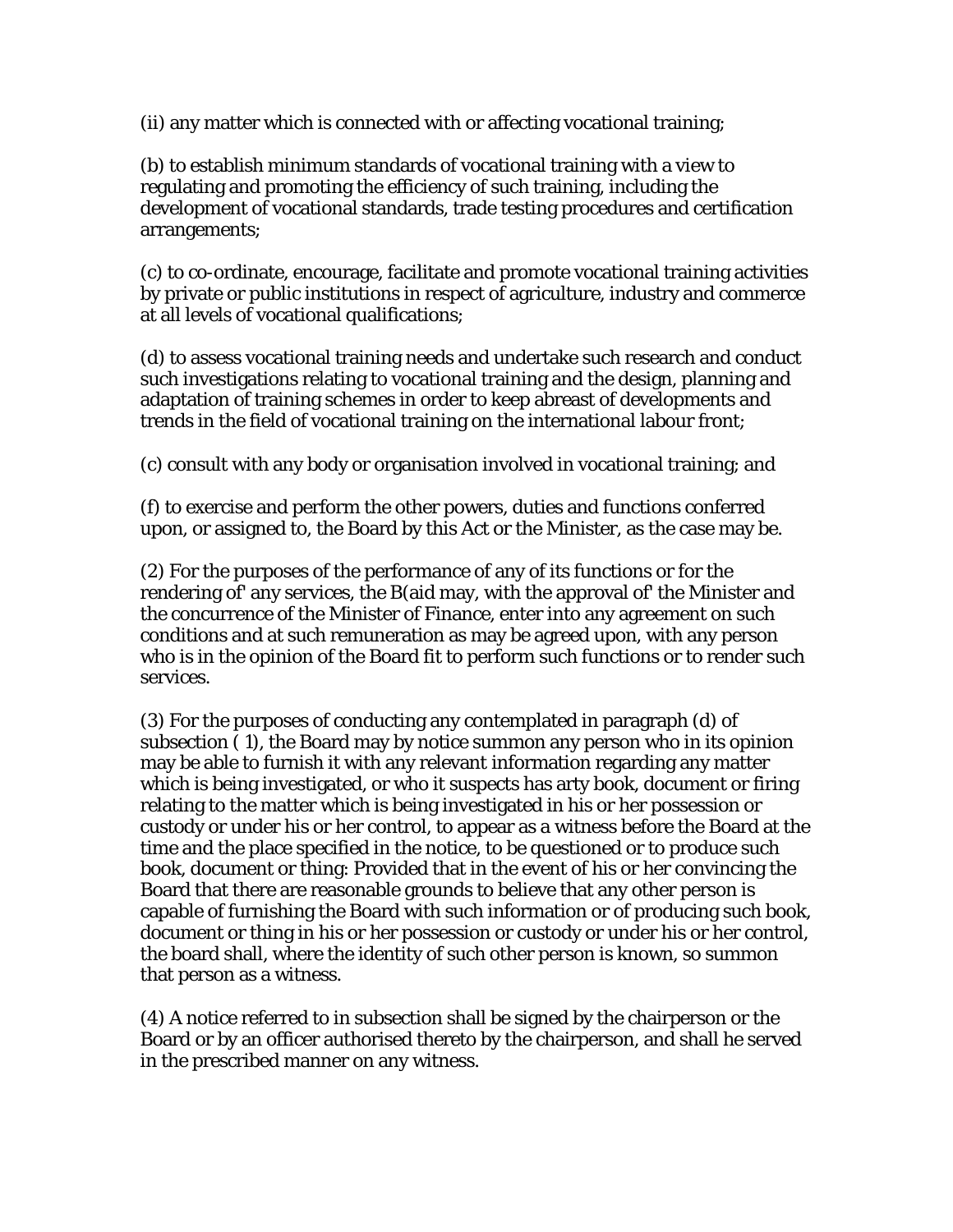(5) At proceedings contemplated in subsection (3) the chairperson, the vicechairperson or any other member of the Board present may

(a) administer an oath to or accept an affirmation from any person summoned as a witness or any other person who is present and who is willing to give evidence; and

(b) thereafter put any reasonable question to such person.

(6) (a) Any person who has been summoned under subsection (3) as a witness and who without reasonable cause fails to attend at the time and place stated in the summons shall be guilty of an offence and on conviction be liable to a fine not exceeding N52 000 or to imprisonment for a period not exceeding six months or to both such fine and such imprisonment.

(b) Any person to whom an oath has been administered or from whom an affirmation has been taken under subsection (5)(a) and who, when lawfully required to do so, refuses or fails to answer fully and satisfactorily to the best of his or her knowledge and belief all lawful and reasonable questions put to him or her or to produce any book, document or thing in his or her possession or custody or under his or her control, or who fails to remain in attendance until excused from further attendance by the Board, shall be guilty of an offence and on conviction be liable to a fine not exceeding N\$2 000 or to imprisonment for a period not exceeding six months or to both such fine and such imprisonment: Provided that, the rules of law relating to privilege as applicable to a witness subpoenaed to give evidence or to produce any book, document or thing before a court of law shall apply in connection with the questioning of any such person or the production of any such book, document or thing.

(7) Any person summoned to appear before the Board may, if the Board is satisfied that he or she has by reason of his or her appearance suffered any pecuniary loss or has been put to any expense, be paid from moneys appropriated by Parliament such allowances as the Minister may, with the concurrence of the Minister of Finance, from time to time determine or the amount of such loss and expense, whichever is the lesser: Provided that if the person summoned is in the lull-time employment of the State the allowances or the amount payable to him or her shall be determined in accordance with the laws governing the public service.

(8) (a) The Board shall as soon as possible after 31 March of each year furnish the Minister with a report in respect of' its activities during the year ending on that date, and the general state of affairs as regards vocational training in Namibia as at that date.

(b) The Minister shall table such report in the National Assembly.

7. (1) A member of the Board shall vacate his or her office, if -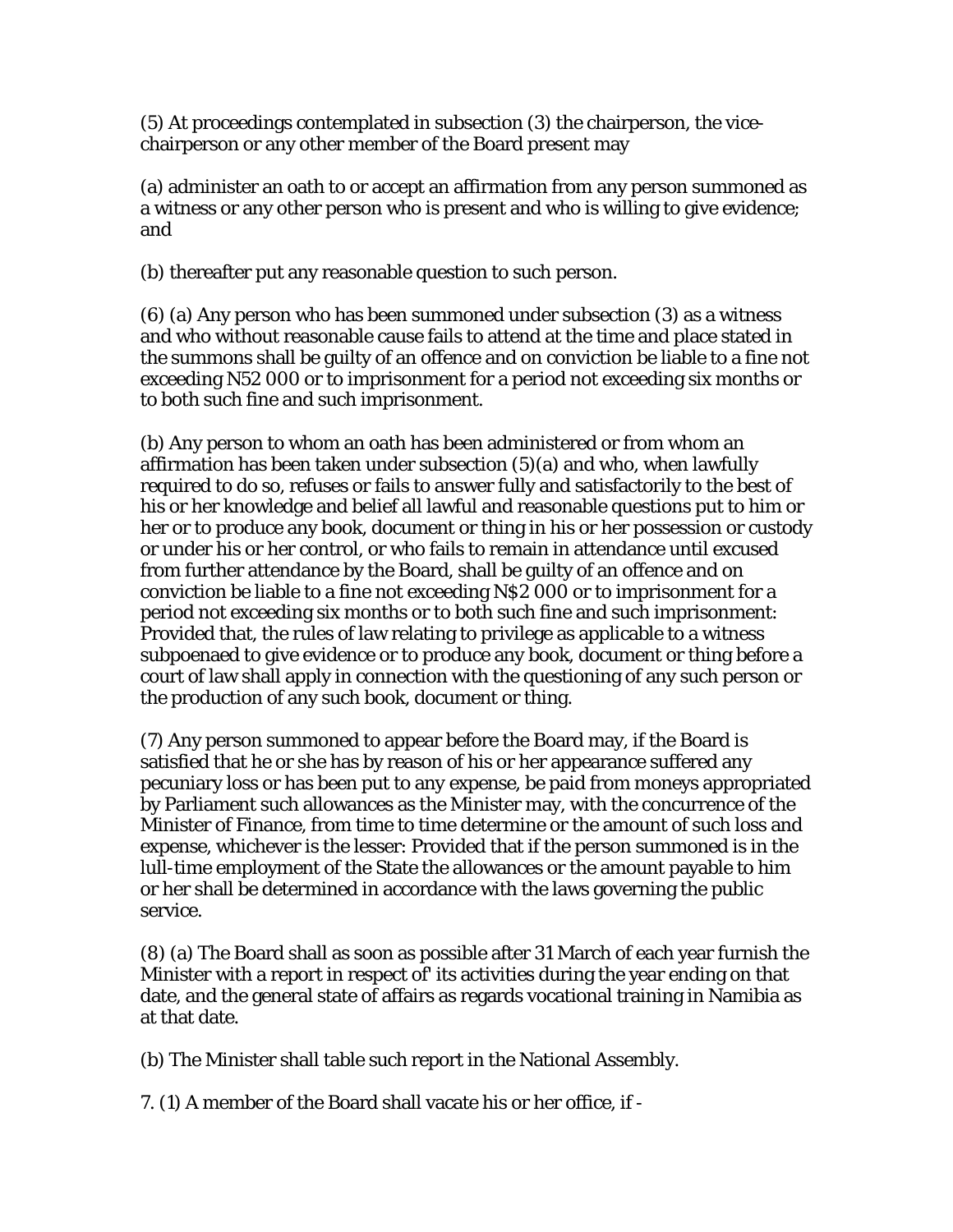(a)he or she is by reason of his or her physical or mental illness or for any other reason incapable of acting as member of the Board;

(b) he or she is convicted of an offence and sentenced to imprisonment without the option of a fine;

(c) he or she in writing resigns from the Board after giving the Minister at least one month's written notice of his or her intention to do so;

(d) he or she has absented himself or herself from three consecutive meetings of' the Board without permission of the chairperson or vice-chairperson of the Board;

(c) in the case of an alternate member, the member in respect of whom he or she has been appointed as an alternate member, dies or vacates his or her office.

(2) If a member of the Board dies or vacates his or her office, the vacancy shall be filled for the unexpired portion of the period of office of that member in the manner contemplated in section 5(2)

**8.** (1) The Minister may, subject to the laws governing the public service, establish a component in the Ministry to be known as the Secretariat to the Board, consisting of

(a) in office of the Ministry designated by the Minister to head the Secretariat and who shall he the secretary of the Board and

(b) such other officers of the Ministry as the Minister may determine who shall perform such functions as may be imposed upon any such officer by the secretary.

(2) The functions of the Secretarial shall he

(a) to provide all the required administration and assistance to the Board and any committee; and

(h) to provide all technical support required by the Board or any committee.

(3) (a) The secretary shall attend the meetings of the Board but shall have no right to vote on any matter before the Board.

(b) If the secretary is unable to attend any meeting of' the Board or to act as secretary, the Minister shall designate any other officer in the Secretariat to act in the place of the secretary, and such officer so designated may perform all the functions and exercise all the powers of the secretary.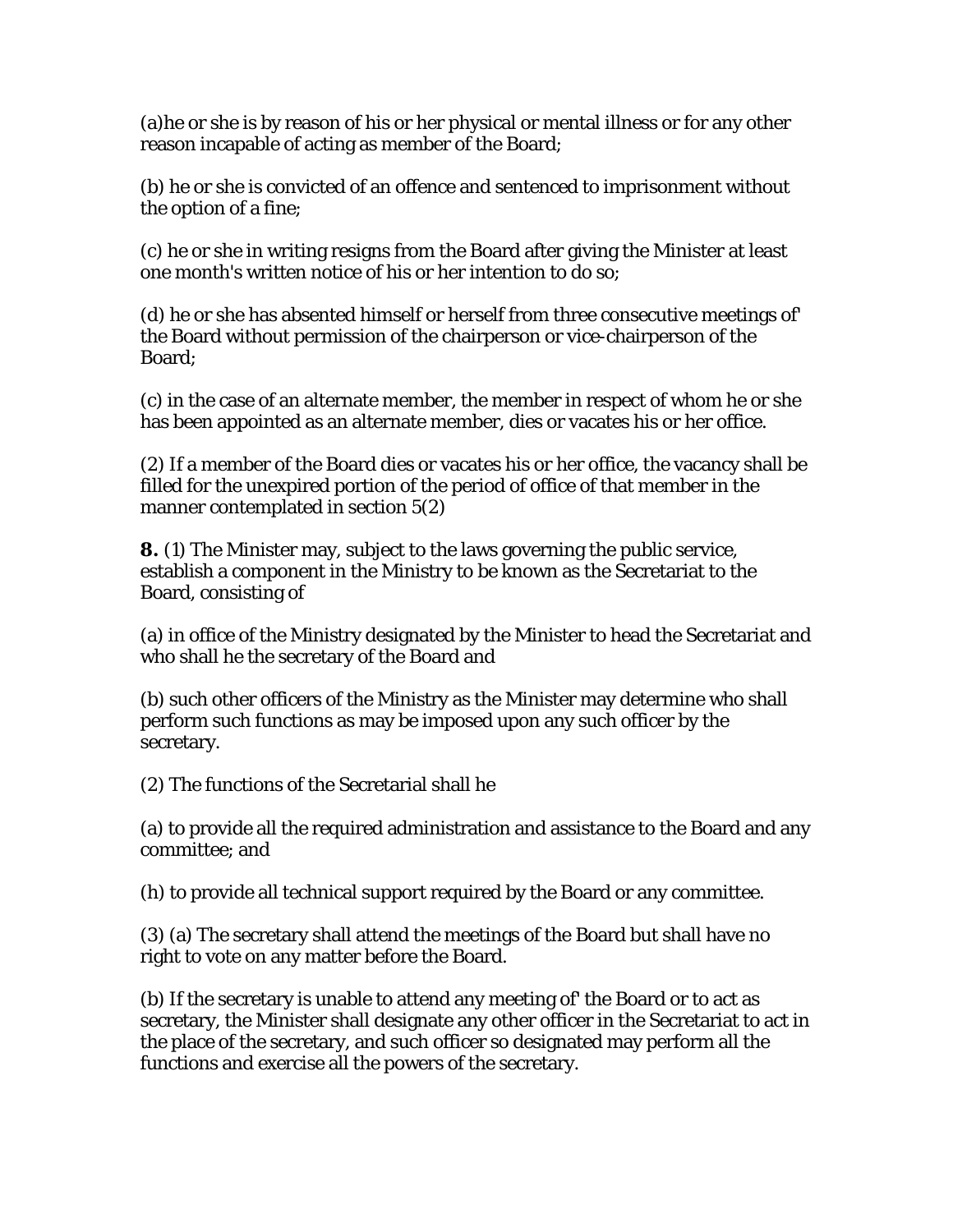9. (1) (a) The first meeting of the Board shall beheld at such place and time as the chairperson of the Board may determine and any meeting of the Board thereafter shall be held at such time and place as the Board may determine.

(b) If the Board has determined the time and place of a meeting and there cannot for any reason he a meeting held at that time and place, the secretary of the Board shall, after consultation with the members of the Board. determine the time and place of the next meeting of the Board.

(2) The majority of the members of the Board shall form a quorum for any meeting of the Board.

(3) The chairperson of the Board or, in the absence of the chairperson, the vicechairperson, shall preside at all meetings of the Board at which he or she is present and if both the chairperson and the vice-chairperson of the Board are absent from any meeting, the members present shall elect one of their number to preside at that meeting, and the member so elected may during that meeting perform all the functions and exercise all the powers of the chairperson.

(4) The decision of the majority of the members present at any meeting of the Board shall constitute a decision of the Board, and in the event of an equality of votes the person presiding shall have a casting vote in addition to his or her deliberative vote.

(5) No decision taken by the Board or act performed tinder authority of the Board shall be invalid by reason only of any vacancy on the Board or of the fact that a person who is not entitled to sit as a member of the Board sat as a member at the t i me when the decision was taken or the act was authorized, it the decision was taken or that act was authorized by the requisite majority of the members or the Board who were present at the time and entitled to sit as members.

(6) The Board shall cause a record to he kept of the proceedings at meetings of the Board.

10. (1) The Board may establish committees in respect of an industry or any trade in an industry determined by the Board, to be known as trade advisory committees to assist the Board in the performance of its functions and may, with a view to the proper representation of the interests of the State, employers, employees and training centres, respectively, relating to vocational training in such industry or trade, appoint such number of persons as may be determined by the Board as members of such committees

(a) who are not an apprentice or a member of the Board, and

(b) of whom such number as the Board may determine ,hall he persons appointed by virtue of their special knowledge or experience.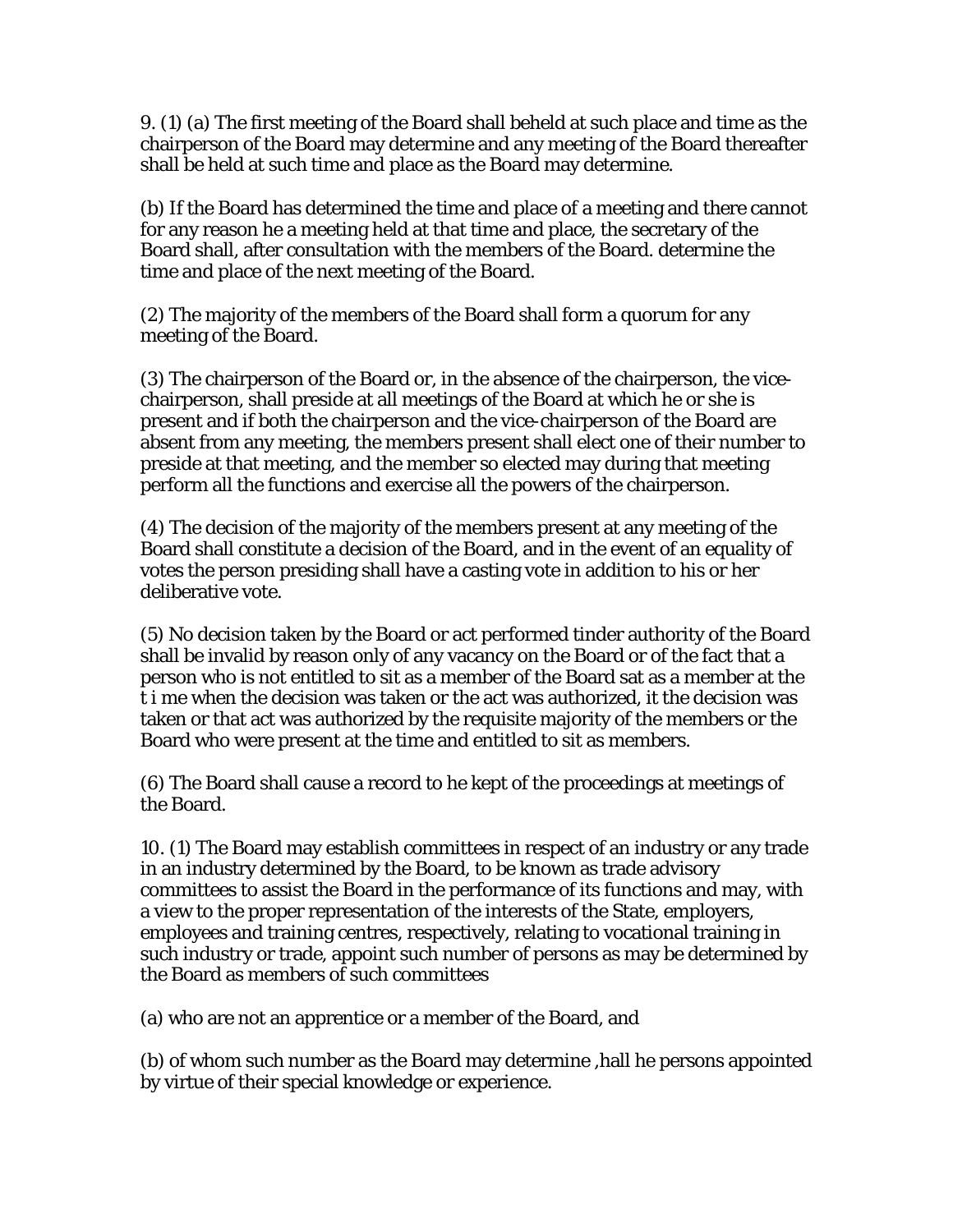(2) The Board shall designate a member of the committee -a,; chairperson of the committee.

(3) The provisions of section 5(4**)** shall mutatis mutandis apply in relation to the appointment of members of a Committee referred to in subsection (1) of this section.

(4) (a) The secretary of the Board shall appoint m officer in the Secretariat to serve as secretary of such a committee.

(b) The provisions of section 8(3) shall apply mutatis mutandis in relation to the secretary of such a committee.

(5) Any -

(a) committee may, with the consent of the chairperson of the Board appoint one or more other persons as additional member or members of such committee for a particular purpose and on such conditions and for such period as it may determine;

(b) member of a committee may-

(i) with the consent of the chairperson of the committee, appoint it person its an alternate member of the committee to act ill his or her place when he or she is for any reason unable to act as a member of the committee concerned;

(ii) after informing the chairperson of' the committee ill question of his oi her intention to do so, at any time revoke the appointment of an alternate member.

(6) A member of a committee shall hold office for such period, not exceeding three years, as file Board may determine at the time of appointment of such member, but such member may be re-appointed at the expiration of that period.

(7) A member of a committee shall vacate his or her office, if-

(a) he or she is by reason of his or her physical or mental illness or for any, other reason incapable of acting as member of the committee in question,

(b) he or she is convicted of an offence and sentenced to imprisonment without the option of a fine,

(c) he or she in writing under his or her hand resigns from the committee in question after giving the chairperson of the Board at least one month's written notice of his or her intention to do so;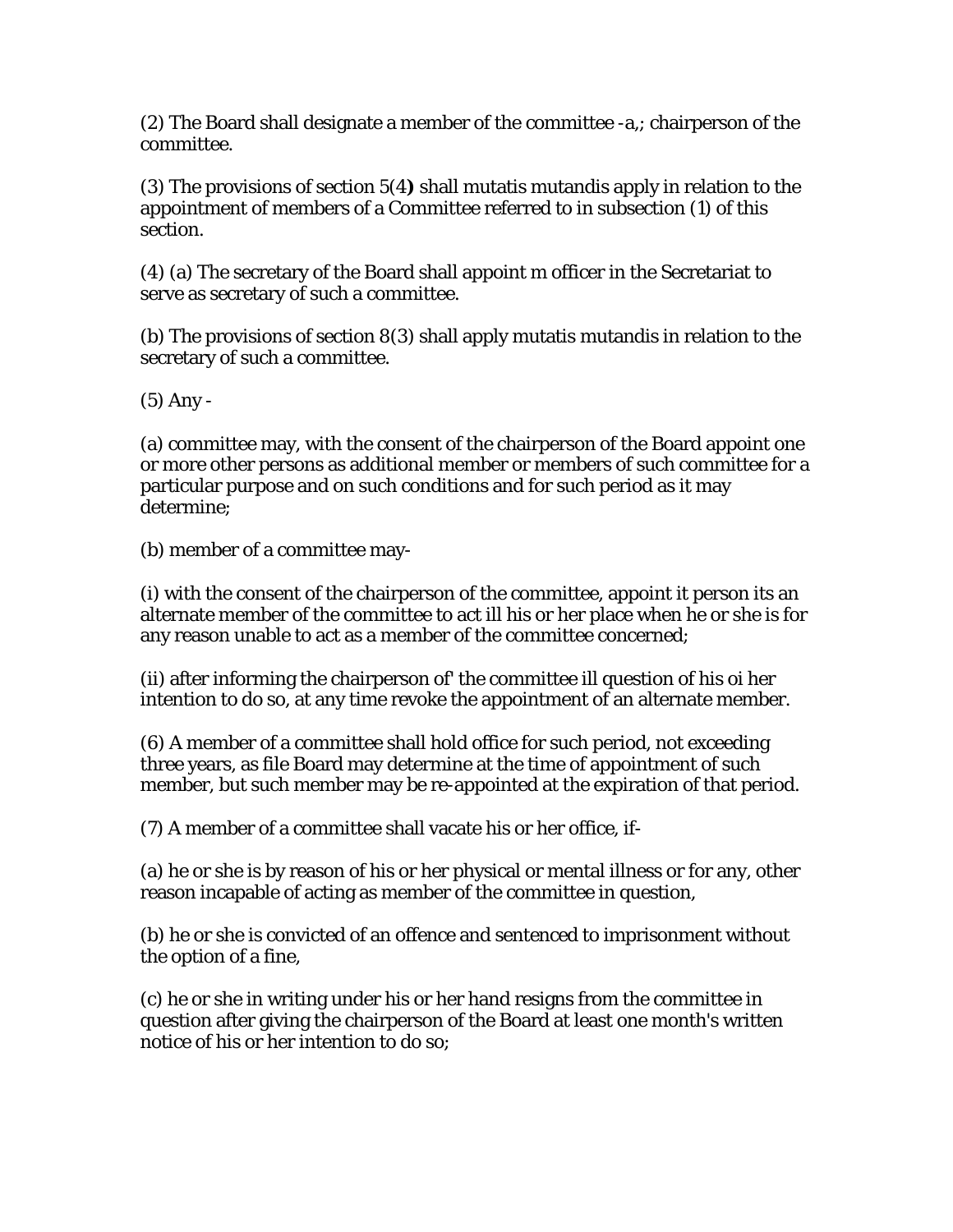(d) he or she has absented himself or herself from three consecutive meetings of the committee in question without permission of the chairperson or secretary of' that committee:

(e)in the case of an alternate member -

(i) his or her appointment is revoked as contemplated in subsection  $(5)(b)(ii)$ ; or

(ii) the member of' the committee in respect of whom lie or she has been appointed as all alternate member dies or vacates his or her office.

(8) If a member of any committee dies or for any reason vacates his or her office, the vacancy shall, with due regard to the provision,, of this section, be filled for the unexpired portion of the period of' office of the member who has died or vacated his or her office.

(9) There shall be paid to the chairperson and any other member of a committee, including all additional member and alternate member of a committee, who are not in the full-time employment of the State, the remuneration determined from time to time by the Minister, with the concurrence of the minister of finance, as well as the allowances, if any so determined.

11. ( 1 ) Any meeting of it a committee shall be field at such time and place as the chairperson of' the committee, after consultation with the secretary of that committee, determines.

(2) The majority of the members of any committee, shall form a quorum for any meeting of a committee.

(3) (a) The chairperson of a committee shall preside at all meetings of the committee at which lie or she is present and it the chairperson is absent from any meeting thereof the members present shall elect one of their number to preside at that meeting.

(b) The member elected in terms of paragraph (a) to preside at a meeting may during that meeting perform all the functions and exercise all the Powers of the chairperson.

(4) The decision of a majority of' the members of a committee present at a meeting of a committee shall constitute a decision of the committee, and in the event of an equality of votes the person presiding shall have a casting vote in addition to his or tier deliberative vote.

(5) The provisions of subsections (5) and (6) of section 9 shall apply *mutatis mutandis* in respect of' a decision taken by a committee or any act performed under the authority of a committee arid the keeping of records of the proceedings at meetings of a committee, as the case may be.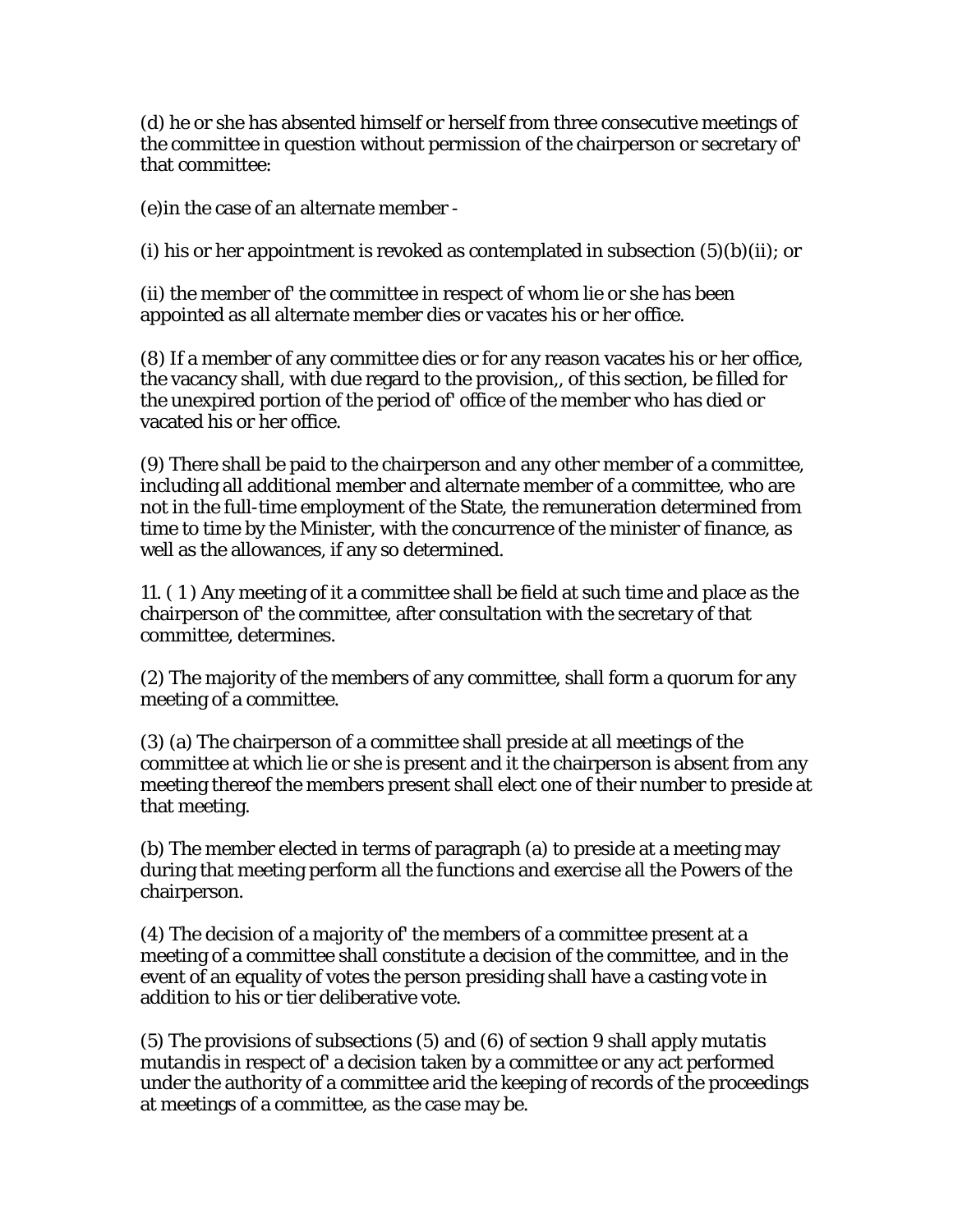12. A committee may, in respect of any industry or trade for which it has been established, inquire into and make recommendations to the Board with regard to any matter which in terms of the provisions of this Act falls within the functions of the Board or such other functions which the Board may direct such committee to perform.

## **PART IV**

# **VOCAHONAL, SIANDARDS AND TRAINING SCHEMES**

Back to index

13. (1) The Board shall frame standards relating to any trade in an industry to which the provisions of this Act apply, to be known as vocational standards so as to define -

(a)(i) the standard of proficiency, including the level of theoretical and practical training, which is required before an apprentice is permitted to undergo any trade test.

(ii) the basis on which recognition, in the form of' exemption from a specific module or specific modules provided for in the conditions of apprenticeship of a training scheme concerned and which have already been completed, will be granted

(aa) in the case where a prospective apprentice has attained theoretical or practical experience before entering into a contract of apprenticeship;

(bb) in the case of the termination of an apprentice's contract of apprenticeship or training for any reason whatsoever, before attaining the standard of proficiency which is defined in terms of subparagraph (i) of this paragraph;

(b) the types of work in which an apprentice shall be provided with practical training and the stages during the training at which he or she shall be provided with such training in each type of work;

(c) the level and standard of modular tests, either practical or theoretical or both, as the caw may be, as well as trade tests, which an apprentice shall undergo, the stage or stages during the training at which such tests shall be undergone, the repetition of modules or tests failed and the number of modules or tests an apprentice will be entitled to in order to continue with his or her apprenticeship; and

(d) any other matter relating to the standard or level of training of- an apprentice which the Board deems necessary, and submit such standards lot approval by the Minister.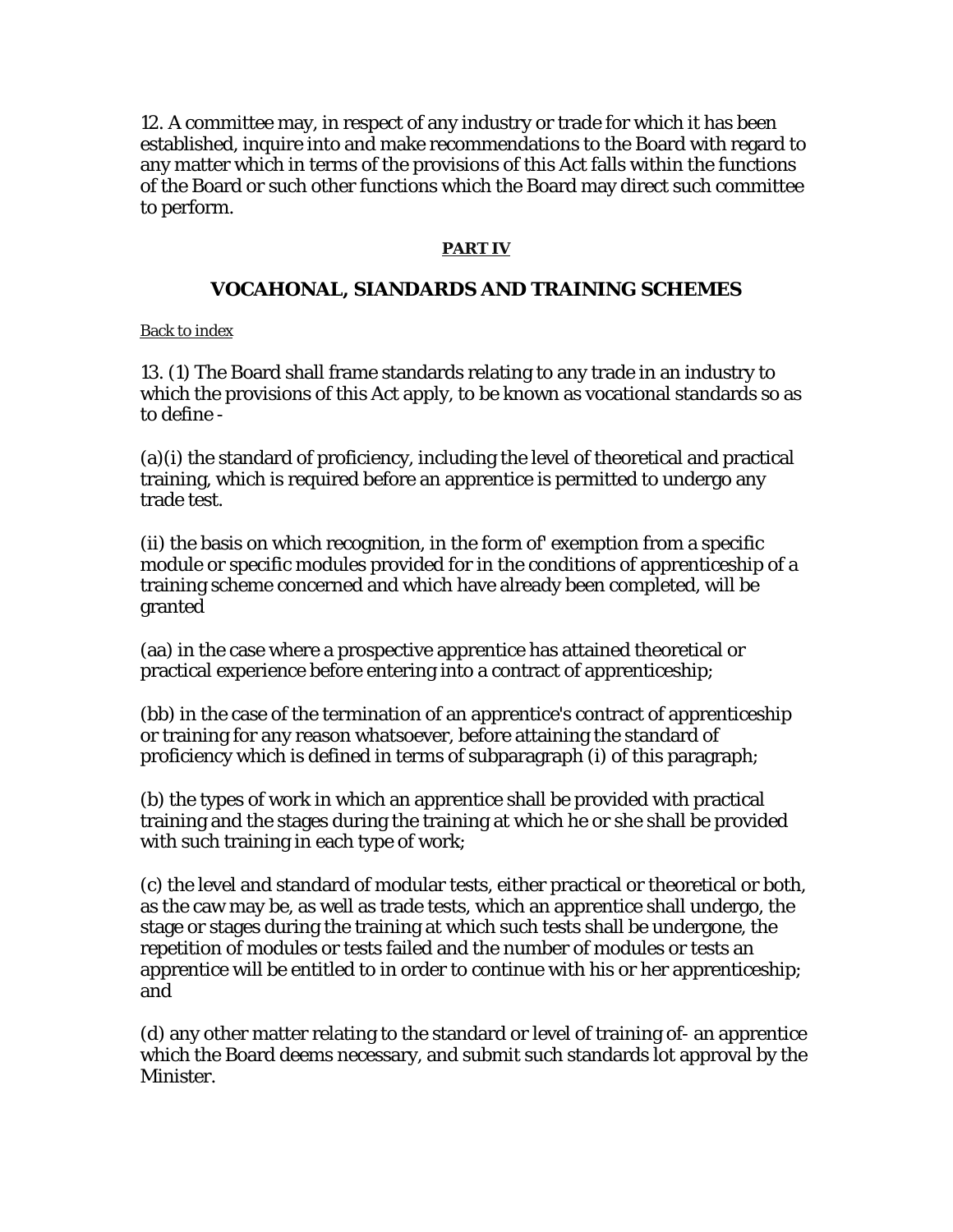(2) Upon consideration of any vocational standards submitted in terms of subsection (1), the Minister may grant his or her approval which shall be in accordance with such standards framed in terms of that subsection.

(3) After having granted such approval, the Minister shall cause to be published in the Gazette, a notice stating tact and notifying the public that the vocational standards in question shall at all times during normal office hours he available foi inspection and the making of copies or extracts therefrom by any person at such place or places as may be specified in such notice.

(4) The Minister may, on the recommendation of the Board, amend any approved vocational standard by the withdrawal, substitution or alteration of any provision of such standard, or by the addtion of any provision thereto, as front a date specified by notice in the Gazette.

14. (1) (a) The Minister may, subject to the provisions of subsections (2) and (4) and on the recommendation of the Board, by notice in the Gazette designate or define, as the case may be, any trade in an industry as a trade in respect of which the provisions of this Act shall apply.

(h) The Minister may, in the same manner withdraw or amend any notice published under paragraph **(a).** 

(2) The Board shall, subject to the provisions of subsection (3), establish training schemes in respect of any designated trade which shall apply as conditions of apprenticeship in that trade,

(3) A scheme in respect of any designated trade shall be based upon and specify the approved vocational standards applicable to that trade, and -

(a) shall determine -

(i) The qualifications, including, with due regard to the provision, of section 42 of the Labour Act, 1992 (Act 6 of 1992), the minimum age and education standard required for the trade.

(ii) the nature of the work and the theoretical and practical training involved in that trade,

(iii) the duration of apprenticeship;

(iv) the syllabi of each theoretical subject or course to be completed, with a breakdown of the number of hours for each subject or course for each year of the duration of apprenticeship;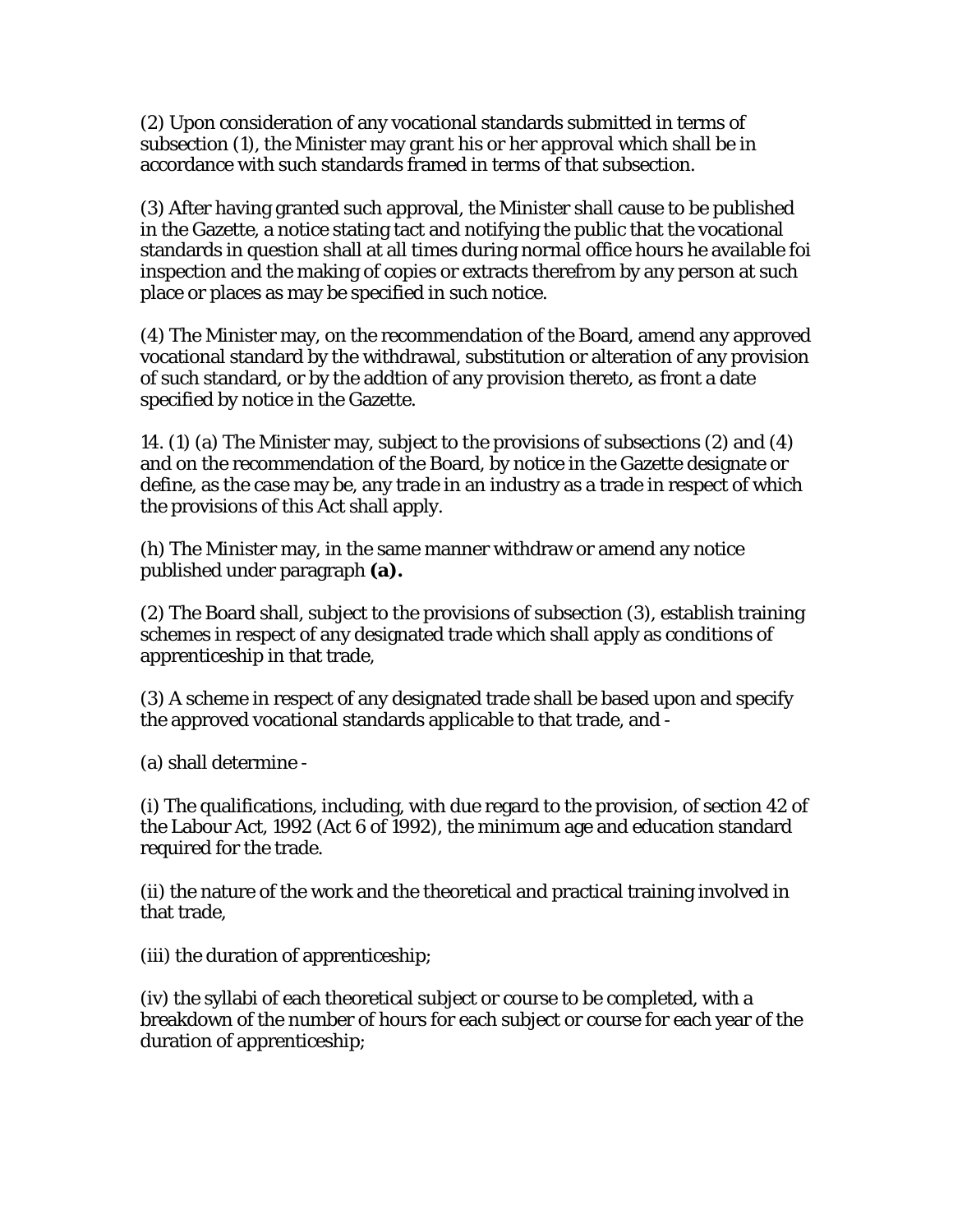(v) the particulars of practical training required, with a breakdown of the number of hours and the work to be undertaken for each year of the duration or apprenticeship;

(vi) the particulars of phased performance assessment, trade testing and certification;

(vii) the particulars of any trade test or tests to be undergone and certification on completion of apprenticeship: Provided that no apprentice shall undergo such test or tests unless he or she has**,** for at least 12 months or for periods which amount in the aggregate to not less than 12 months, performed work which the Board deemed appropriate in that trade; and

(b) may determine -

(i) the circumstances under which and the centre or institution where an apprentice or a prospective apprentice may be provided with full-time training as an apprentice, whether theoretical or practical training or both;

(ii).the rates according to which apprentices shall he paid their remuneration, the circumstances under which those rates may be reduced or shall he increased and the extent of the reduction or increase: Provided that no rate based upon the quantity of work performed shall he so determined: Provided further that the Minister may, before acting in terms of this subparagraph, constitute the Wages Commission established under the said Labour Act, 1992, to submit to him or her a recommendation;

(iii) the conditions**,** including the payment of extra remuneration, subject to which an employer may require or permit any apprentice to perform any work outside any area or class of areas specified in tire scheme or at a place beyond a distance so specified, from the employer's workshop or place of business or from a given point;

(iv) the circumstances under which an employer shall pay additional remuneration to any apprentice in his or her employment and the amount of' the additional remuneration or the manner in which it shall be calculated.

(v) the remuneration and other conditions of apprenticeship, in respect of any period during which an apprentice is unable by reason of any condition of apprenticeship or other circumstances so determined to render service to his or her employer during ordinary working hours;

(vi) the maximum number of apprentices to be employed in the industry in question or in any designated trade or by any employer, or in lieu of a specific number, the authority by whom or the methods by which or the principles in accordance of which any such number shall be determined by such authority;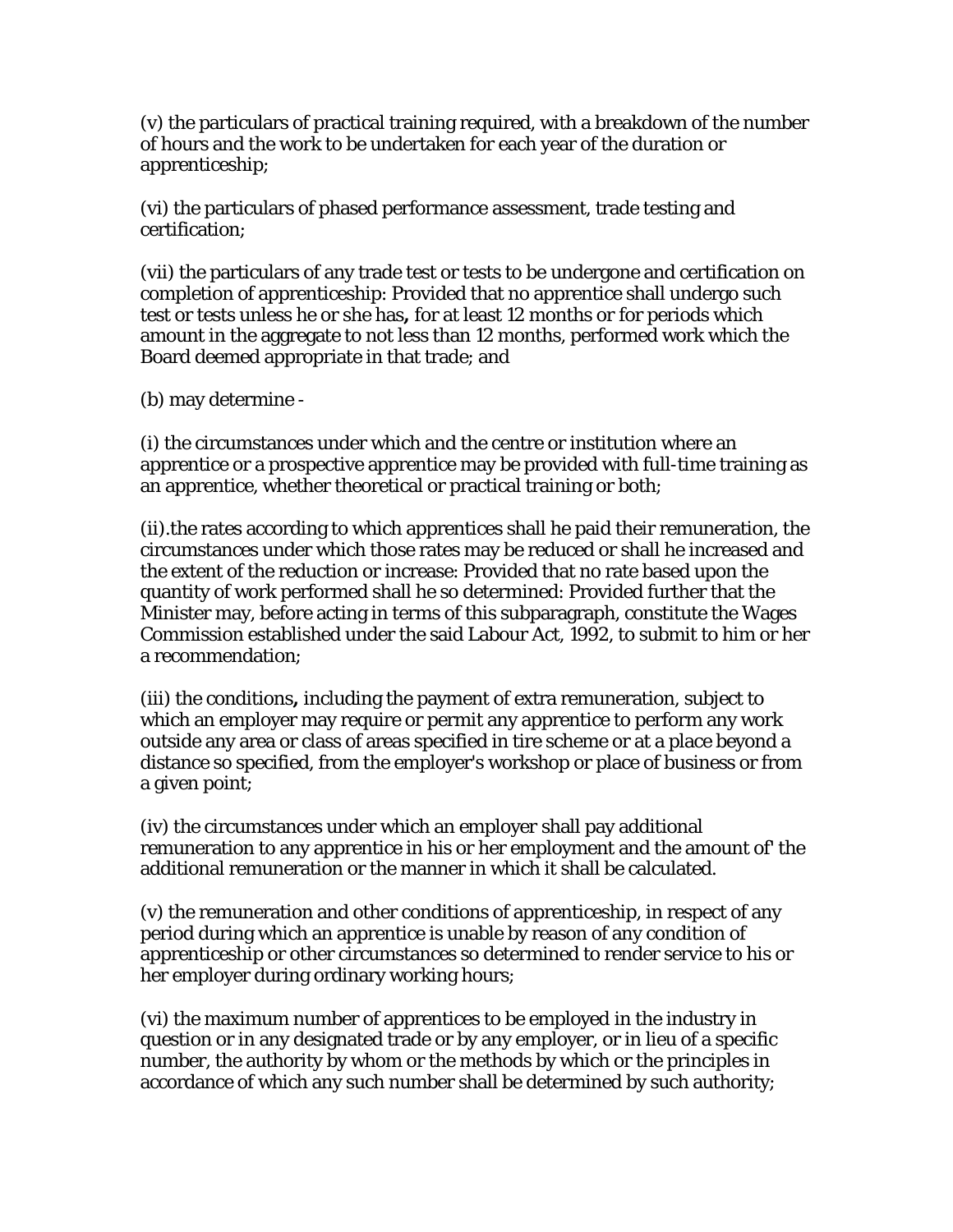(vii) the number or proportion of apprentices employed in the industry ill question or in any designated trade or by any employer, to whom there shall have been issued prior to their employment as apprentices, by an authority specified in tire scheme, a certificate of satisfactory completion of a preparatory course of training so specified.

**(**viii) the fees payable in respect of any test determined in terms of this subsection, and the persons by whom such fees shall be paid;

(ix) the circumstances under which employers shall pay the whole or any portion of the fees payable in respect of any subject or courses determined under the scheme in question, or the refund to their apprentices of the whole or any portion of any such fees paid by them;

(x) the maximum number of ordinary working hours which apprentices may be required or permitted to work during any week or on any day, and the days on which, the hours on any day before or after which and the intervals during which no apprentice may be required or permitted to work;

(xi) the maximum period of overtime which apprentices may be required or permitted to work during any period so determined and the rates according to which they shall be remunerated in respect of overtime;

(xii) the number of paid holidays to be allowed to apprentices during any year of their training, and the rates according to which they shall be remunerated in respect of such holidays;

(xiii) the group or category of employers and persons employed or to be employed by such employers in the capacity of apprentices in that trade, to which the provisions and conditions of such scheme shall apply;

(xiv) any other condition of apprenticeship, of whatsoever nature, which the Board may deem expedient to determine.

(4) Different conditions of apprenticeship may he determined under this section in respect of different designated trades and in determining such different conditions the Board may apply any method of differentiation it may deem expedient.

15. (1) After a scheme has been established by the Board, the Board shall submit such scheme to the Minister for his or her approval.

(2) (a) Before approving a scheme, the Minister shall publish once ill the *Gazette*  and twice, with an interval of not more than 21 days between each publication, ill a newspaper published and circulating ill Namibia, a notice of his or her intention to approve such scheme.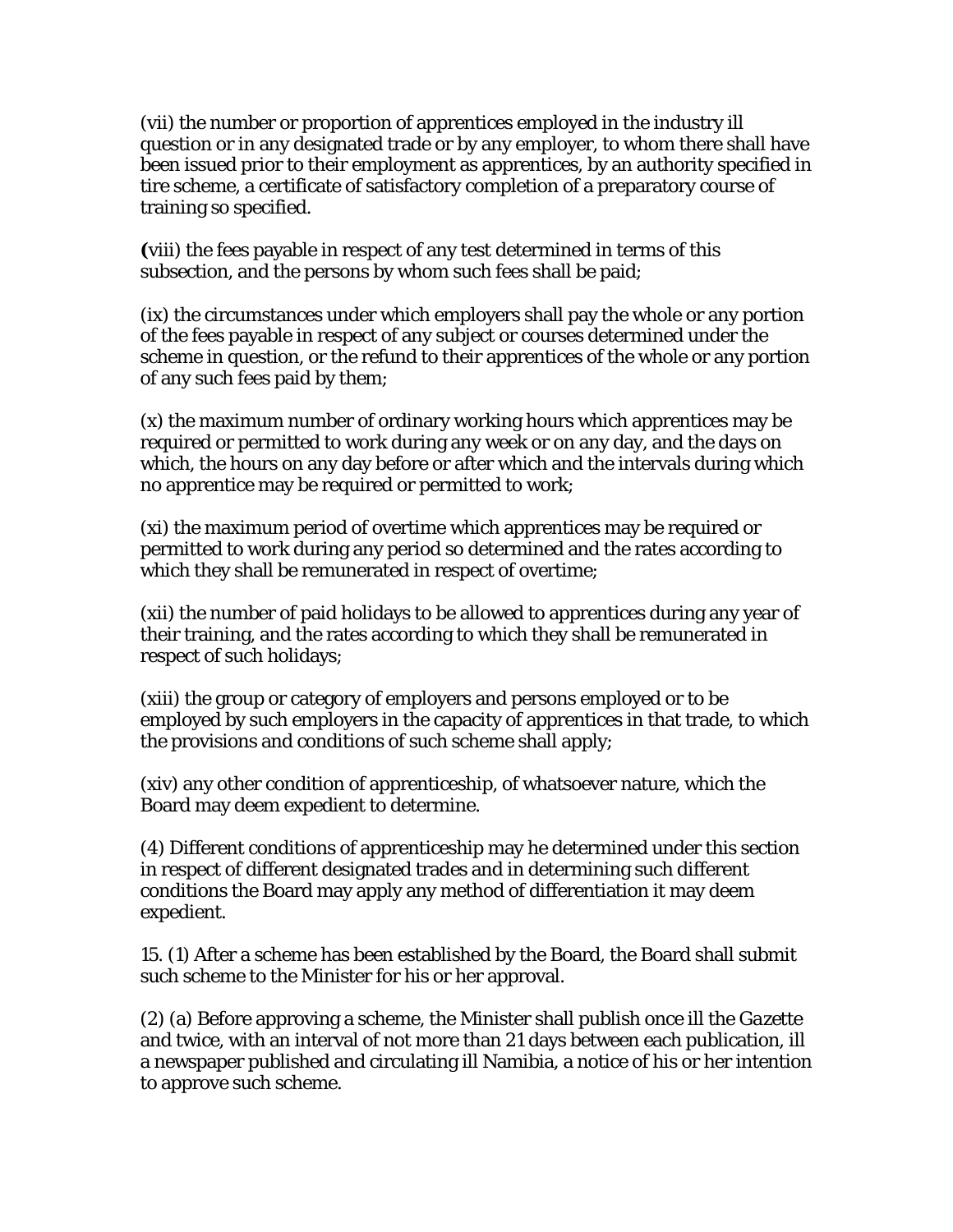(b) The notice referred to ill paragraph (a) shall specify a place or places where that scheme or copies thereof, may he inspected by the public during normal office hours and a period, which shall not he less than 30 days after the first publication in the newspaper referred to in that paragraph, within which any objection to such scheme may be submitted to the Board.

(3) Any objection referred to ill subsection (2)(b) shall be in writing and shall slate

(a) the specific grounds of objection and

(b) the deletions from, or additions or modifications (if any) to, the scheme proposed by the objector, and the Board shall consider any such objection made by or on behalf of any person who appears to be affected by such scheme, and the Board may consider ally other objection which it decides appropriate.

(4) At the expiration of the period referred to in subsection  $(2)(b)$  the Board may, after consideration of all objection, which it is by virtue of subsection (3) required or empowered to consider-

(a) withdraw the said scheme by causing to he published in the Gazette a notice stating that fact;

(b) submit the said scheme to the Minister for approval; or

(c) submit the said scheme to the Minister for his or her approval subject to such deletions from or additions or modifications to it as the **Board may** deem appropriate.

(5) (a) A notice in the *Gazette* under subsection (2) of this section relating to a scheme may be

published simultaneously with, or at any time after, the publication of a notice under subsection (1)(a) of section t4 relating to the designation or definition of the trade in question**.** 

(b) When a scheme has been withdrawn as contemplated in paragraph (it) of subsection (4) of this, section, a notice under subsection  $(1)(a)$  of section 14 relating to the designation or definition of the trade in question shall, for all purposes, be deemed to have been withdrawn

(6) When the Minister approve, a scheme, he or she shall cause to he published in the Gazette a notice stating that fact and specify the place or places where such scheme or copies thereof may he inspected during normal office hours by the public.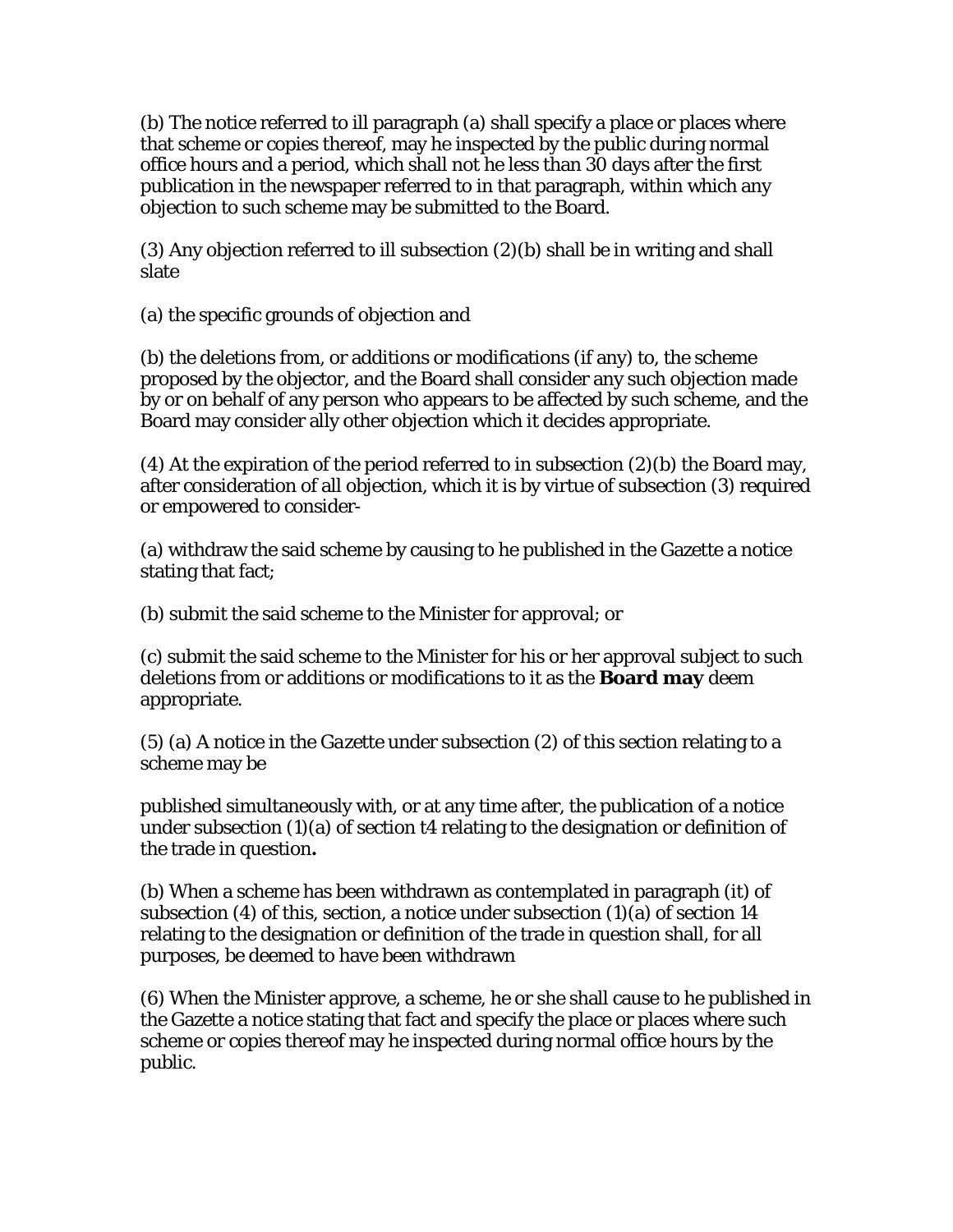(7) The provisions and conditions of a scheme in respect of a designated trade, duly approved by the Minister, and of which a notice has been published as contemplated in subsection (6), shall, with effect from a date specified in that notice, he binding upon all employers and persons employed or to be employed in the capacity of apprentices in that trade, or upon any group or category of which and persons determined in terms of any provision or condition of such scheme.

(8) Notwithstanding anything to the contrary contained in any law, the provision., of any wage order or collective agreement shall, in so far as they are not inconsistent with any provision or condition of a scheme or a contract of apprenticeship registered or deemed to he registered in accordance with the provisions of' this Act and which applies to any employer or apprentice, apply in respect of such employer or apprentice, as the case may be.

16.(1) A scheme may, by the withdrawal, substitution or alteration of any provision or condition of- that scheme, or by the addition of any provision or condition thereto, be amended, by a subsequent scheme established and approved mutatis mutandis in accordance with the provisions of section 15.

(2) Any provision or condition of a scheme amended as contemplated in subsection ( 1 ) shall, in so far as such provision or condition is not less favourable than any provision or condition to which the training of apprentices under that scheme, before it was so amended, is subject, apply in respect of such apprentices.

# **PART V**

# **EMPLOYMENT AND TRAINING OF APPRENTICES**

Back to index

17. (1) No person shall, after the commencement of this Act, employ in terms of a contract of apprenticeship anv person as an apprentice in a designated trade for which a scheme has been approved without having first been granted the written approval of the Chief Inspecton to do so and except in accordance with the provisions of this Act or any other law.

**(2)** Before granting any approval referred to in subsection (1), the Chief Inspector shall satisfy himself or herself that

(a) the prospective apprentice

(i) has, in relation to the designated trade in question the qualifications, including the minimum age and educational qualifications determined under the scheme in question; and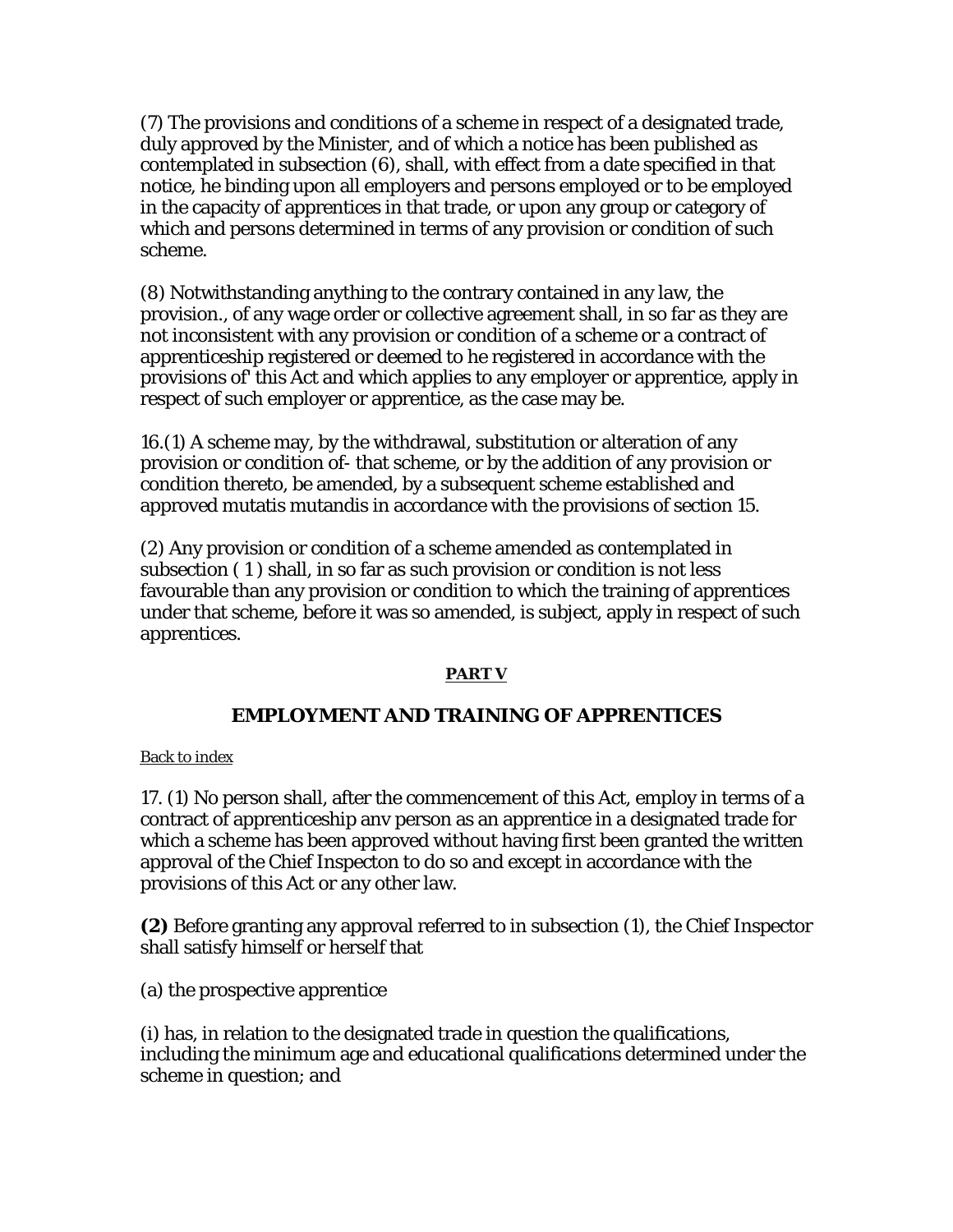(ii) has been certified as being physically fit to perform the work relating to the trade in question as contemplated in subsection (3);

(b) the prospective employer referred to in subsection t 1 ) complies with any requirement relating to the maximum number of apprentices to he employed in the industry oi trade in question, determined under the scheme in question; and

(c) any other matter has been complied with as may be determined under the scheme in question.

(3) Any person who intends to employ any person as an apprentice shall, for the purposes of the approval referred to in subsection ( 1 ) obtain at his or her expense a medical certificate stating that such last-mentioned person has been medically examined by a medical practitioner and he or she is physically fit to perform the work relating to the trade in question.

(4) Any person who employs any person as an apprentice in contravention of the provisions of this section shall be guilty of an offence and on conviction be liable to a fine not exceeding N\$4 000 or to imprisonment for a period not exceeding 12 months or to both such line and such imprisonment.

18. (1) Any person in respect of whom an approval under section 17( 1) has been granted may, by entering into a contract of apprenticeship, bind himself or herself as an apprentice in any designated trade for which a scheme has been approved under this Act.

(2) If any such person is a minor, he or she shall be assisted by his or her parent or guardian or, if there is no parent or guardian, by the magistrate of the district in which the contract of apprenticeship is to be executed.

19. (1) Every contract of apprenticeship entered into after the date of commencement of this Act shall -

(a)be in such form as may be prescribed; and

(b) be signed by or on behalf of the employer and by the person to be employed as an apprentice and, in the case of such person who is a minor, by any of his or her parents or guardian or, if there is no parent or guardian, the magistrate of the district in which such contract is to be executed, as the case may be.

(2) An employer who enters into a contract of apprenticeship referred to in subsection (1) with any person shall, within a period of 15 days after the date on which it was so entered into, lodge the contract of apprenticeship, in such manner as may be prescribed, with the Chief Inspector for registration.

(3) Any employer who fails to comply with the provisions of subsection (2) shall be guilty of an offence and on convict ion he liable to a fine not exceeding N\$4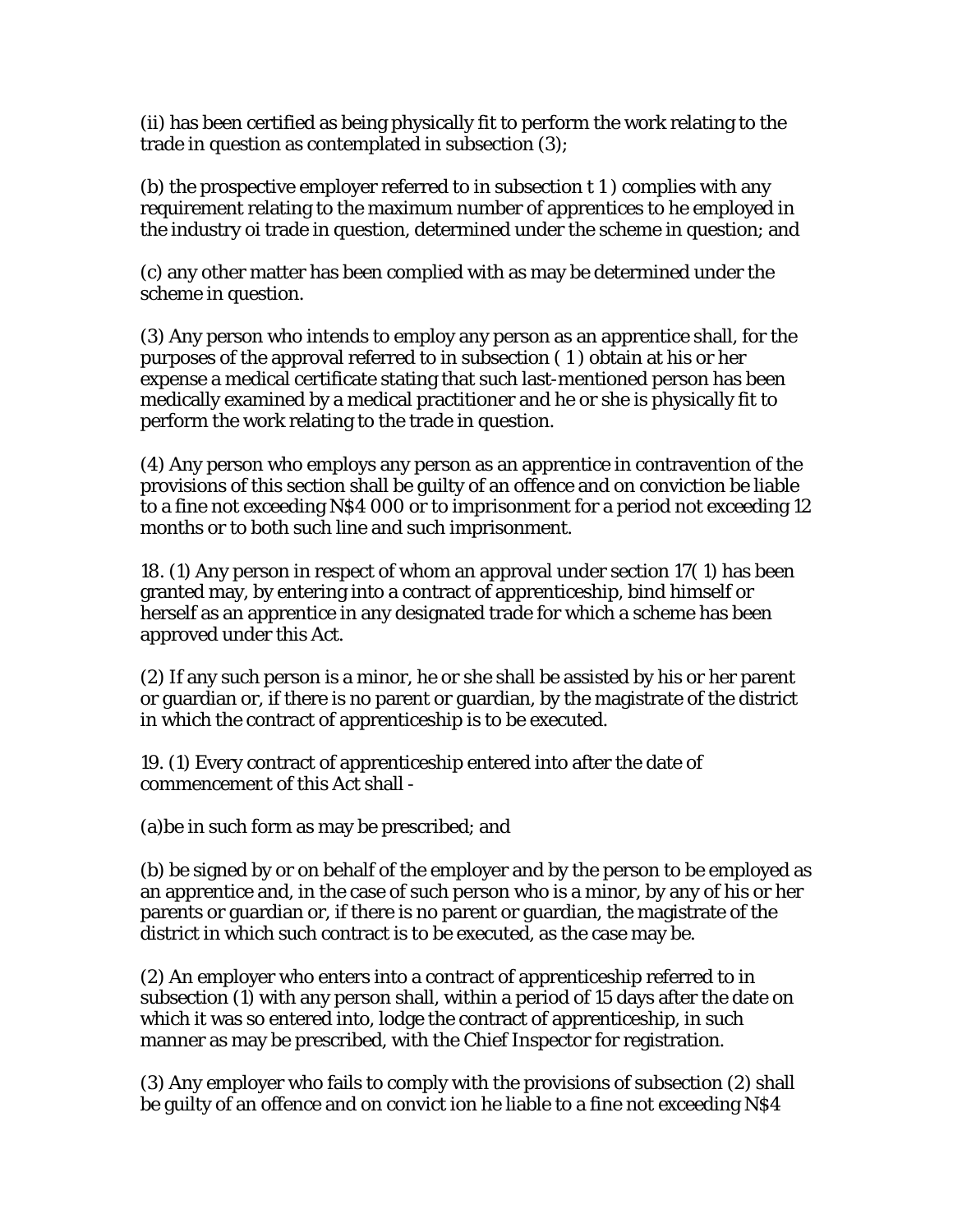000 or to imprisonment for a period not exceeding 12 months or to both such fine and such imprisonment**.** 

(4) No contract of apprenticeship entered into after the date of commencement of' this Act shall be binding unless it has been registered by the Chief Inspector.

(5) When the Chief Inspector registers a contract of apprenticeship under this Act, he or she shall

(a) endorse the said contract to that effect, and return such contract and a duplicate thereof, so endorsed, to the employer: and

(b) keep a copy thereof, so endorsed. for his or her records.

(6) The employer shall deliver the duplicate or the contract referred to in subsection (5)(a) to the apprentice concerned for him or her to keep.

20. (1) The rights and obligations of an employer under any contract of apprenticeship may, with the prior approval of the apprentice concerned and of the Chief Inspector, he transferred to any other employer.

(2) The Inspector may grant the approval referred to in subsection (1), subject to such conditions as lie or she may deem necessary in the interest of the apprentice concerned.

(3) Subject to the provisions of' subsection (5), no transfer of the rights and obligation of an employer under any contract or apprenticeship shall have any effect, unless the transfer

(a) has been in writing and has been signed -

(i) by or on behalf of the employer transferring such rights and obligations,

(ii) by or on behalf of the employer to whom such rights and obligations are being transferred; and

(iii) by the apprentice, and where such apprentice is a minor, also by his or her parent or guardian or, if he or she has no parent or guardian, by the magistrate of the district in which the contract of apprenticeship in respect of which the rights and obligations are to be transferred, was executed; and

(b)has been registered by the Chief Inspector in accordance with the provisions of subsection (4).

(4) (a) An employer to whom the rights and obligations under a contract of apprenticeship has been transferred as contemplated in subsection (1), shall, within a period of 30 days after the date on which such transfer has been signed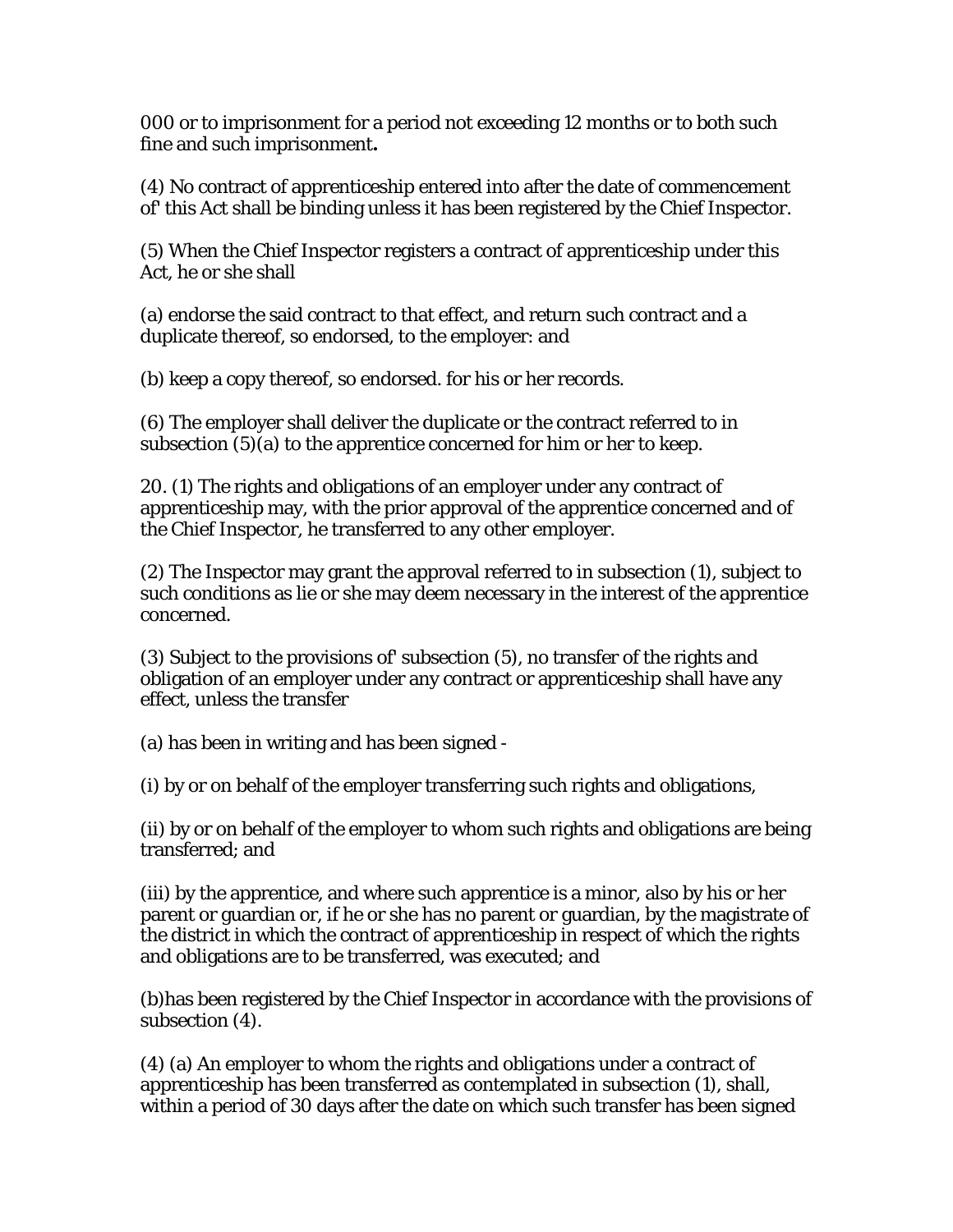by all the parties referred to in subsection (3)(a), lodge in such manner as may be prescribed, such transfer with the Chief Inspector for registration**.** 

(b) An employer who fails to comply with the provisions of paragraph (a) shall be guilty of an offence and on conviction be liable to a fine not exceeding N\$4 000 or to imprisonment for a period not exceeding 12 months or to both such fine and such imprisonment.

(5) (a) When under any contract of apprentice-ship, an apprentice is employed by two or more persons in partnership, the contract of apprenticeship shall, unless the apprentice otherwise elects, not be terminated by reason only of the death or retirement of any partner if the business of the partnership is continued by the surviving or continuing partner or partners whether alone or jointly with another person or other persons, and the rights and obligations of the employer under such contract shall be deemed to be transferred to the person or partnership continuing the business.

(b) The person or partnership referred to in paragraph (a), continuing the business, shall, within a period of 30 days after the date of such death or retirement, lodge the contract in the prescribed manner with the Chief Inspector for registration who shall certify on that contract that the rights and obligations under that contract have been transferred to such person or partnership under this section.

21. (1) If an employer is satisfied that an apprentice bound to him or her by contract in terms of this Act has committed a serious breach of the terms of such contract or of any condition of apprenticeship, such employer may after giving such apprentice the opportunity to be heard, suspend the apprentice in his or her service for such period, not exceeding 30 days, as he or she may determine.

(2) An employer who has so suspended an apprentice shall report the matter in writing to the Chief Inspector within three days of the suspension and the Chief Inspector shall inquire into such suspension and may by order confirm or set aside the suspension of the apprentice or alter the period of such suspension.

(3) (a) Whether or not a report referred to in subsection (2) has been lodged by the employer, the Chief Inspector may, if an apprentice has acted in any manner justifying his or her suspension in terms of subsection (1) and such apprentice has not been suspended by the employer concerned, by written notice order the suspension of such apprentice in the service of the employer concerned for such period, not exceeding 30 days, as the chief Inspector may determine pending any inquiry by him or her.

(b) When the Chief Inspector has ordered the suspension of an apprentice as contemplated in paragraph (a), he or she shall report the suspension to the Board.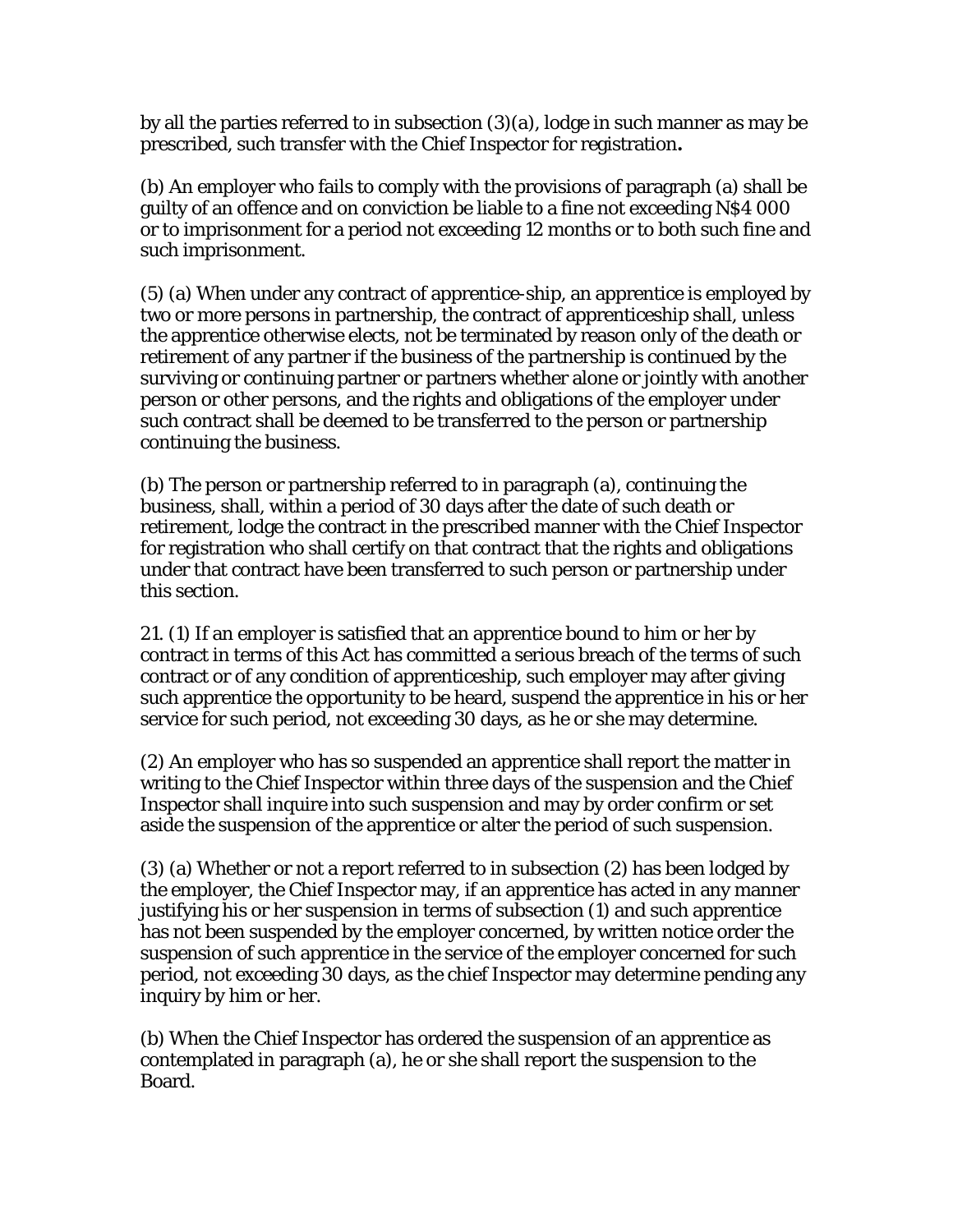(4) If the Chief Inspector alters or sets aside the suspension of an apprentice in terms of subsection (2), the employer shall pay to the apprentice such remuneration as may have been withheld from the apprentice during the period of suspension, and such order shall have the effect of and may he executed as if it were a civil judgement in favour of the State, and the Chief Inspector shall, to the extent that any amount has been recovered from the employer by virtue of such order, pay such amount to the apprentice concerned.

(5) Any employer who fails to report the suspension or air apprentice as contemplated in subsection (2) shall be guilty of an offence and on conviction he liable to a fine not exceeding N\$4 000 or to imprisonment for a period not exceeding 12 months or to both such fine and such imprisonment.

22. (1) Notwithstanding anything to the contrary contained in any other law, but subject to the provisions of section 23 of- this Act, no contract of apprenticeship shall be terminated, except

(a) by agreement of the parties thereto,

(b) by the Chief Inspector at the instance of any party thereto if the Chief Inspector is satisfied that the requirements of section 17(2) are no longer being complied with in respect of the apprentice or employer concerned; or

(c) by the Chief Inspector at the instance of the Board.

(2) The employer concerned shall give notice to the Chief inspector of any termination under subsection (1)(a) and any employer who fails to give such notice within a period of 30 days after the date of such termination shall be guilty of an offence and on conviction he liable to a fine not exceeding N\$4 000 or to imprisonment for a period not exceeding 12 months or to both such fine and such imprisonment**.** 

(3) The Chief Inspector shall not exercise the powers conferred upon him or her by subsection (1)(b) and (c), unless the Chief Inspector has given both parties to the contract an opportunity to he heard by, or to make representations to, him or her in relation to such termination.

(4) The fact of termination shall be endorsed by the Chief Inspector on the registered copy of the contract of apprenticeship kept in the office of the Chief Inspector.

(5) A contract terminated under this section shall, for all purposes he deemed to be duly terminated, but without prejudice to any right of action which may have accrued before the date of such termination.

23. (1) Notwithstanding the provisions of section 22, the first four weeks of employment in terms of every contract of apprenticeship shall be a period of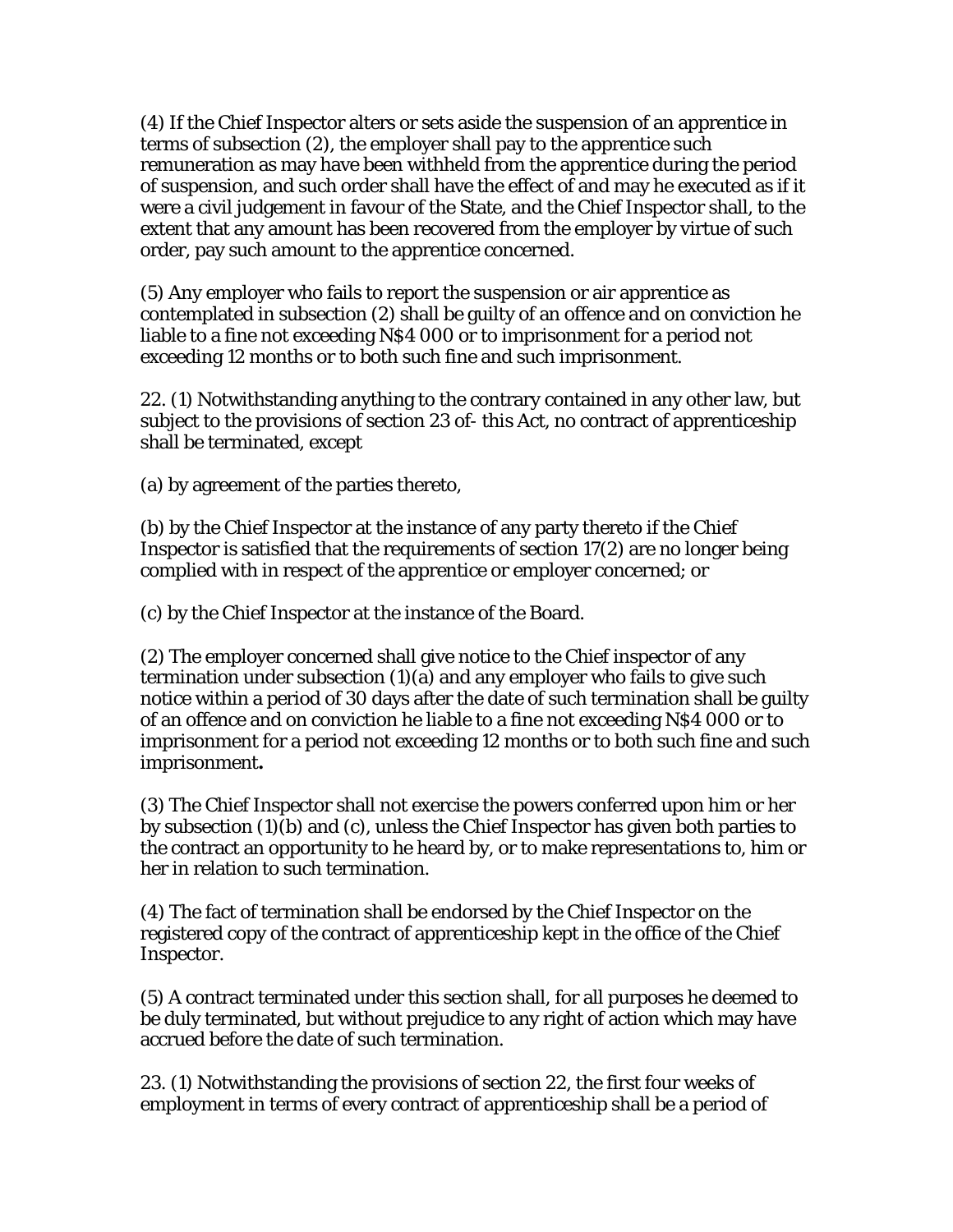probation during or at the expiration of which the contract may be terminated with at least one working day's written notice by either party, and any agreement to the contrary, whether expressed or implied, shall be void without affecting the validity of any other provision or condition of that contract.

(2) The employer concerned shall give notice to the Chief Inspector of the termination of any contract under subsection (1) and any employer who fails to give such notice within a period of 30 days after the date of such termination shall be guilty of an offence and on conviction be liable to a fine not exceeding N\$4 000 or to imprisonment for a period not exceeding 12 months or to both such fine and such imprisonment.

24. Any person who induces or attempts to induce an apprentice to terminate his or her service with his or her employer or who employs a person whom he or she knows to he bound by a contract of apprenticeship to another employer shall be guilty of an offence and on conviction be liable to a fine not exceeding N\$4 000 or to imprisonment for a period not exceeding 12 months or to both such fine and such imprisonment.

25. (1) (a) Any person who employs any apprentice shall keep in respect of every such apprentice records of the remuneration paid to, and of the time worked by, every such apprentice and such other particulars as may be prescribed.

(b) Such records shall be kept in such form and manner as may be prescribed**.** 

(2) Any person who employs or has employed any apprentice shall retain any record made in accordance with the provisions of subsection (I ) for a period of five years alter the date of the last entry in the record.

(3) Any employer who fails to keep the required records in the form and manner prescribed and any employer or former employer who fails to retain any records made in accordance with the provisions of this section for the required period shall be guilty of an offence and on conviction be liable to a fine not exceeding N\$4 000 or to imprisonment for a period not exceeding 12 months or to both such fine and such imprisonment**.** 

26. Notwithstanding any provision to the contrary contained in any other law, any provision of a contract of apprenticeship which provides that the whole or any part of the remuneration of an apprentice shall be based upon the quantity of work done by such apprentice shall he void, but shall not affect the validity of any other provision of that contract.

27. (1) Notwithstanding any provision to the contrary contained in this Act or any condition of apprenticeship under this Act, if any apprentice is during a period of one year for 21 working days or more absent from work, the Chief Inspector may extend the period of his or her apprenticeship by the number of working days exceeding 20 which he or she was absent from work.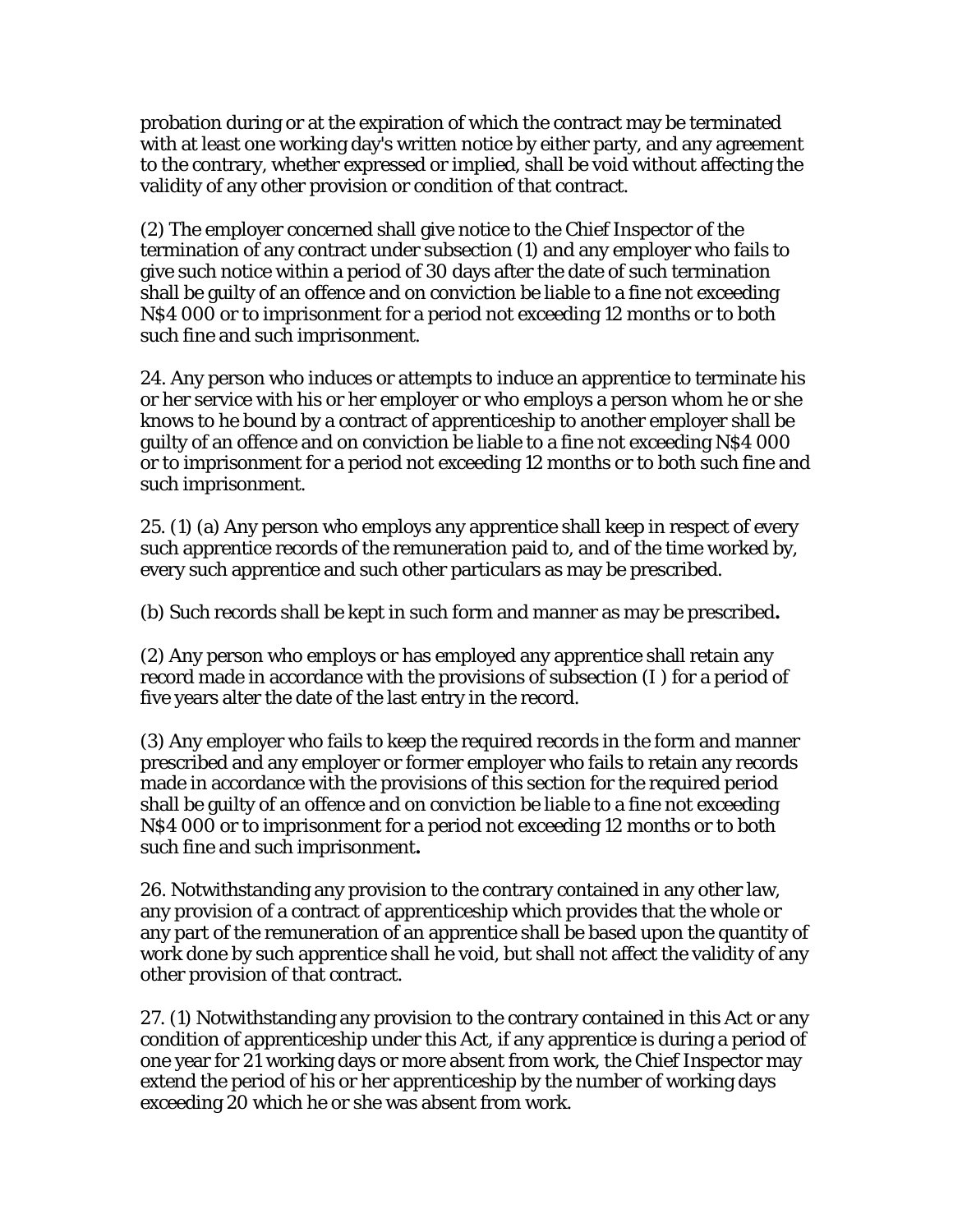(2) Notwithstanding any provision to the contrary contained in this Act or any condition of apprenticeship under this Act, when it is proved to the satisfaction of- the Board that a person has undergone previous technical training relevant to the trade in which he or she desires to be trained as an apprentice, the Board may authorise the Chief Inspector to reduce the period of apprenticeship to be served by such person to such period as may be determined by it.

28. (1) Any person who employs any apprentice shall

(a) from among his or her employees, who are not apprentices, appoint a person responsible for supervising generally the training of the apprentices under the provisions of this Act and of any relevant scheme; and

(b) at any premises or worksite where 25 or more apprentices are regularly employed for a period of not less than three months, from among firs or her employees, who are riot apprentices, appoint an apprentice trainee supervisor who shall he responsible for the guidance of apprentices concerning instruction in any trade for which they are being trained.

(2) An employer shall in writing and within a period of 14 days from the date of appointment or any person referred to in subsection (1), submit the name and such other particulars as may be prescribed, of any person so appointed to the Chief Inspector for his or her approval.

(3) The Chief Inspector may, by written notice to the employer, refuse to grant his or her approval to any appointment referred to in subsection (1), if he or she is of the opinion that such person is not suitably qualified for such appointment, and may in such notice require such person to undergo for such purpose the training or courses determined by the Chief Inspector.

(4) Where apprentices are employed at any premises or worksite referred to in subsection (1)(b), the apprentice trainee supervisor referred to in that subsection shall devote his or her time during normal working )tours mainly to the guidance of apprentices as contemplated in that subsection.

(5) Any person who -

(a) refuses or fails to make any appointment required by subsection (1);

(b) fails to submit any appointment within the period referred to in subsection

(2) for the approval of the Chief Inspector under that subsection;

(c) refuses or fails to comply with the provisions of subsection (4);

(d) hinders or obstructs any person appointed under subsection (1) in the exercise of his or her functions; or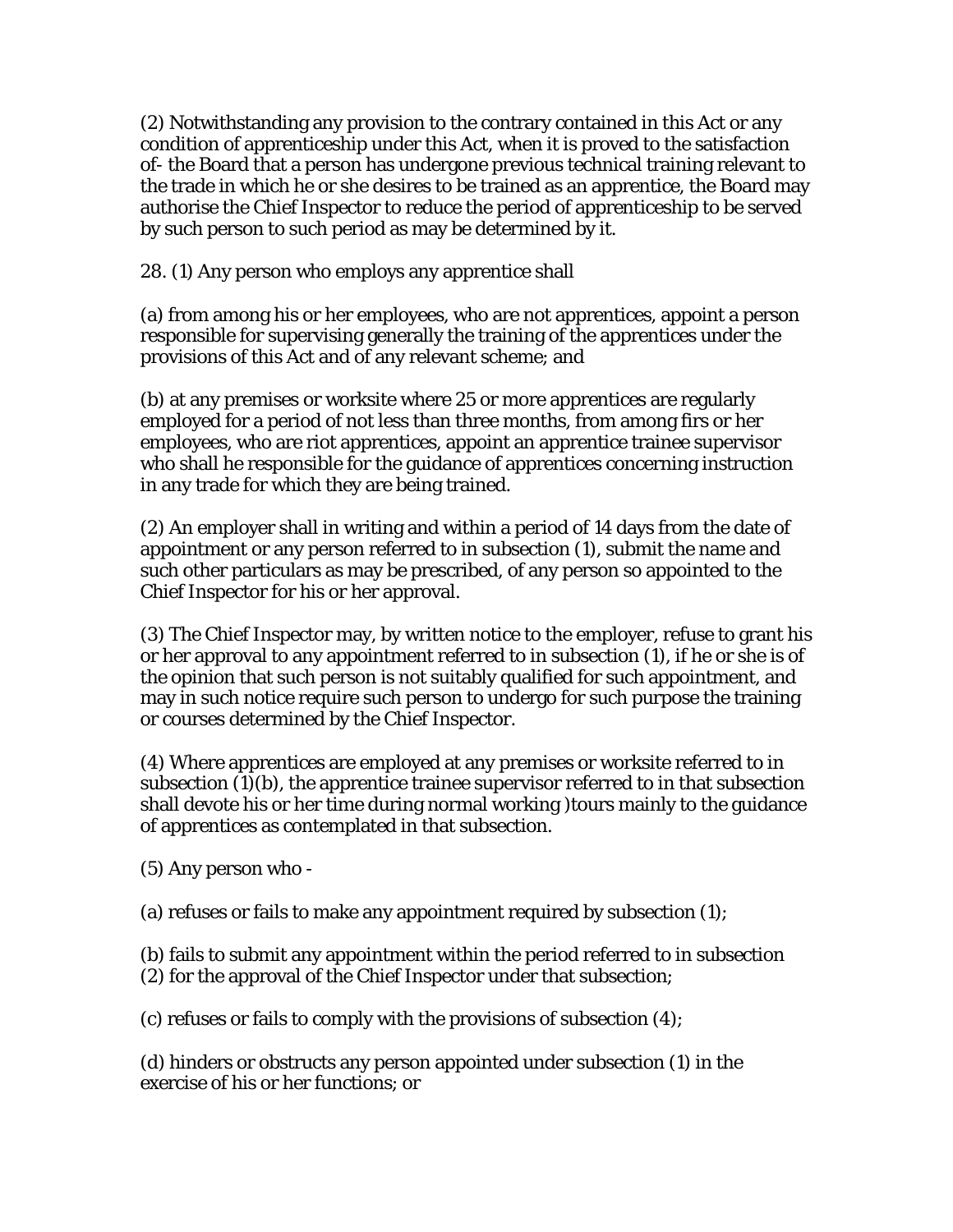(e) falsely holds himself- or herself out to he it person appointed under subsection (1),

shall be guilty of an offence and on conviction be liable fine not exceeding N\$4 000 or to imprisonment for a period not exceeding 12 months of to both such fine and such imprisonment.

#### **PART VI**

#### **TRAINING OF VOCATIONAL TRAINEES**

Back to index

29. (1) The Minister may, on the recommendation of the Board, make such arrangements as he or she may deem expedient to provide for the training in the course of employment in a particular trade or occupation of persons who are not apprentices, and he or she may for that purpose by notice in the Gazette in respect of such trade or occupation

(a) issue or cause to be issued such directives as lie or she may deem necessary for the registration and training of such persons;

(b) establish or cause to be established such programmes as he or she deems necessary for the training of such persons;

(c) provide or cause to be provided such training courses, whether theoretical or practical or both, to such persons as he or she deems necessary for such training, including the procedures relating to the testing or certification for qualification of such persons on completion of such courses by them;

(d) declare that any provision of this Act or any provision or condition of a scheme under this Act as he or she deems necessary for such training, shall, with effect from a date specified in such notice, apply in respect of such trade or occupation, so specified, with such modification or modifications as he or she may determine.

(2) The Minister may, on the recommendation oft lie Board, in a like manner amend or withdraw any notice referred to in subscetion (1).

(3) The Minister may, for the purpose of any training under this section, at any time consult with any such organizations or other bodies as in his or her opinion adequately represent the interests of employers or employees affected by such training or with the training centres concerned.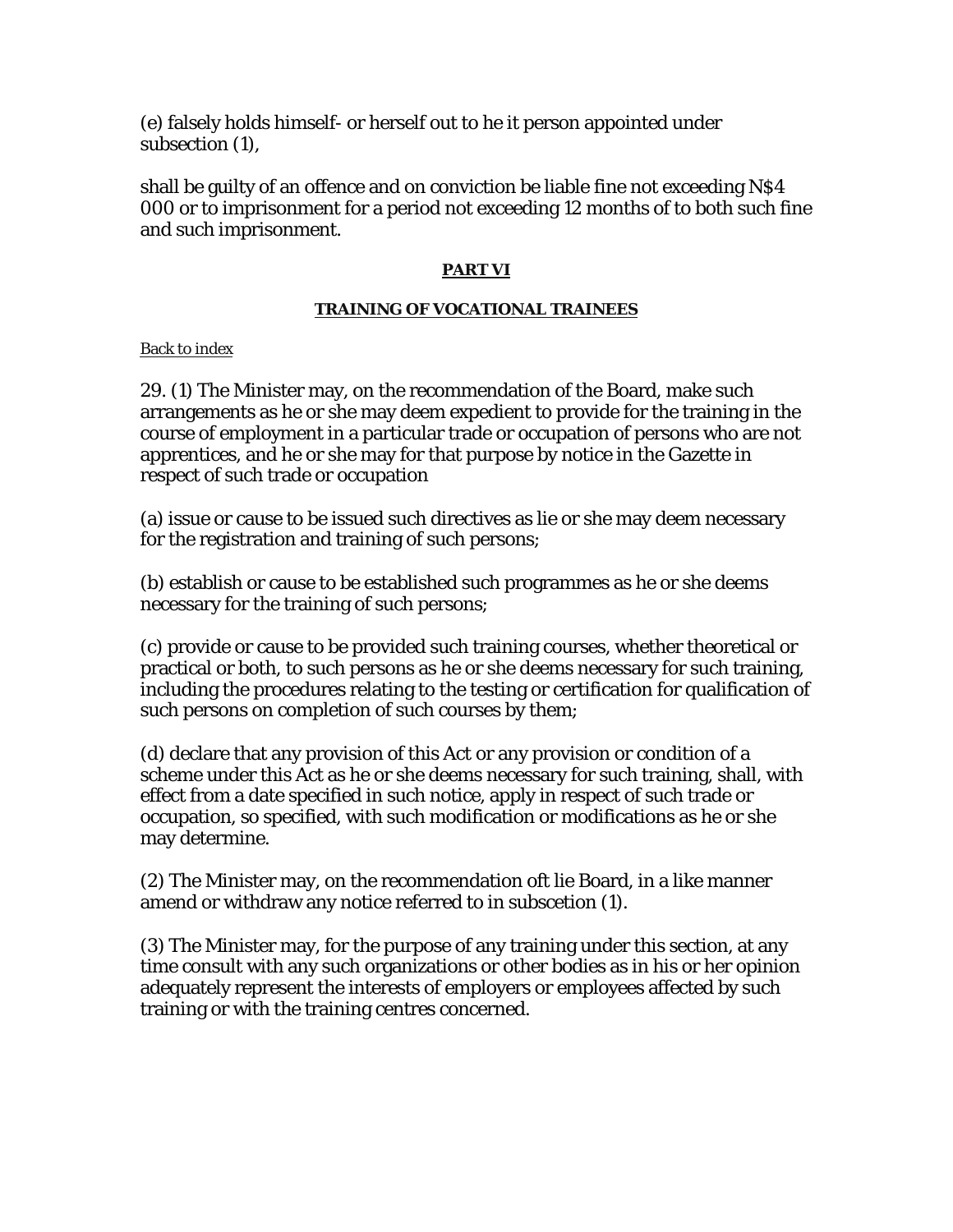#### **PART VII**

# **TRADE TESTING AND CERTIFICATION**

Back to index

**(**3O). (1) The Minister shall establish a component in the Ministry to he known as the National Trade Testing and Certification Centre, consisting of-

(a) an officer in the Ministry appointed by the Minister, subject to the laws governing the public service, as Chief Trade tasting officer to head such Centre and to perform the other functions assigned to him or her under this Act;

(b) such other officers of the Ministry appointed by the Minister, subject to the said laws, in respect of a particular designated trade or trades as trade testing officers who are qualified and experienced in such trade or trades to conduct trade tests therein and to perform such other functions as the Chief Trade Testing Officer may from time to time assign to such officers.

(2) (a) The Minister may, if in his or her opinion the number of applicants to undergo trade testing in a designated trade does not justify the appointment of a full-time trade testing officer as contemplated in subsection (1), appoint any qualified and experienced person in that trade as a trade testing officer on a temporary basis.

(b) A temporary trade testing officer referred to in paragraph (a) shall receive such remuneration and such allowances (if any) as the Minister may, with the concurrence or the Minister of Finance, determine.

30.The functions of the National Trade Testing and Certification Centre shall he -

(a) to establish, with the concurrence of the Board, a system for the governing and controlling of trade testing;

(b) the conducting of trade tests in accordance with the standards based on the approved vocational standard in respect of the designated trade in question;

(c) the evaluation of trade qualifications obtained outside Namibia;

(d) the receipt and processing of applications for trade testing in the manner and form as may be determined by the Chief Trade 'resting Officer;

(e) the issuing of certificates to persons who have successfully concluded any trade test and the keeping of records regarding certificates issued by it and the furnishing from time to time, as the Minister may determine, of trade testing statistics to the Minister;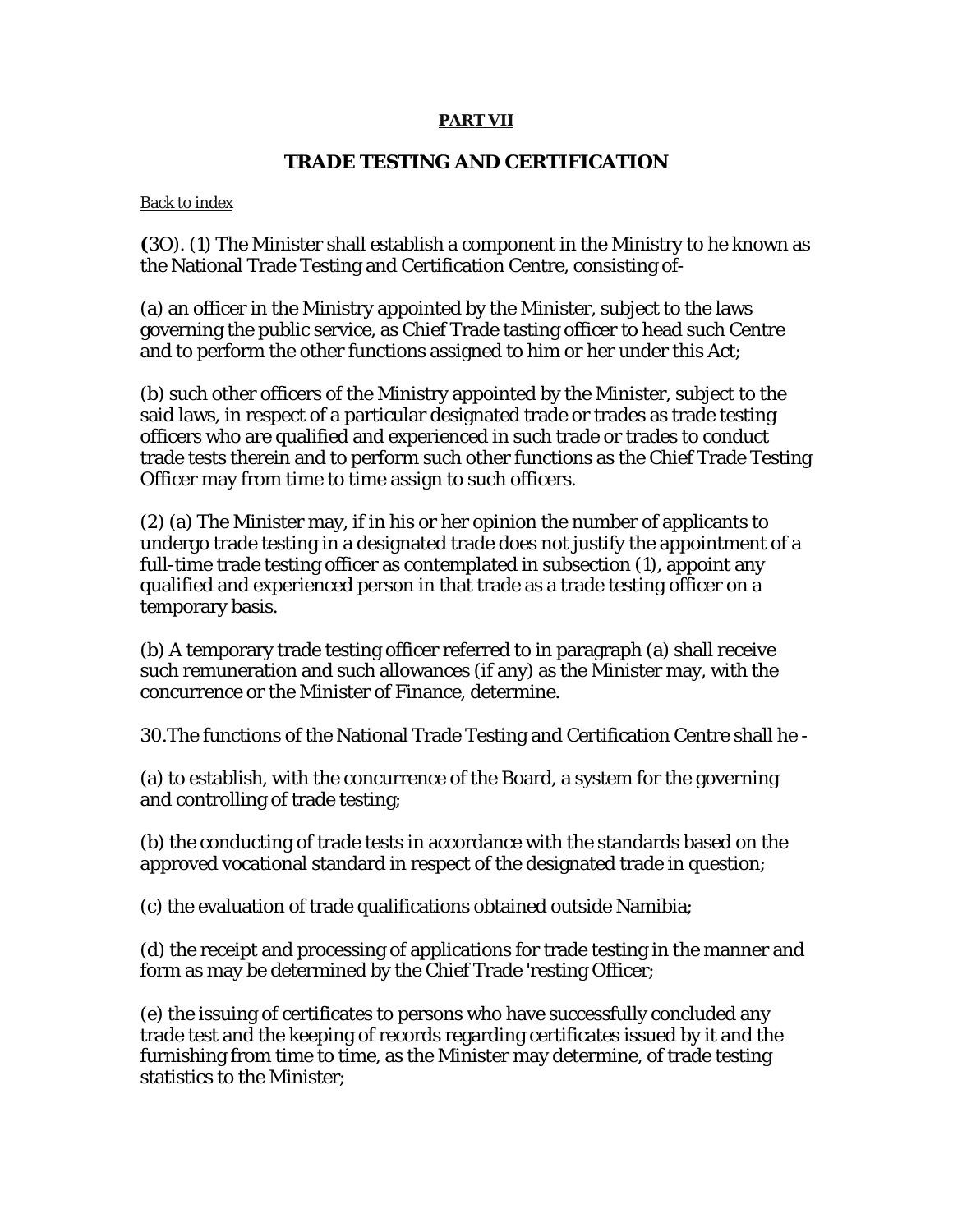(f) the keeping abreast of new developments in the field of vocational training it) so far as it relates to trade testing and certification under this Part;

(g)the making available of training in the principles and techniques of evaluation to trade testing officers and all persons evaluating training and conducting the testing of apprentices;

(h) the upgrading of the work proficiencies of qualified artisans;

(i) the performance of any other function which the Minister or the Board deems it necessary to perform in relation to trade testing and certification under this Part.

32. (1) The Minister may, on the recommendation of the Board, approve, on application of any person or body of persons, a centre to be a trade testing centre in respect of a particular designated trade or category of such trades or in general for the purposes of this Act, and may make such approval subject to such conditions and the issuing of such directives as the Minister may deem necessary in the interest of vocational training under this Act.

(2) The Minister may, on the recommendation of the Board, withdraw his or her approval referred to in subsection (1), if any person or body, so referred to therein, fails to comply with any condition subject to which such approval has been granted or any directive issued under that subsection.

33. ( 1) A certificate shall he issued by the National Trade Testing and Certification Centre to each person having successfully completed a trade test to the required standard

(2) The form and contents of the certificate referred to in subsection (1) shall he determined by the Chief Trade Testing Officer with the concurrence of the Board

# **PART VIII**

# **REGISTRATION OF VOCATIONAL TRAINING CENTRES**

Back to index

34. (1) The provisions of this Part shall apply to such types of training centres and their owners, managers and training staff as the Minister may from time to time by not ice in t lie Gazette declare as vocational training centres for purposes of this Act.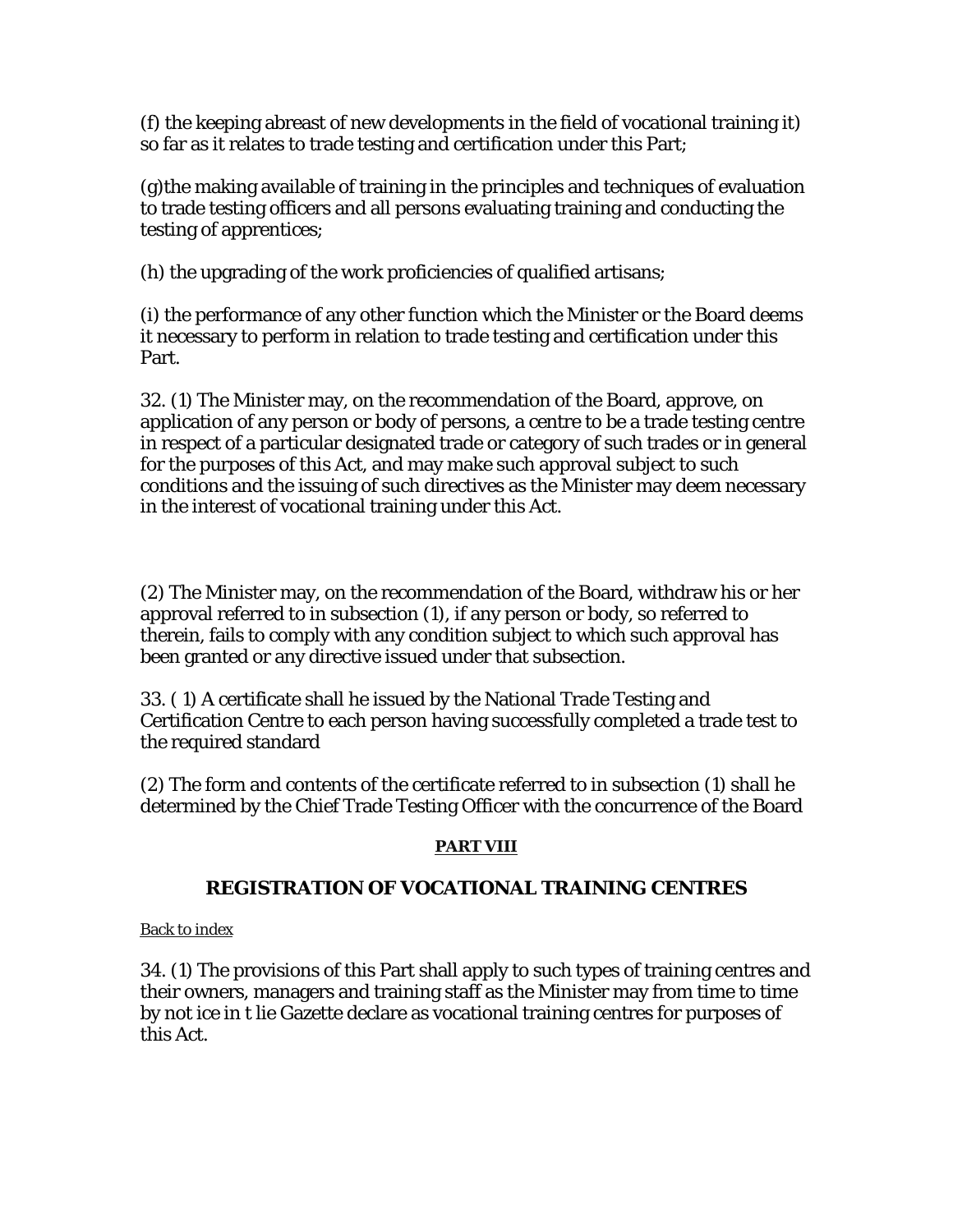(2) Nothing in this Part shall apply to any person or body of persons providing instruction or training in any skill, trade or occupation for his or her or its own employees.

35. The Minister may appoint an officer in the Ministry to be known as the Registrar of Vocational Training Centres who shall exercise the powers and perform the duties and functions conferred upon or assigned to him or her in terms of this Act.

36. Any person who, after the expiration of a period of 90 days from the date of publication of a notice referred to in section 34( 1 ), provides training in or at a vocational training centre to which t lie provisions of this shall apply, which is not registered or exempted from registration under this Part, shall he guilty of' an offence and on conviction he liable to a fine not exceeding N\$4 000 or to imprisonment or a period not exceeding 12 months or to both such fine and such imprisonment.

37. (1) Any person who provides or intends to provide training in or at a vocational training centre to which the provisions of this Part apply, shall, in the form and manner determined by the Board, apply to the Registrar for registration of such centre.

(2) Every application referred to in subsection (1) shall he accompanied by the particulars required by the Board, which particulars may include

(a) the training and related instruction in particular trades and the standards thereof to be provided by the centre,

(b) the syllabi of courses to be provided by the centre;

(c) the qualifications required for the instructors of' the centre to provide training at that centre, and the maximum number of apprentices who will he allocated to an instructor to be trained at any time or during any course provided by the centre,

(d) subject to the provisions of any other law, the measures to be taken to ensure the health and safety of any person during training at the centre;

(e) the fees to he charged for any training provided by the centre; and

(f) any other particulars which the Board deems necessary for the purposes of the registration of such a centre.

38. (1) 11pori an application made under section 37. the Registrar may, subject to the provisions of subsection (2) of this section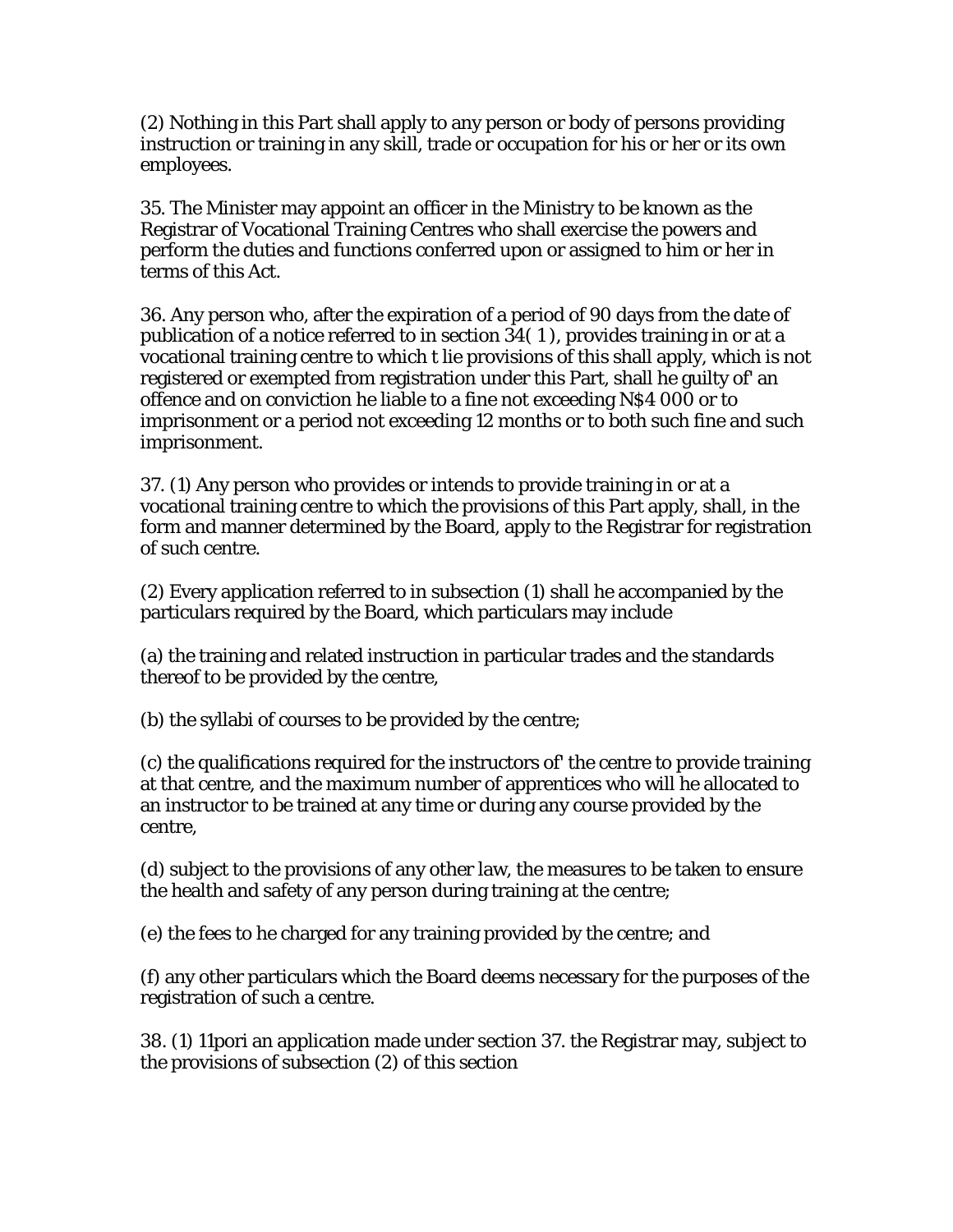(a) (i) register that centre as a vocational training centre on such terms and subject to such conditions as may he determined by the Registrar;

(ii) notify the applicant in writing of that fact and the terms on which and the conditions subject to which (if any) the centre is registered; or

(b) refuse the application and notify the applicant in writing of that fact and the reasons for such refusal,

(2) No vocational training centre to which the provisions Of this art apply, shall he registered by the Registrar, unless the Registration is satisfied that-

(a) the premises of the proposed centre or any part of such premises are suitable for the training for which it has been established and complies, subject to the provisions of any other law, with any requirement ensuring the health and safety of persons receiving or providing training at that centre;

(b) subject to the provisions of this Act and the provisions and conditions determined under any scheme in respect of a designated trade

(i) every instructor of such centre is duly qualified in relation to the level and standard of training to be provided by him or her at such centre, and that he or she is a fit and proper person to be an instructor at such centre;

(ii) the number of apprentices to be instructed by an instructor does not exceed the maximum number so determined in that trade;

(iii) the level and standard of training at that centre will provide apprentices with the necessary skills and knowledge for gainful employment or self-employment in that trade;

(iv) the training courses and training facilities at that centre make duly provision for the implementation of a level and standard of training so determined; and

(v) the fees to he charged for training to be provided by the centre are not unreasonable, having regard to the cost of maintaining and operating the proposed centre and the standard of training to be provided.

(3) The Registrar shall keep a register in which shall be entered

(a) the name of every vocational training centre registered under this Part and (if any) the terms on which and the conditions subject to which it is so registered;

(b) the names and addresses of the owner or the manager of every such centre; and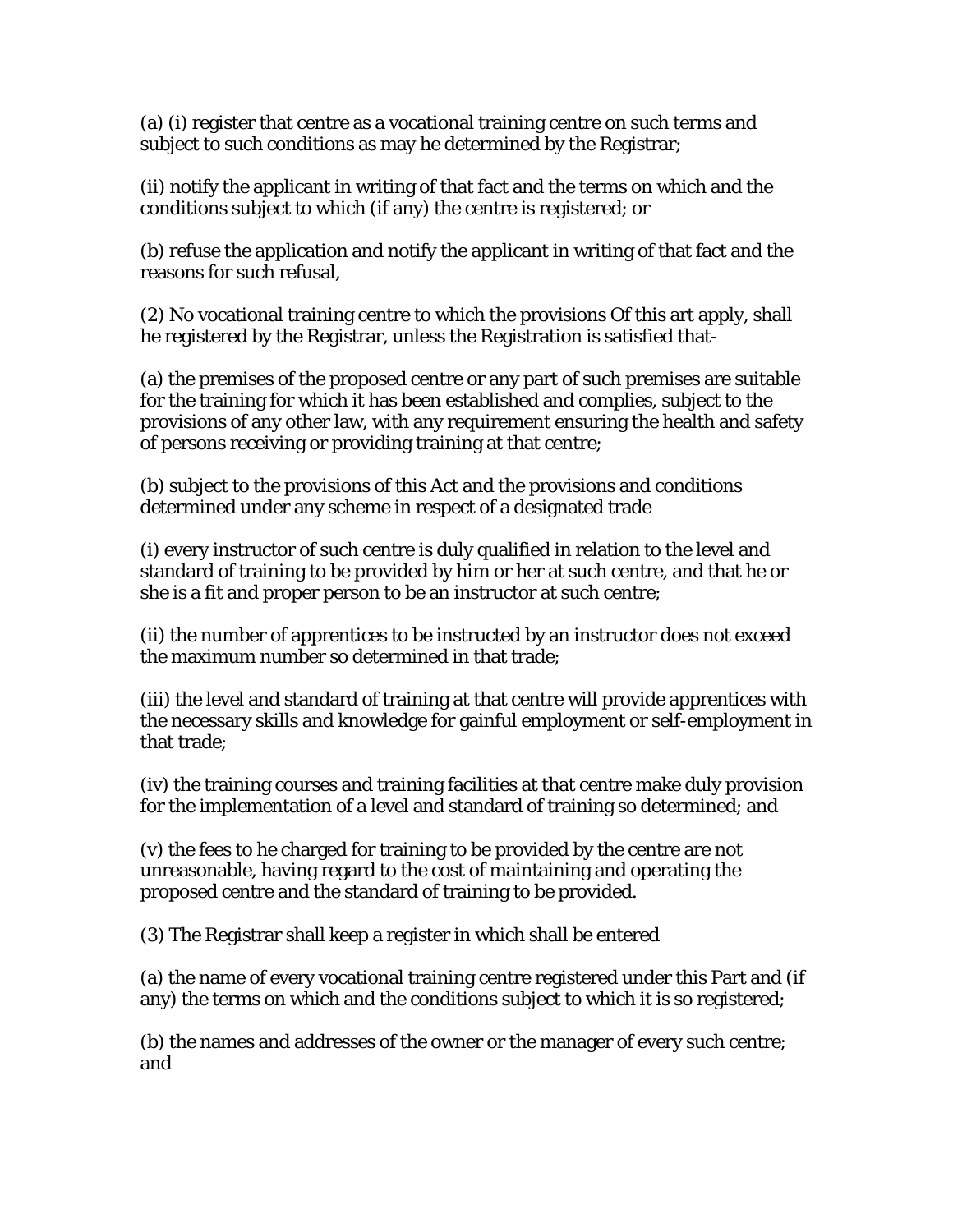(c) such other particulars as the Registrar may from time to time deem necessary to so enter in such register.

(4) Any term or condition imposed by the Registrar under subsection ( 1)(a) may relate to any matter referred to in subsection (2) if the Registrar is of the opinion that, notwithstanding the fact that he or she has not been satisfied in respect of' such matter as contemplated in the said subsection (2), the centre in question can he duly operated until such time as such term or condition has been complied with by the owner or manager of that centre.

39. When a vocational training centre has been registered under section 38( 1)(a), the Registrar shall issue to the owner or manager thereof a certificate of registration in such form as may be determined by the Board.

40. ( 1 ) When the owner or manager of a vocational training centre registered under this Part contravenes or fails to comply with any term or condition determined under section 38(1)(a) or such centre no longer complies with the requirements laid down for registration as such a centre as contemplated in subsection (2) of that section, the Registrar may, subject to the provisions of subsection (2) of this section, by notice in the Gazette withdraw the registration of that centre, and thereupon the certificate of registration issued to such centre shall for all purposes be deemed to have been cancelled with effect from the date of such notice.

(2) The Registrar shall not consider the withdrawal of the registration of a vocational training centre referred to in subsection (1), unless the Registrar

(a) has notified in writing the owner or manager of such centre to that effect and has stated the reasons for the intended withdrawal; and

(b) has afforded the owner or manager of the vocational training centre in question an opportunity to comply, within such period as may he specified in such notification, with any such term, condition or requirement, so specified, or to make, within such period as may he so specified, representations to the Registrar stating the reasons why the registration of that centre should not be withdrawn.

41. (1) For the purposes of carrying out the provisions of this part, the Registrar or any member of the Board duly dully authorised in writing by the Minister may enter any vocational training centre or any premises reasonably suspected to be used for the purpose of a vocational training centre and examine any documentation relating to the operation of that centre.

(2) Any person exercising or seeking to exercise any of the powers referred to ill subsection (1) shall, when required by any person affected thereby to do so, produce the written authorisation referred to in subsection (1) to such person.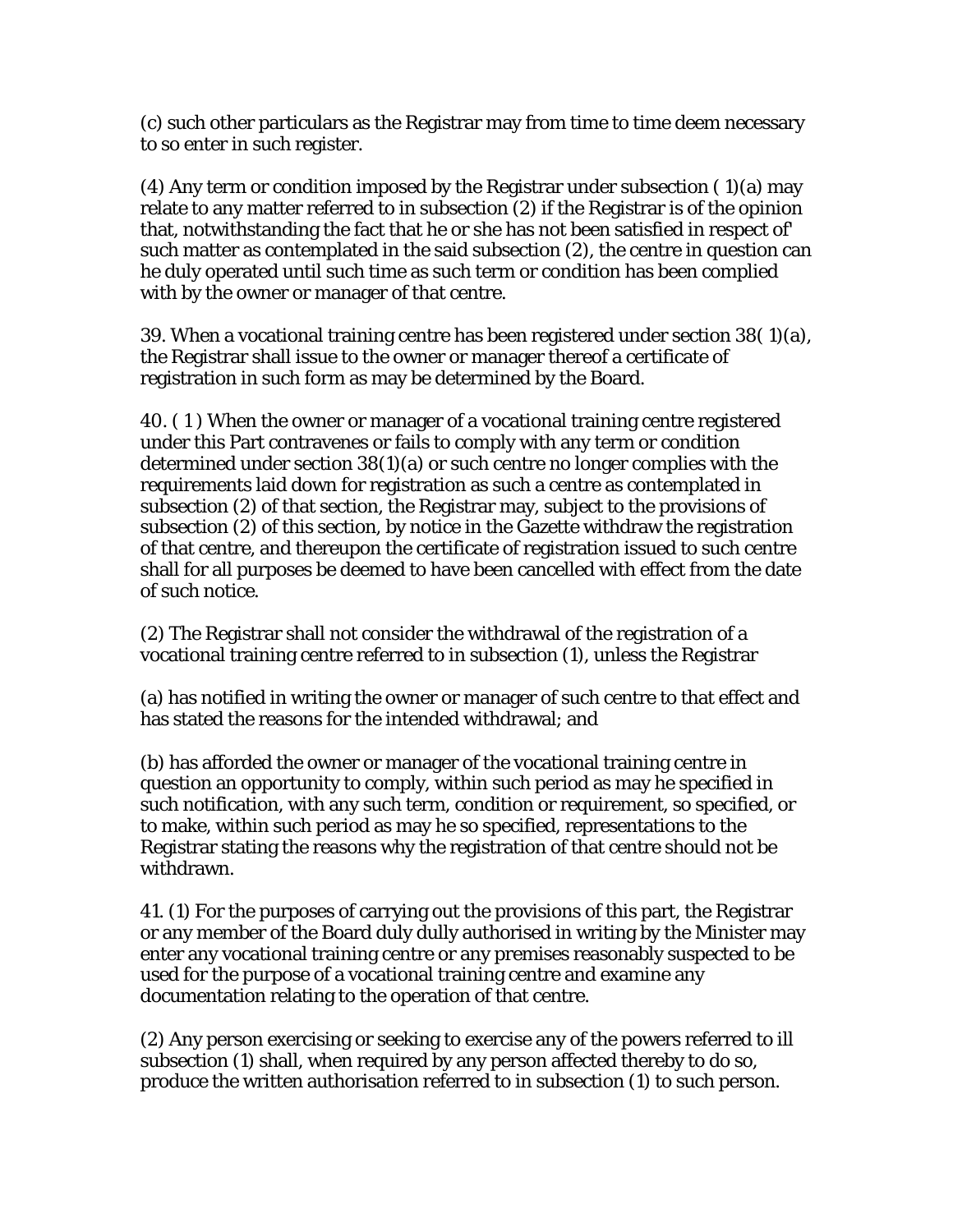42. The Minister may, after consultation with the Board, in writing exempt any vocational training centre to which the provisions of this Part apply from any or all of the provisions thereof.

# **PART IX**

# **VOCATIONAL TRAINING LEVIES AND ESTABLISHMENT OF VOCATIONAL TRAINING FUND**

#### Back to index

43. (1) (a) The Minister may, on the recommendation of the Board and by notice in the Gazette, make an order imposing a training levy payable by employers in general or by any category of employers in respect of a particular trade or category of trades or trades in general.

(b) Such order may contain different provisions in relation to the different employers or categories of employers or different trades or categories of trades.

(c) The Minister may, in the same manner, withdraw or from time to time amend any order made in terms of paragraph (a).

(2) The Minister shall not make an order referred to in subsection (1), unless-

(a) the Minister is satisfied that the imposition of the levy in question is necessary to encourage and facilitate adequate vocational training;

(b) the amount estimated to he payable by any employer affected by such order in respect of his or her employees is not more than one percent of the total remuneration due it) those employees in respect of such periods of riot less than 30 days as may be specified in the order.

(3) An order referred to in subsection (1) -

(a) shall state the amount and basis of the levy imposed;

(b) shall state the date on which the levy shall he payable and the person or officer to whom payments in respect of the levy shall he made;

(c) may require employers who are liable to pay the levy to keep, for such periods as may he specified in the order, such records and to render for such periods such returns as may be so specified;

(d) may provide for the exemption of any employer or category of employers from the liability to pay such levy, either generally or in respect of a specified industry, trade, area or category of employees;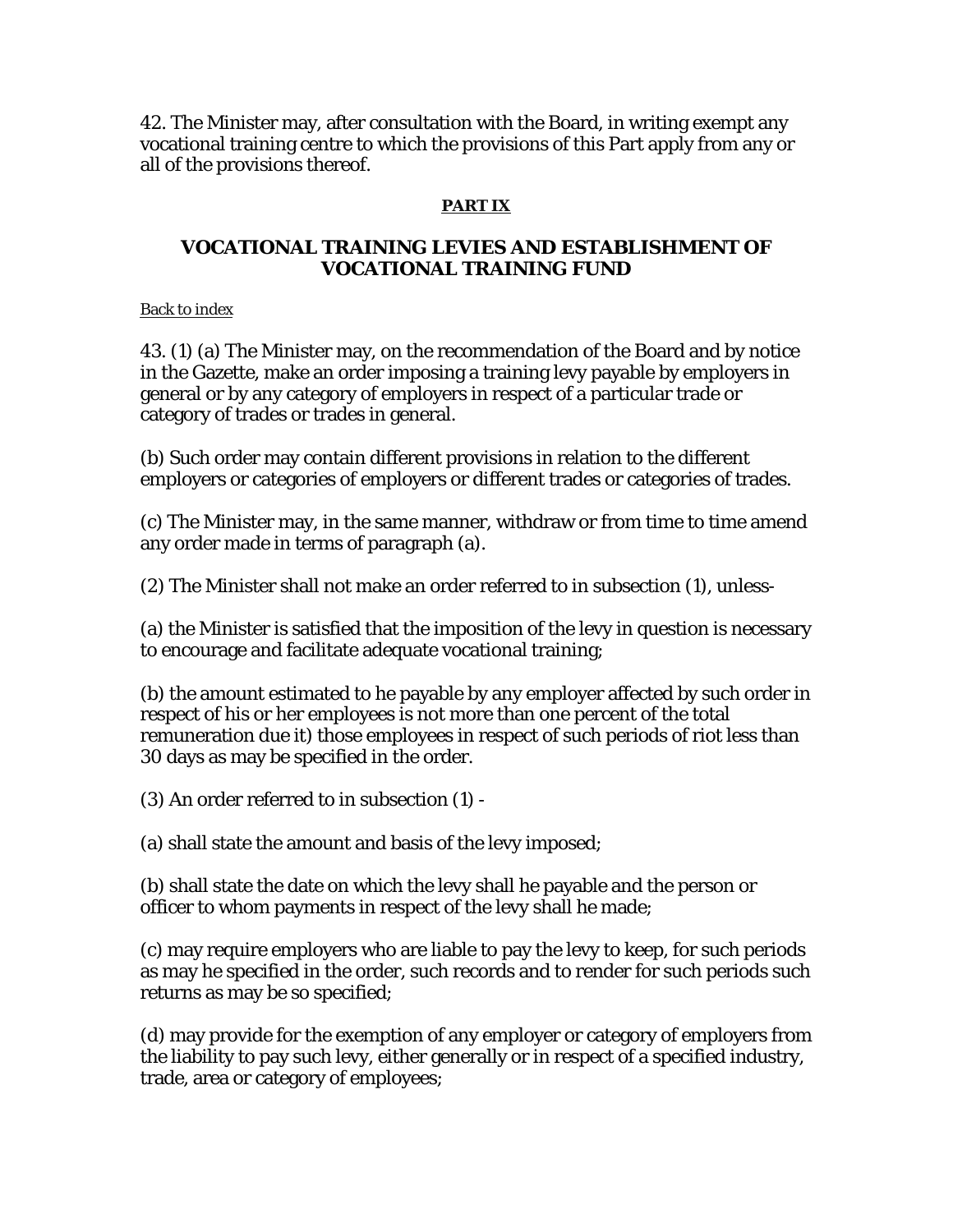(e) may provide for any other matter which i, necessary or expedient for the effective administration and control of the levy in question; and

(f) may prescribe penalties, not exceeding a fine of N\$2 000 or imprisonment not exceeding a period of six months or both such fine and such imprisonment, for any contravention thereof or failure to Comply therewith,

(4) If any person fails to pay any amount payable by him or her tinder the provisions of an order referred to in subsection ( 1), a sum equal to one per cent of such amount shall be added for each month or part of a month that the amount remains unpaid, and such payment shall be in addition to and riot in substitution for any other penalty provided for under subsection (3)(f), if any.

44. (1) (a) There is hereby established a fund to be known as the Vocational Training Fund,

(b) The Fund shall, for all purposes, be a juristic person.

(2) There shall be paid into the Fund

(a) moneys accruing from the Labour Promotion Fund by virtue of the provisions of section 53(10);

(b) moneys received in terms of any training levy imposed by order under section 43(1), as well as any sum paid in terms of section 43(4);

(c) moneys appropriated by Parliament for the purposes of the Fund;

(d) amounts repaid in respect of loans granted in terms of section  $45(1)(b)$  and (c), as well as interest paid in respect of such loans;

(c) any interest earned in terms of subsection (5); and any other moneys which may accrue to the Fund from any other source.

(3) The secretary of the Board shall, subject to the directions of the Minister and in accordance with rules made by the Minister, with the concurrence of the Minister of Finance, be responsible for the administration of the Fund, including

(a) the collection and recovery, for the benefit of the fund, of all moneys due or accruing to the Fund

(b) the control over payments from the Fund, and the Permanent Secretary shall for the purposes of the State Finance Act, 1991 (Act 31 of 199 1), be the accounting officer in relation to the affairs of the Fund.

(4) (a) The financial year of the Fund shall end on 31 march of each year.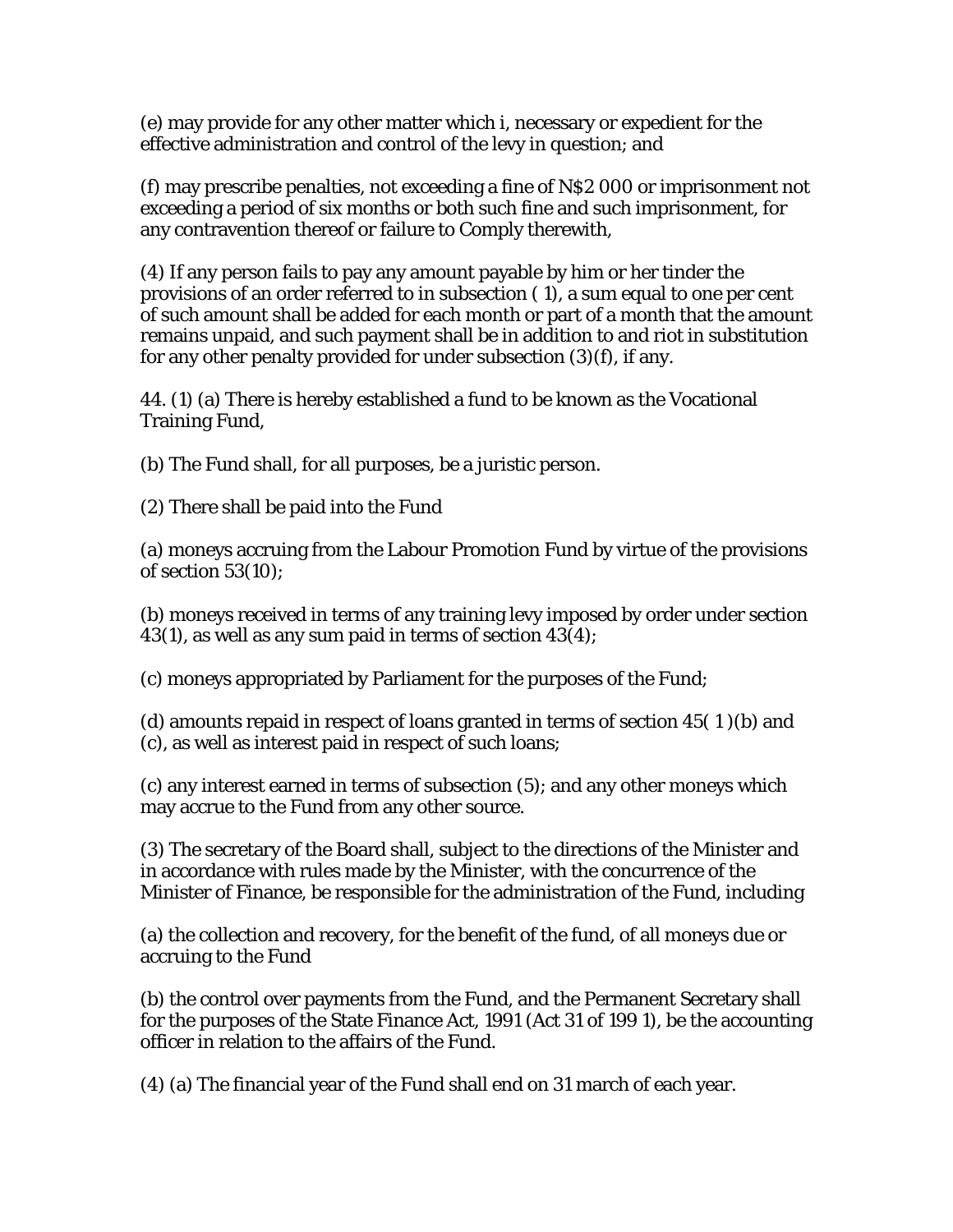(b) The secretary of the Board shall cause proper accounts of the Fund to be kept and shall submit such accounts not later than three months after the end of each financial year to the Auditor General for audit.

(c) The Auditor-General shall submit a report on his or her audit of the Fund to the Minister who shall table the report in the National Assembly.

(5) Any moneys of the Fu rid which is not required for immediate use may be invested as the Minister, with the concurrence of the Minister of Finance, may direct.

(6) Any unexpended balance in the Fund at the end of any financial year shall be carried forward as a credit in the Fund to the ensuing financial year.

45. (1) The Minister may, after consultation with the Board -

(a) for any of the following purposes make payments out of the Fund to any person or employer in any industry or trade or commerce that is subject to air order imposing a training levy, namely

(i) the payment of maintenance and travelling allowances to persons attending training courses approved by the Board;

(ii) the reimbursement of fees to any person or employer who provides further education in respect of persons receiving such education in connection with their training; and

(iii) the reimbursement to any person or employer of all or part of the costs accrued to him or her in connection with the training of apprentices or vocational trainees, and such other employees as the Board may approve, including fees, instruction costs, costs of materials or equipment, and remuneration or allowances of such persons for any period they are attending training courses in connection with their employment;

(b) make out of the Fund grants or loans to persons, organizations, institutions or employers providing training courses or training facilities approved by the Board and

(c) make payments out of the Fund for the granting of loans to training projects and to persons, organizations, institutions or employers engaged in programmes for training of persons in employment.

(2) The Minister may, with the concurrence of the competent authority, and subject to and on such terms and conditions as he or she deems fit, make State land or land controlled by the State or any facilities thereon available for carrying out any projects or programmes under subsection (1)(c).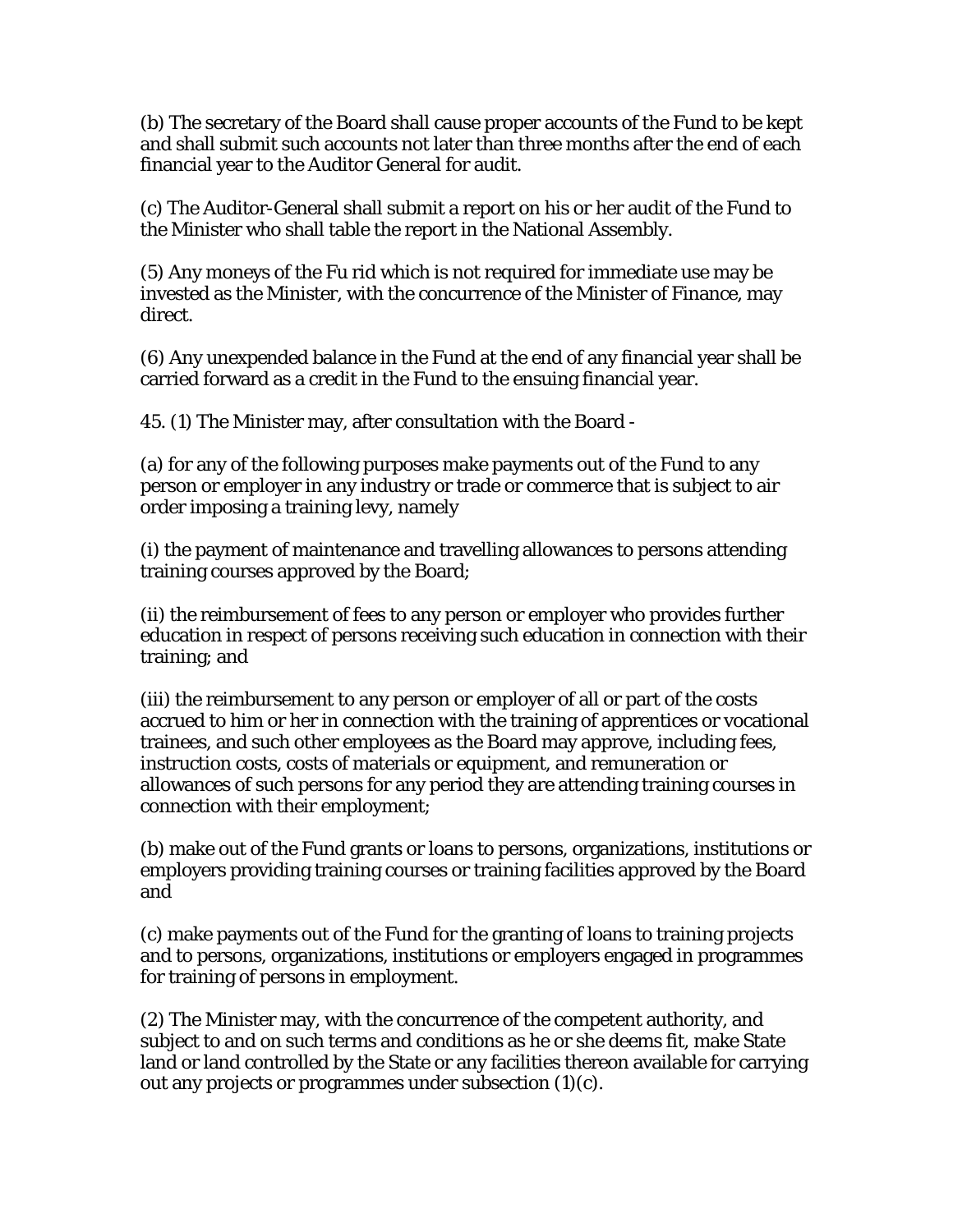(3) No tax or charge on income or stamp d imposed by or under any law shall be payable by the Fund.

(4) The Fund shall not be wound up except by or under the authority of an Act of Parliament.

# **PART X**

# **POWERS OF INSPECTORS**

### Back to index

(1) The provisions of this section, in so far as they provide for a limitation on the fundamental rights contemplated in Sub-Article (1) of Article 13 of the Namibian Constitution by authorizing interference with the privacy of a person's home, correspondence or communications, are enacted on the authority conferred by that sub-title.

(2) An inspector may, subject to the provisions of subsection (3), for purposes of the administration of this Act -

(a) at any reasonable time enter upon any premises in which he or she has reasonable cause to believe that an apprentice or vocational trainee is or has been trained or employed;

(b) question, with respect to matters under this Act, any person whom he or she finds on the premises referred to in paragraph (a) or whom he or she has reasonable cause to believe to be or to have been trained or employed on such premises and require any such person to be so questioned;

(c) require any apprentice or vocational trainee to appear before him or her at a time and place determined by him or her and then and there question that apprentice or trainee;

(d) require any person who has control over, or custody of any record or document required to be kept under this Act or of any document relating, with respect to matters under this Act, to the operation of any centre or institution where any apprentice or vocational trainee is or was trained or tested or the business of any person who is or was the employer of any apprentice or vocational trainee, to produce such record or document to him or her;

(e) examine and make extracts from or copies of any such record or document;

(f) require a member of the Namibian Police Force, or request any other person, to assist him or her as an interpreter or otherwise in exercising or performing his or her powers, duties and functions under this Act.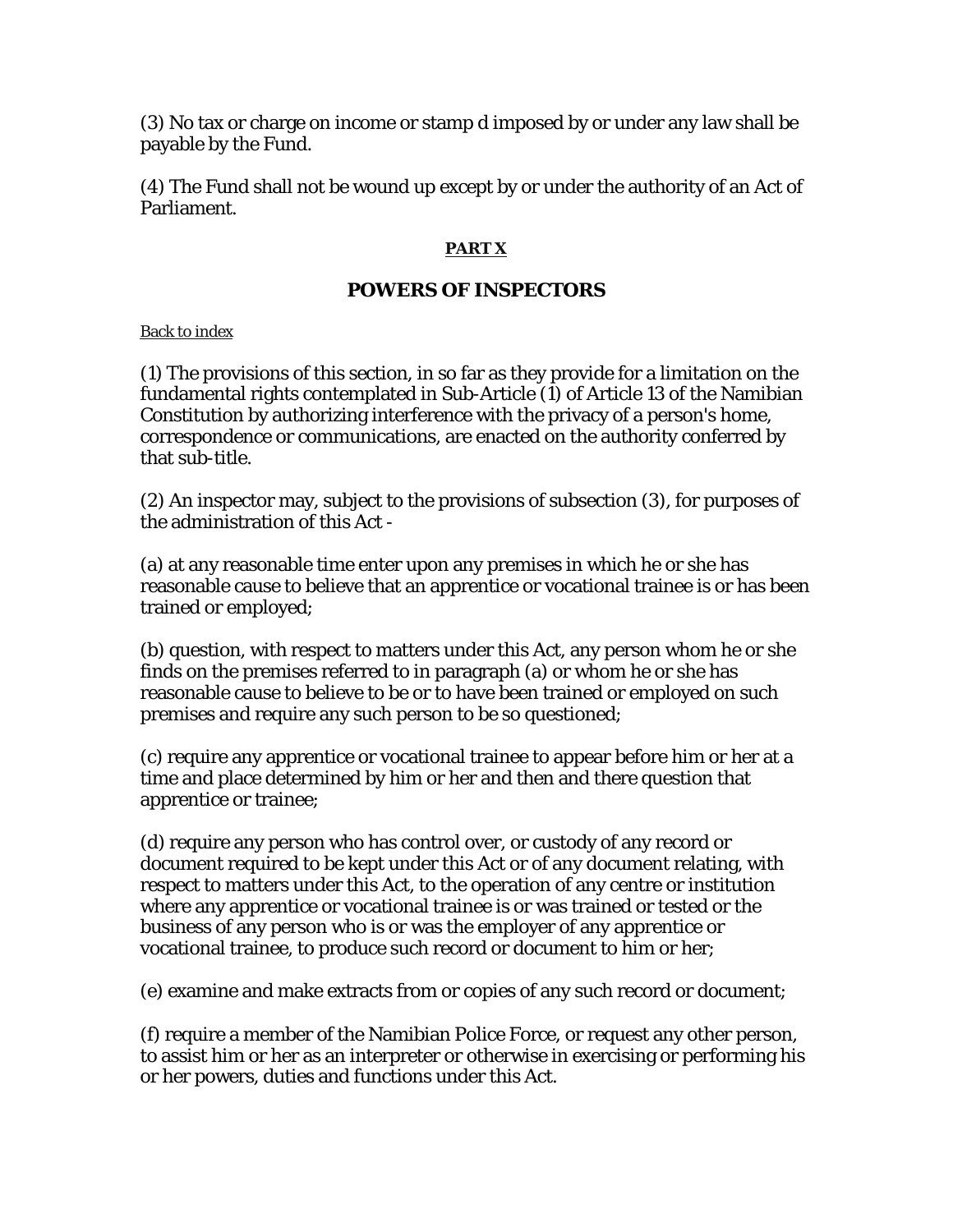(2) When an inspector exercises or performs a power or duty under this Act in the presence of any person affected thereby, the inspector shall on demand by any such person produce to him or her the certificate issued to such inspector in terms of section 3(2).

(3) A member of the Namibian Police Force required, or any other person requested, by an inspector to assist him or her as provided in paragraph (f) of subsection (1), may accompany such inspector in the exercise of his or her powers or the performance of his or her duties or functions under this Act as if such member or person were an inspector.

(4) An employer, every employee employed by such employer and any other person in charge of any premises oil which apprentices or vocational trainees are employed or trained shall at all times furnish such assistance as is reasonably, required by an inspector ill older to enable him or her to exercise or perform effectively the powers and duties to be exercised or performed by him or her under this Act oil or in ally premises occupied or used by such an employer or other person.

47. Any person who -

(a) hinders or obstructs an inspector in the exercise of his or her powers or the performance of his or her duties or functions;

(b) refuses or fails to comply to the best of his or her ability with any requirement made by an inspector ill the exercise of' his or her powers or the performance of his or her duties or functions;

(c) refuses or tails to answer to tile best of his or her ability any question which an inspector in the exercise of his or tier powers or the performance of his or her duties or functions has put to him or

(d) wilfully furnishes to an inspector information which is false or misleading;

(c) falsely gives himself or herself out as all inspector,

shall be guilty of all offence and oil conviction be liable to a fine not exceeding N\$4 000 or to imprisonment for a period not exceeding 12 months or to both such fine and such imprisonment.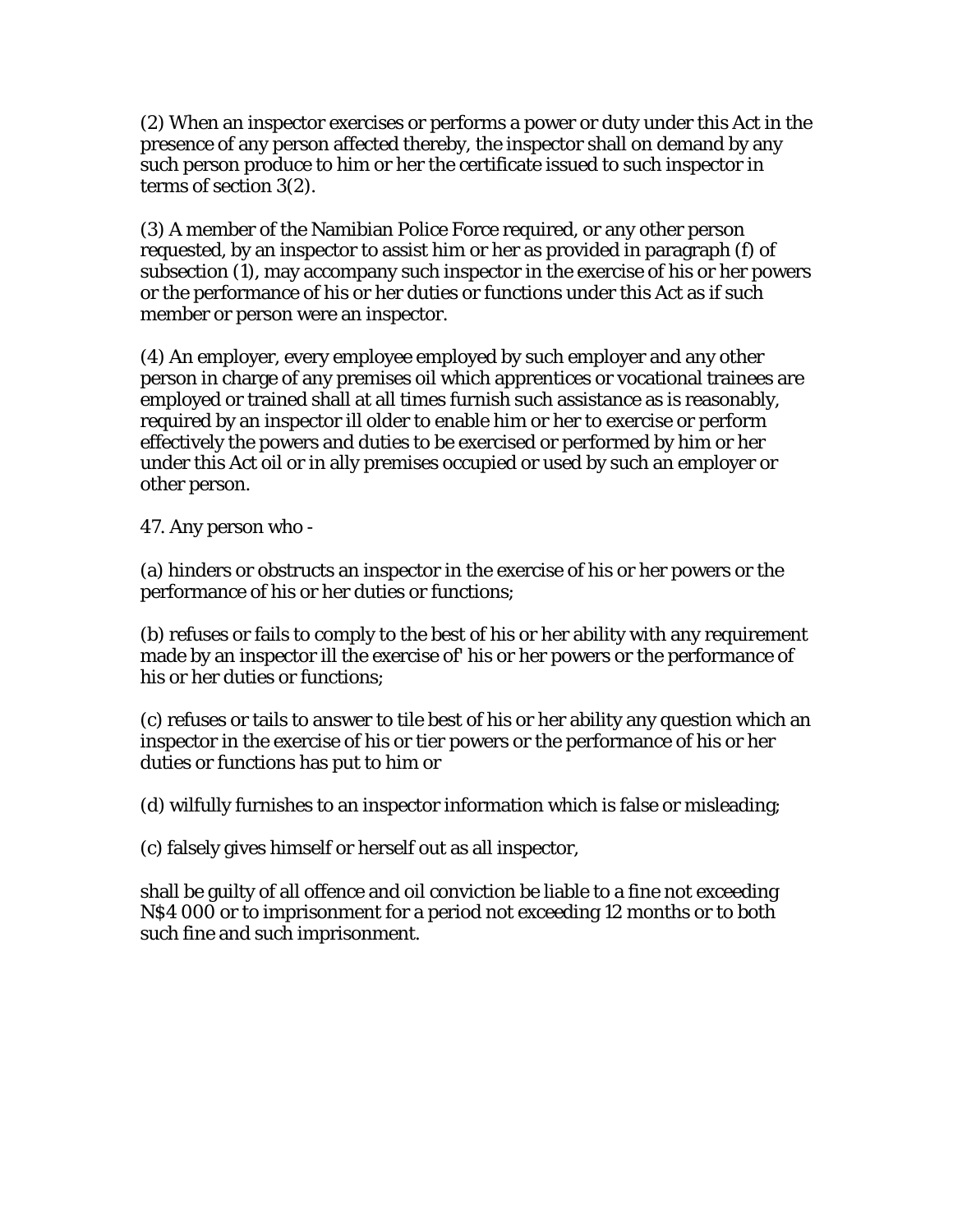#### **PART XI**

### **MISCELLANEOUS PROVISIONS**

#### Back to index

48. (1) Any person who feels aggrieved by any decision of the Chief Inspector under section 17, 19, 20, 2 1 or 22 or any decision of the Registrar under section 38 or 40 may, within 30 days after the date of' the decision concerned and in such form and manner as may be determined by the Board, appeal against such decision to the Board.

(2) The Board may confirm the decision concerned or set aside the decision or give such decision the opinion of the Board, the Chief Inspector or Registrar, as the case may be, ought to have been given in that matter.

49. (1) The provisions of this Act shall not derogate from

(a) any right which air apprentice may have to institute a civil action, including a complaint as defined in section 1 of the Labour Act, 1992 (Act 6 of 1992), against his or her employer in respect of any contravention of or failure to comply with any provision of a contract of apprenticeship or any condition of apprenticeship;

(b) any right which an employer may have to institute a civil action, including a complaint, as so defined, against an apprentice in respect of' any contravention of' or failure to comply with any provision of a contract of apprenticeship or any condition of apprenticeship.

50. In the absence of satisfactory proof age, the age of any person shall he presumed to he that stated by the Chief Inspector or an inspector, as the case may be, to he in his or her opinion the probable age of that person, but any interested person who is dissatisfied with that statement of opinion may, at his or her expense require that a person whose age is in question appear before, and be examined by, a medical practitioner., and a statement contained in a certificate by such medical practitioner who examined that person as to what in his or her opinion is the probable age of that person shall, but only for the purposes of this Act. be conclusive proof of the age of that person

51. (1) When any manager, agent or employee of any employer performs or fails to perform any act which would be an offence it) terms of, or a contravention of, or a failure to comply with, any provision of this Act or any provision or condition of a scheme approved under this Act tor an employer to so perform or to tail to perform any such act then, unless it is proved

(a) that in performing or failing to perform such act the manager, agent or employee was acting without the connivance or permission of the employer;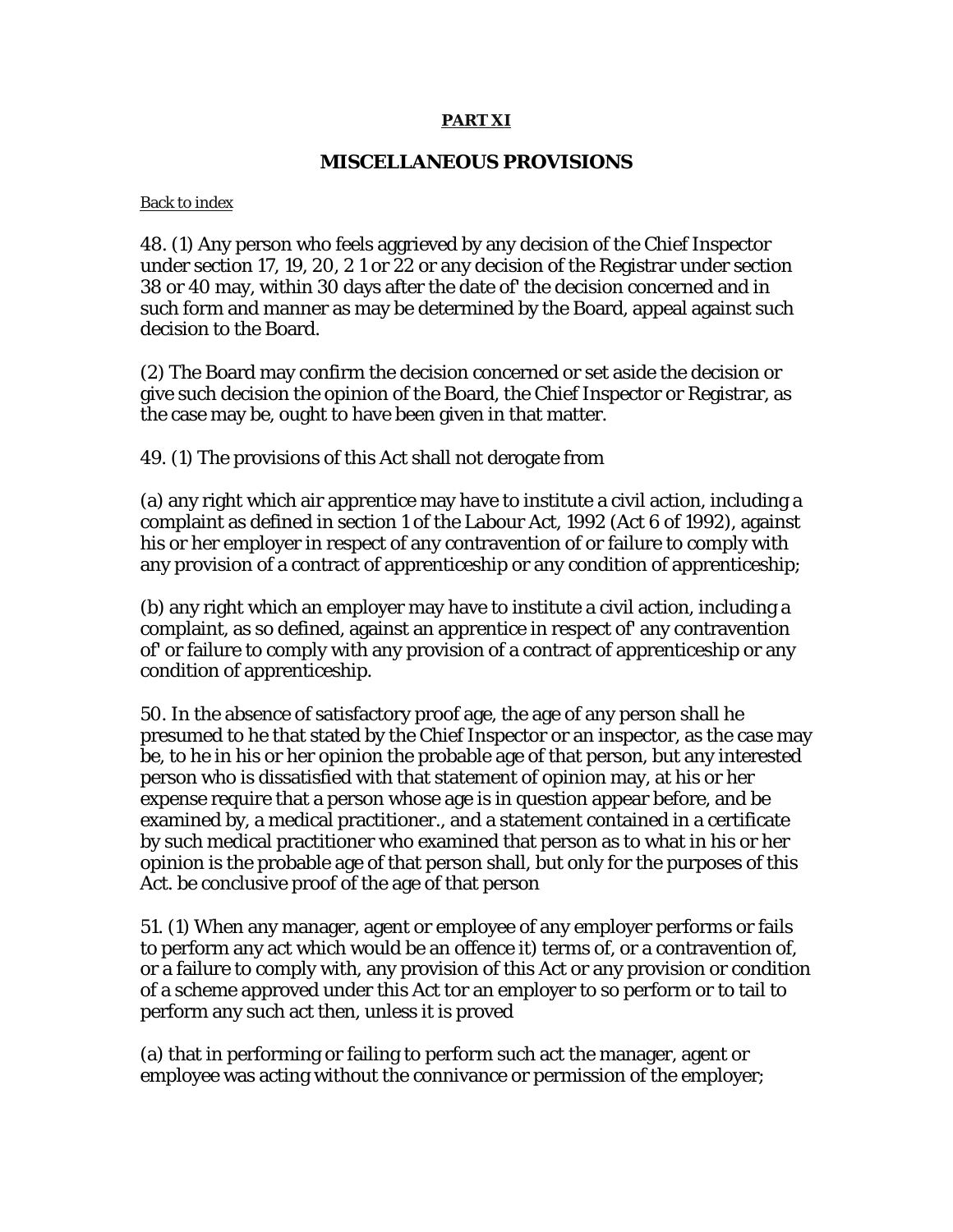(b) that all reasonable steps were taken by the employer to prevent the performance of or failure to perform any such act; and

(c) that it was not under any condition or in any circumstances within the scope of the authority or in the course of the employment of the manager, agent or employee to perform or fail to perform such act,

the employer himself or herself shall be presumed to have performed or failed to perform such act, and shall be liable in respect thereof, and the fact that he or she issued instructions forbidding the performance or failure to perform such act shall not, of itself, be accepted as sufficient proof that he or she took all reasonable steps to prevent such performance or failure.

(2) When any manager, agent or employee of any employer performs or fails to perform any act referred to in subsection (1) he or she shall be liable in respect thereof as if he or she were the employer.

(3) Any manager, agent or employee may be so liable in addition to the employer.

(4) For the purposes of this section, any reference to an employer shall be deemed to include a reference to the owner or manager of any training or trade testing centre registered or deemed to be registered or approved, as the case may be under this Act.

52. (1) The Minister may make regulations by notice in the *Gazette* relating to -

(a) the form of any contract of apprenticeship and the matters for which provision shall be made in such contract;

(b) the manner in which employers may from time to time furnish returns to the Chief Inspector and the period within which those returns shall be so furnished;

(c) the procedure for the registration and transfer of contracts of apprenticeship and for the notification of the expiration or termination of such contracts; and

(d) generally all other matters which are by this Act required or permitted to be prescribed or which are necessary or expedient to be prescribed in order to achieve the purposes of this Act.

(2) Any regulation made under this section may prescribe penalties, not exceeding a fine of N\$2 000 or imprisonment not exceeding a period of six months or to both such fine and such imprisonment, for any contravention thereof or failure to comply therewith.

53. (1) Subject to the provisions of this section, the laws specified in the Schedule are hereby amended or repealed to the extent set out in the third column of that Schedule.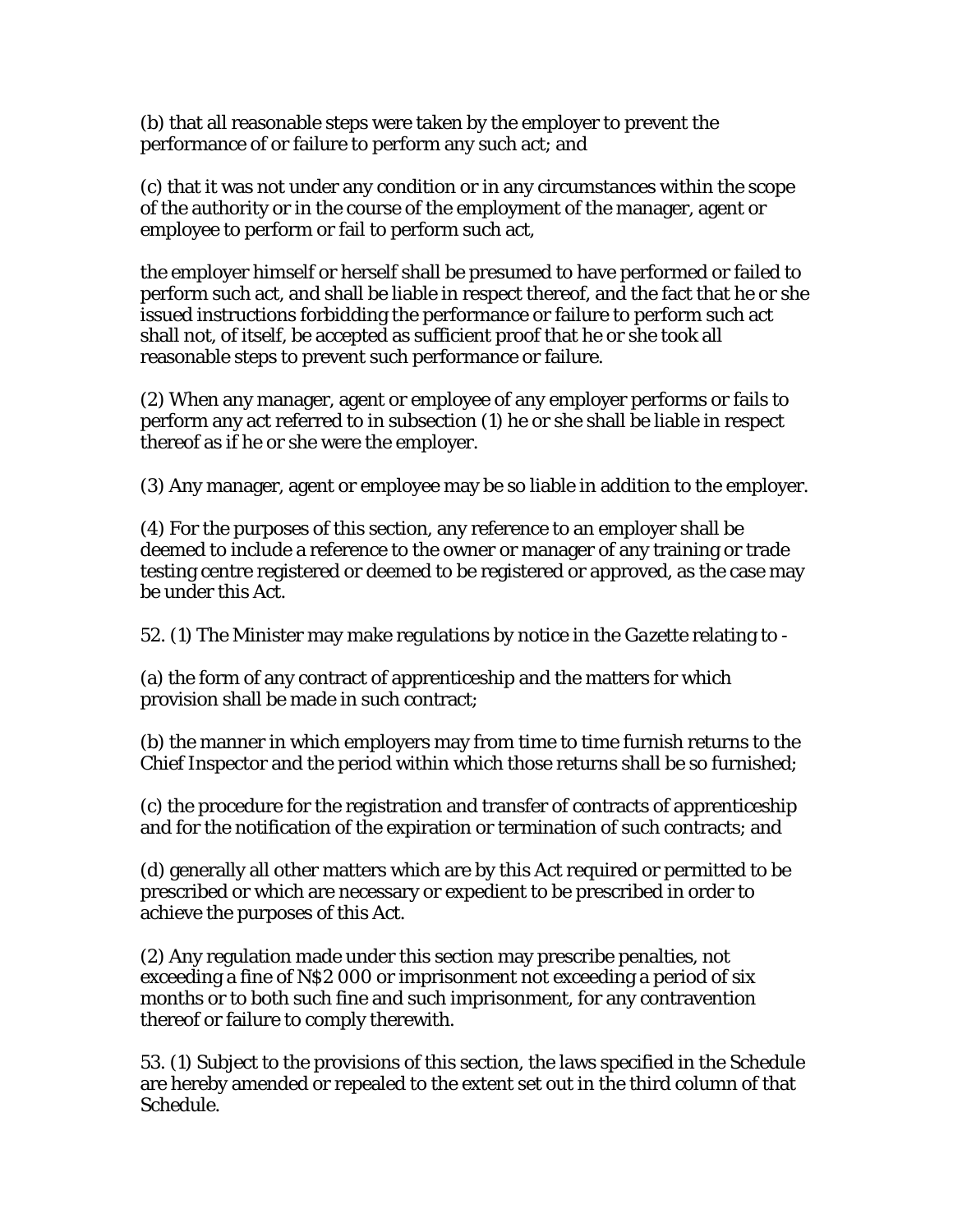(2) Any rule, regulation, notice or certificate made, published, served or issued or any other steps taken or any other thing done in terms of a provision of a law repealed by subsection (1) shall, in so far as it is not inconsistent with any provision of this Act, be deemed to have been made, published, served, issued or done in terms of the corresponding or allied provision of this Act.

(3) Any trade designated in terms of the provisions of a law repealed by subsection (1), shall be deemed to be a trade designated in terms of the provisions of this Act.

(4) Any contract of apprenticeship registered in terms of the provisions of a law repealed by subsection (1), shall be deemed to be a contract of apprenticeship registered in terms of the provisions of this Act.

(5) Any condition of apprenticeship prescribed in respect of a designated trade in terms of the provisions of a law repealed by subsection (1), shall be deemed to be a condition of apprenticeship determined in accordance with the provisions of a scheme approved in respect of that trade under this Act.

(6) Any apprenticeship committee established in respect of any trade or industry in terms of the provisions of a law repealed by subsection (1) shall be deemed to be established as a trade advisory committee for that trade or industry in terms of the provisions of this Act by the Board.

(7) Any training centre approved or registered as a training centre in terms of the provisions of a law repealed by subsection (1), shall be deemed to be a vocational training centre registered as such in terms of the provisions of this Act as if it were declared in terms of section 34( 1) as a vocational training centre for the purposes of this Act.

(8) Any scheme or programme for the training of apprentices or employees in any designated trade or industry which has been recognized or registered in terms of the provisions of a law repealed by subsection ( 1), shall be deemed to he a training scheme or programme approved as such in terms of the provisions of this Act in respect of that trade or industry, as the case may be.

(9) Any reference in any other law, in any contract of apprenticeship in force at the date of' commencement of this Act or in any notice issued under or document produced in the application of any law repealed by subsection (1), to the inspector of apprenticeship or registrar of apprenticeship appointed or deemed to have been appointed under section 3 of' the Apprenticeship Ordinance, 1938 (Ordinance 12 of 1938), shall be deemed to he a reference to the Chief Inspector of Apprenticeships appointed under section  $3(1)(a)(i)$  of this Act.

(10) Any moneys which are at the date of commencement of this Act in or due to the Labour Promotion Fund referred to in Proclamation R.69 of' 1975, repealed